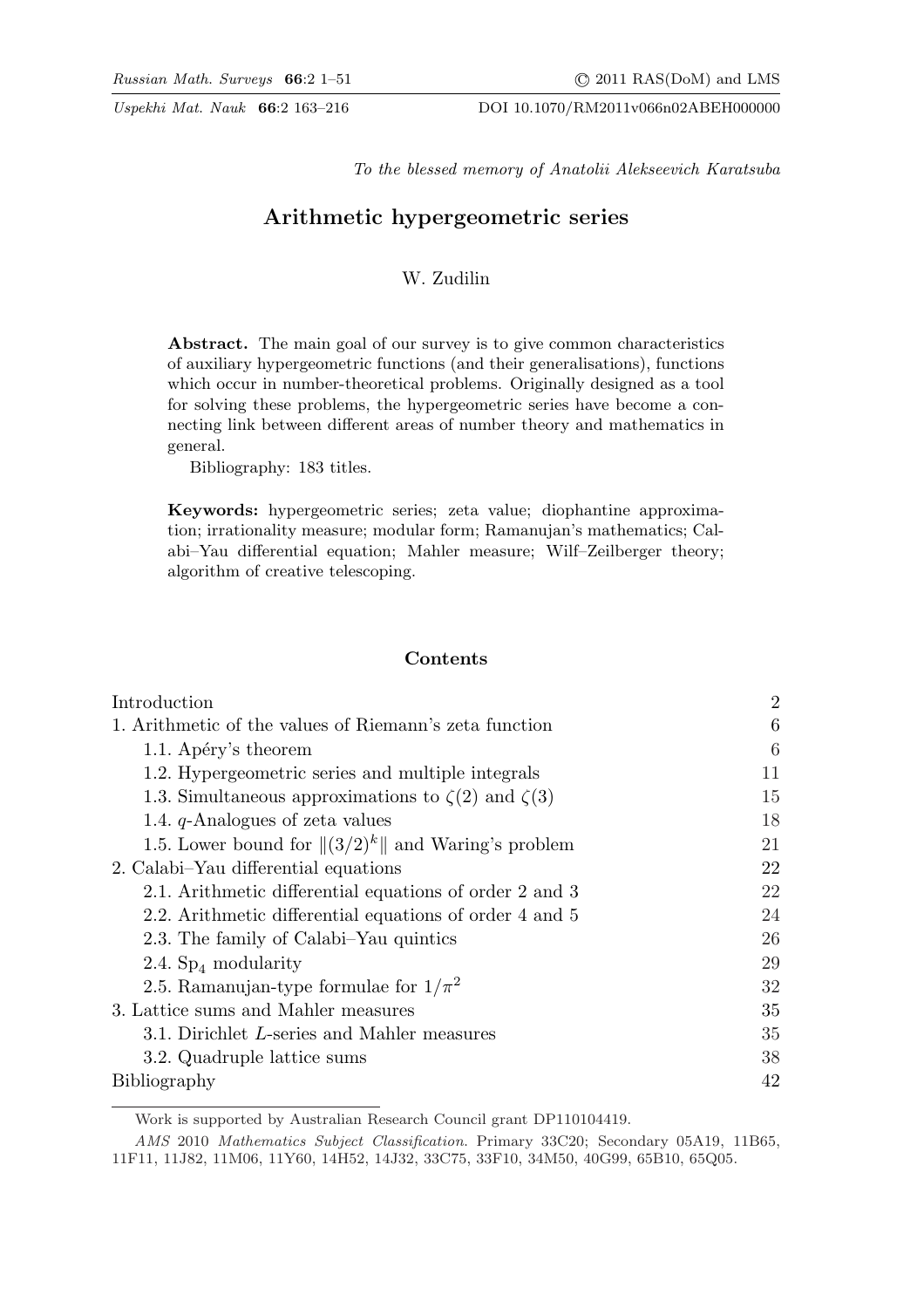#### Introduction

Arithmetic, known nowadays more usually as number theory, is the heart and one of the oldest parts of mathematics. Carl Friedrich Gauss, arguably the greatest mathematician of all the time, called mathematics the 'Queen of science' and he referred to Number Theory as the 'Queen of mathematics'. Number theory is famous for having many problems which any school student can understand but whose solutions require deep methods of modern mathematics. A famous example is Fermat's Last Theorem about the insolvability of the equation  $x^n + y^n = z^n$ in positive integers with  $n > 2$ , which was not actually proved by Fermat himself but quite recently by Andrew Wiles. Another example, which remains an open problem, is the Riemann Hypothesis about the zeros of the function

$$
\zeta(s) := \sum_{n=1}^{\infty} \frac{1}{n^s}.
$$

It is a well-accepted fact that the central problems of number theory are very hard and as such require methods from many different branches of mathematics; the development of these methods is highly influential on mathematics in general.

Among the important tools for solving problems in number theory are the so-called special functions, whose origin and ultimate importance in mathematical physics was, for a long time, the main reason for their development. Special functions usually appear in exactly solvable problems of physical origin [10], but remarkably they are of definite value in number theory as well. All classical mathematical constants [55] such as  $e, \pi$ , values of the logarithms, generalized polylogarithmic functions, zeta values  $\zeta(s)$  at integers  $s > 1$ , come as special values of certain special functions (not necessarily uniquely chosen).

An important subclass of special functions is the hypergeometric functions [13],  $[61]$ ,  $[130]$  defined by the series

$$
{}_mF_{m-1}\left(\begin{matrix}a_1, a_2, \ldots, a_m \\ b_2, \ldots, b_m\end{matrix}\bigg| z\right) = \sum_{n=0}^{\infty} \frac{(a_1)_n (a_2)_n \cdots (a_m)_n}{(b_2)_n \cdots (b_m)_n} \frac{z^n}{n!},
$$
(1)

in the unit disc  $|z| < 1$ , and analytically continued to the whole C-plane with cut along the ray  $[1, +\infty)$ . Here

$$
(a)_n = \frac{\Gamma(a+n)}{\Gamma(a)} = \begin{cases} a(a+1)\cdots(a+n-1) & \text{if } n \ge 1, \\ 1 & \text{if } n = 0, \end{cases}
$$

denotes the *Pochhammer symbol* (or rising factorial). The  $mF_{m-1}$  function in (1) satisfies the linear differential equation

$$
\left(\theta \prod_{j=2}^{m} (\theta + b_j - 1) - z \prod_{j=1}^{m} (\theta + a_j)\right) y = 0, \qquad \theta = z \frac{d}{dz},\tag{2}
$$

of order m, which is an example of Picard–Fuchs differential equation  $[152]$ . The theory of hypergeometric functions allows for the unification of many recent achievements in number theory including, for example, Apéry's mysterious proof of the irrationality of  $\zeta(3)$  [106] and Ramanujan's rapidly convergent series for  $\pi$  [30].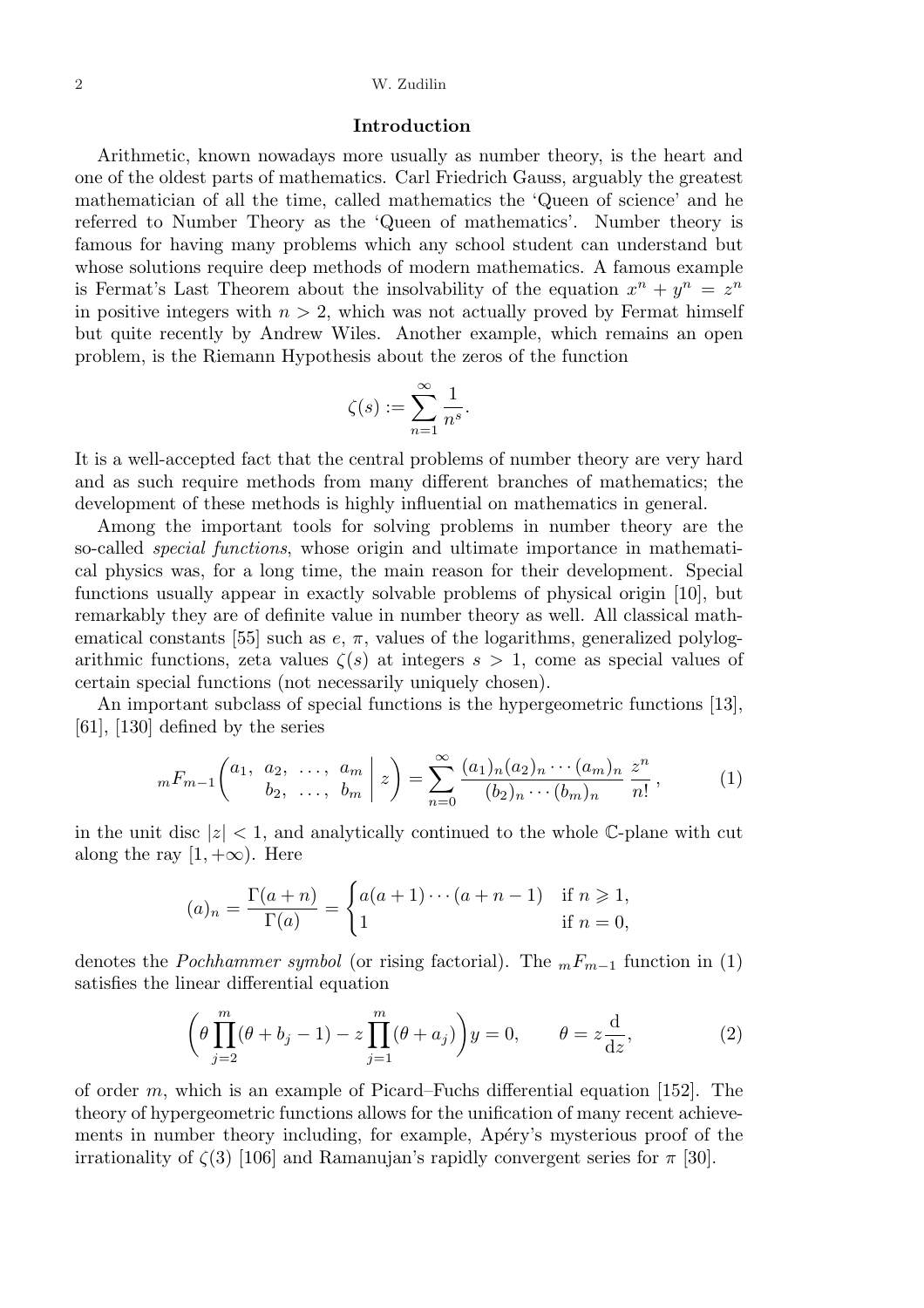It is not surprising to see that number theory in fact requires only a certain subclass of hypergeometric functions, the functions which meet several arithmetic requirements; for example, the parameters of (1) have to be rational or algebraic numbers. It is these functions which we refer to as *arithmetic hypergeometric series*. The idea to formalise such arithmetic conditions was born on the border of physical String Theory and mathematical Algebraic Geometry. The so-called 'mirror symmetry' produces a natural duality between certain geometric objects; on one side of this duality we have Calabi–Yau manifolds whose periods satisfy certain special Picard–Fuchs differential equations, and the arithmetic data encoded in these equations (as expected) gives one a way to reconstruct the dual side. The joint paper [6] of G. Almkvist and this author is one of the first attempts to put the theory of such Calabi–Yau differential equations on the market of number theory. Further development of this subject along with its linking to other problems in number theory [154], [181], algebraic geometry [4], mathematical physics [73], and other parts of mathematical science, is of great importance in contemporary mathematics.

The modest goal of this survey is to demonstrate how the arithmetic hypergeometric series link certain seemingly unrelated to each other research subjects as well as to explain the underlying arithmetic and analytical techniques. More specifically, we address the following directions:

- (1) arithmetic properties of the values of Riemann's zeta function function  $\zeta(s)$ at integers  $s > 1$  and their generalisations;
- (2) arithmetic significance of Calabi–Yau differential equations and generalised Ramanujan-type series for  $\pi$ ; and
- (3) hypergeometric and special-function evaluations of Mahler measures.

Section 1 discusses the arithmetic properties of the values of Riemann's zeta function. The arithmetic nature of  $\zeta(s)$  at integers  $s = 2, 3, 4, \ldots$  (zeta values) is well understood for even s, thanks to Euler's evaluation of  $\zeta(2k)$  yielding  $\zeta(2k)/\pi^{2k} \in \mathbb{Q}$ and Lindemann's 1881 proof of the transcendence of  $\pi$ . For odd s, we have results only for irrationality (and not transcendence, even though the numbers are all conjecturally transcendental). After Apéry's unanticipated 1978 proof of the irrationality of  $\zeta(3)$ , quite recent results of K. Ball and T. Rivoal [15] and of the author [163], [173] show that there are infinitely many irrational numbers in the set  $\zeta(3), \zeta(5), \zeta(7), \ldots$  and much more. For example, we now know that each set

$$
\zeta(s+2), \zeta(s+4), \ldots, \zeta(8s-3), \zeta(8s-1)
$$

with odd  $s > 1$  contains at least one irrational number, as well as at least one of the four numbers  $\zeta(5), \zeta(7), \zeta(9), \zeta(11)$  is irrational. The hypergeometric techniques used in the proofs allows one to get similar results for the values of other Dirichlet's series  $[119]$ , for q-analogues of zeta values  $[84]$ ,  $[172]$  and, more generally, for the values of many other classical  $q$ -series [37], [39], [97].

It is Section 2 where we give a formal definition of Calabi–Yau differential equations and overview their monodromy properties. The huge database of such equations is now tabulated in [3], and one of the problems in the subject is to understand the relations between different examples of such special equations and their solutions, which are manifestly arithmetic hypergeometric series, by means of algebraic transformations. An example of such transformations extracted from the recent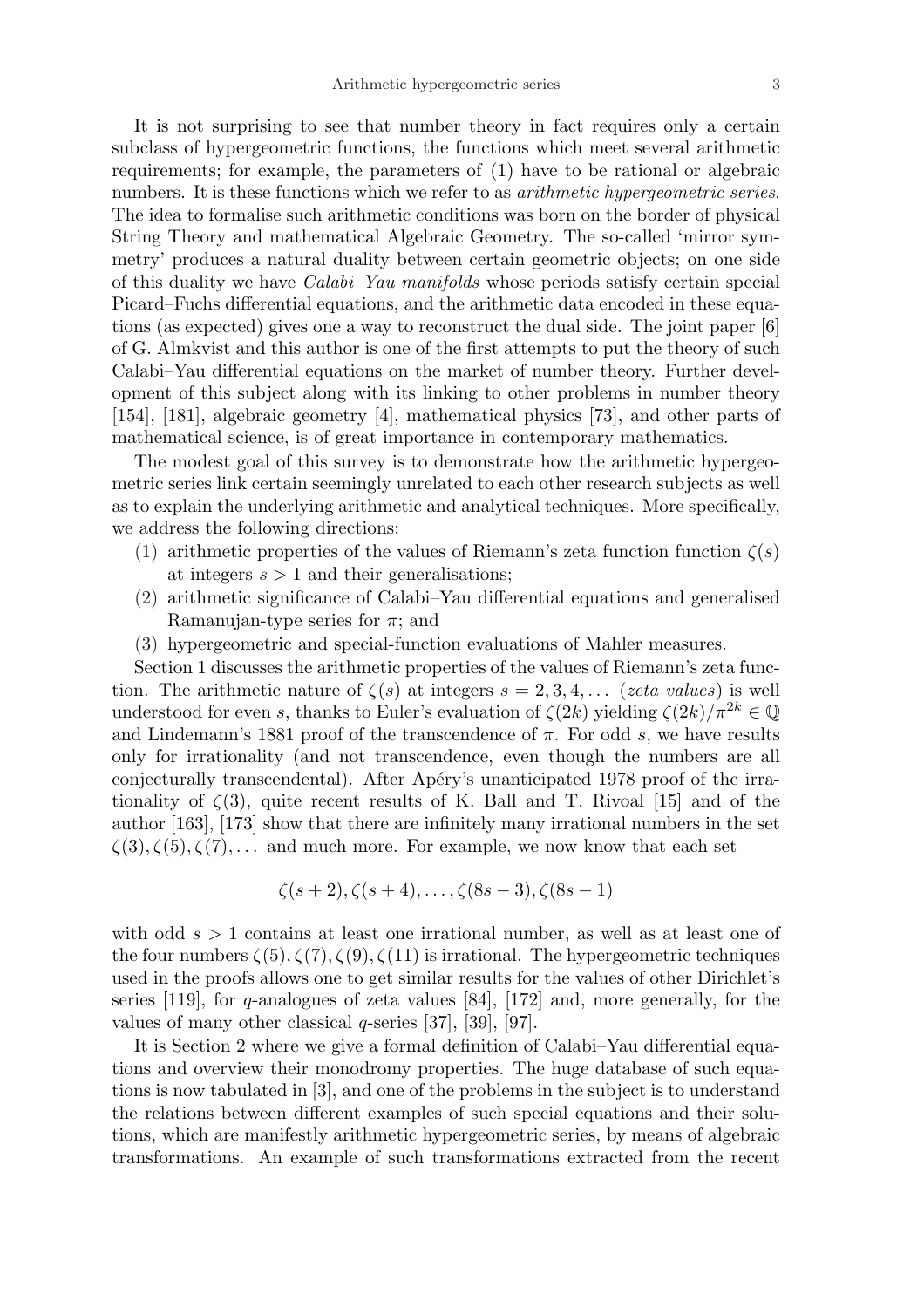work [5] is as follows. If we define two double hypergeometric series,

$$
F(z) = \sum_{n=0}^{\infty} z^n \left( \sum_{k=0}^n (-1)^k {n \choose k} \frac{(\frac{1}{2})_k^2}{k!^2} \right)^2
$$

and

$$
\widehat{F}(z) = \sum_{n=0}^{\infty} z^n \, \frac{\left(\frac{1}{4}\right)_n \left(\frac{3}{4}\right)_n}{n!^2} \sum_{k=0}^n (-1)^k \binom{n}{k} \frac{\left(\frac{1}{4}\right)_k \left(\frac{3}{4}\right)_k}{k!^2} \,,
$$

then

$$
F(z) = \frac{1}{\sqrt{1 - 6z + z^2}} \hat{F}\left(\frac{-16z(1 - z)^2}{(1 - 6z + z^2)^2}\right).
$$
 (3)

In Section 2 we also discuss generalised Ramanujan formulae for  $\pi$ . Proofs of the classical Ramanujan formulae for  $1/\pi$ , such as [111]

$$
\sum_{n=0}^{\infty} \frac{\left(\frac{1}{2}\right)_n^3}{n!^3} (6n+1) \frac{1}{4^n} = \frac{4}{\pi},\tag{4}
$$

$$
\sum_{n=0}^{\infty} \frac{\left(\frac{1}{2}\right)_n \left(\frac{1}{6}\right)_n \left(\frac{5}{6}\right)_n}{n!^3} (5418n + 263) \frac{(-1)^n}{80^{3n}} = \frac{640\sqrt{15}}{3\pi},\tag{5}
$$

are now uniform thanks to the modular and hypergeometric machinery [30], [16], [181]. A similar formula, namely,

$$
\sum_{n=0}^{\infty} \frac{\left(\frac{1}{6}\right)_{n}\left(\frac{1}{2}\right)_{n}\left(\frac{5}{6}\right)_{n}}{n!^{3}} \left(545140134n + 13591409\right) \cdot \frac{(-1)^{n}}{53360^{3n+2}} = \frac{3}{2\pi\sqrt{10005}}\tag{6}
$$

due to the Chudnovskys [43], was used by Bellard in December 2009 to compute a record 2.7 trillion digits of  $\pi$  — on a single workstation. Such series were discovered by Ramanujan in 1914 but the first complete proofs were obtained only in the 1980s [30]. However, extensions of these formulae (with five Pochhammer symbols in the numerator and  $n!<sup>5</sup>$  in the denominator) were only recently discovered by J. Guillera [65]–[68] and by G. Almkvist and J. Guillera [2]. There are eleven known formulae of this kind of which only four are proved rigorously (using hypergeometric algorithms) while seven, such as

$$
\sum_{n=0}^{\infty} \frac{\left(\frac{1}{2}\right)_{n}\left(\frac{1}{3}\right)_{n}\left(\frac{2}{3}\right)_{n}\left(\frac{1}{6}\right)_{n}}{n!^{5}} \left(5418n^{2} + 693n + 29\right) \frac{(-1)^{n}}{80^{3n}} \stackrel{?}{=} \frac{128\sqrt{5}}{\pi^{2}}
$$
 (7)

and

$$
\sum_{n=0}^{\infty} \frac{(6n)!}{n!^6} (532n^2 + 126n + 9) \frac{1}{10^{6n}} \stackrel{?}{=} \frac{375}{4\pi^2},\tag{8}
$$

remain beyond reach of the current methods. It is important to understand the structure of such formulae and to develop techniques for proving them. The corresponding hypergeometric differential equations are special cases of the Calabi–Yau differential equations.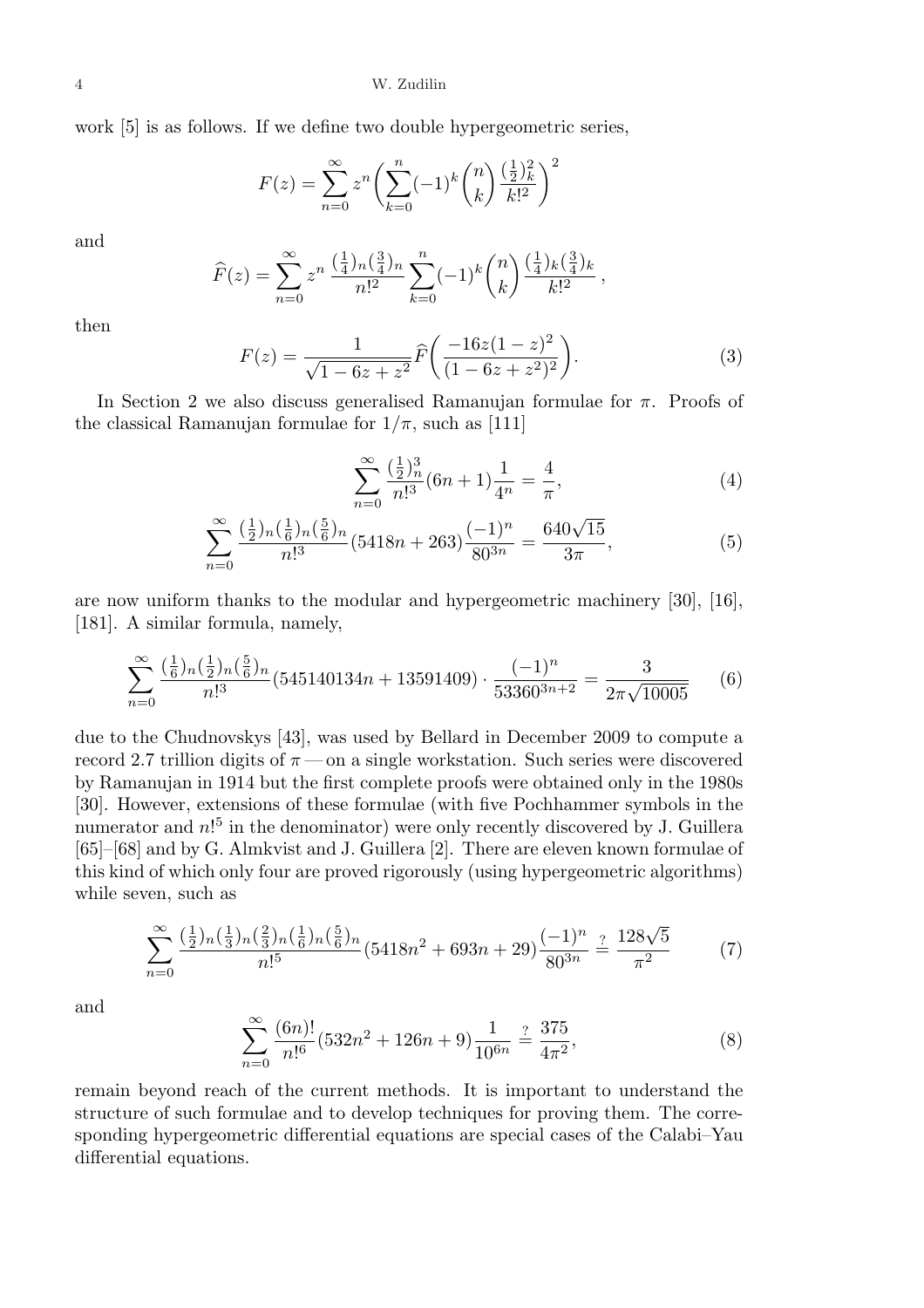Section 3 deals with special Mahler measures. The (logarithmic) Mahler measure of a Laurent polynomial

$$
P(x_1, \ldots, x_n) \in \mathbb{C}[x_1^{\pm 1}, \ldots, x_n^{\pm 1}]
$$

is defined by

$$
\mathrm{m}(P) := \int \cdots \int_{[0,1]^n} \log |P(e^{2\pi i \theta_1}, \dots, e^{2\pi i \theta_n})| \, \mathrm{d}\theta_1 \cdots \mathrm{d}\theta_n. \tag{9}
$$

The measure first introduced by Hermite 150 years ago and studied carefully by Mahler in the 1960s is crucial to understanding the fine structure of the zeros of integer polynomials and so of transcendence. In 1998 D.W. Boyd— with a very large amount of computation — conjectured [34] a number of striking and unexpected relations between the Dirichlet L-series (that is, generalised zeta values) of elliptic curves and the Mahler measures of polynomials with zero varieties that correspond to the same elliptic curves.

The first result in this direction was derived by C. Deninger [47] from the Beilinson conjectures; he showed that, up to a rational multiple  $r$ ,

$$
m(1 + x + x-1 + y + y-1) = rL'(E, 0) = r\frac{15}{4\pi^2}L(E, 2),
$$

where  $E$  is an elliptic curve of conductor 15. Numerically [34], the multiple seems to be equal to 1, and by appealing to the modularity theorem for elliptic curves we can write the expected equality as

$$
m(1 + x + x^{-1} + y + y^{-1})
$$
  
=  $\frac{540}{\pi^2} \sum_{\substack{n_i = -\infty \ i=1,2,3,4}}^{\infty} \frac{(-1)^{n_1 + n_2 + n_3 + n_4}}{((6n_1 + 1)^2 + 3(6n_2 + 1)^2 + 5(6n_3 + 1)^2 + 15(6n_4 + 1)^2)^2}$ . (10)

K-theory serves as a natural machinery for attacking Boyd's conjectures [120], [121], [36], [98], but major progress in this direction is due to combining the approach with modular-function techniques. This was developed by F. Rodríguez-Villegas and later by M. J. Bertin, D.W. Boyd and others [20], [35], [120]. The requirement of modularity is however very restrictive. It turns out that the majority of Boyd's conjectures can be rephrased as identities for hypergeometric series. This approach was used by M. Lalín and M. D. Rogers  $[87]$ ,  $[123]$  to derive several new identities for the Mahler measures. For example, the hypergeometric evaluation [123]

$$
m(1+x+x^{-1}+y+y^{-1}) = 4\sum_{n=0}^{\infty} \binom{2n}{n}^2 \frac{(1/16)^{2n+1}}{2n+1}
$$
 (11)

reduces the evaluation (10) to verifying that the quadruple sum is the value of the hypergeometric series on the right-hand side of (11). Introducing hypergeometric techniques is a key to a rigorous proof of (10) in [125] and also to some other longstanding conjectures from Boyd's list [124].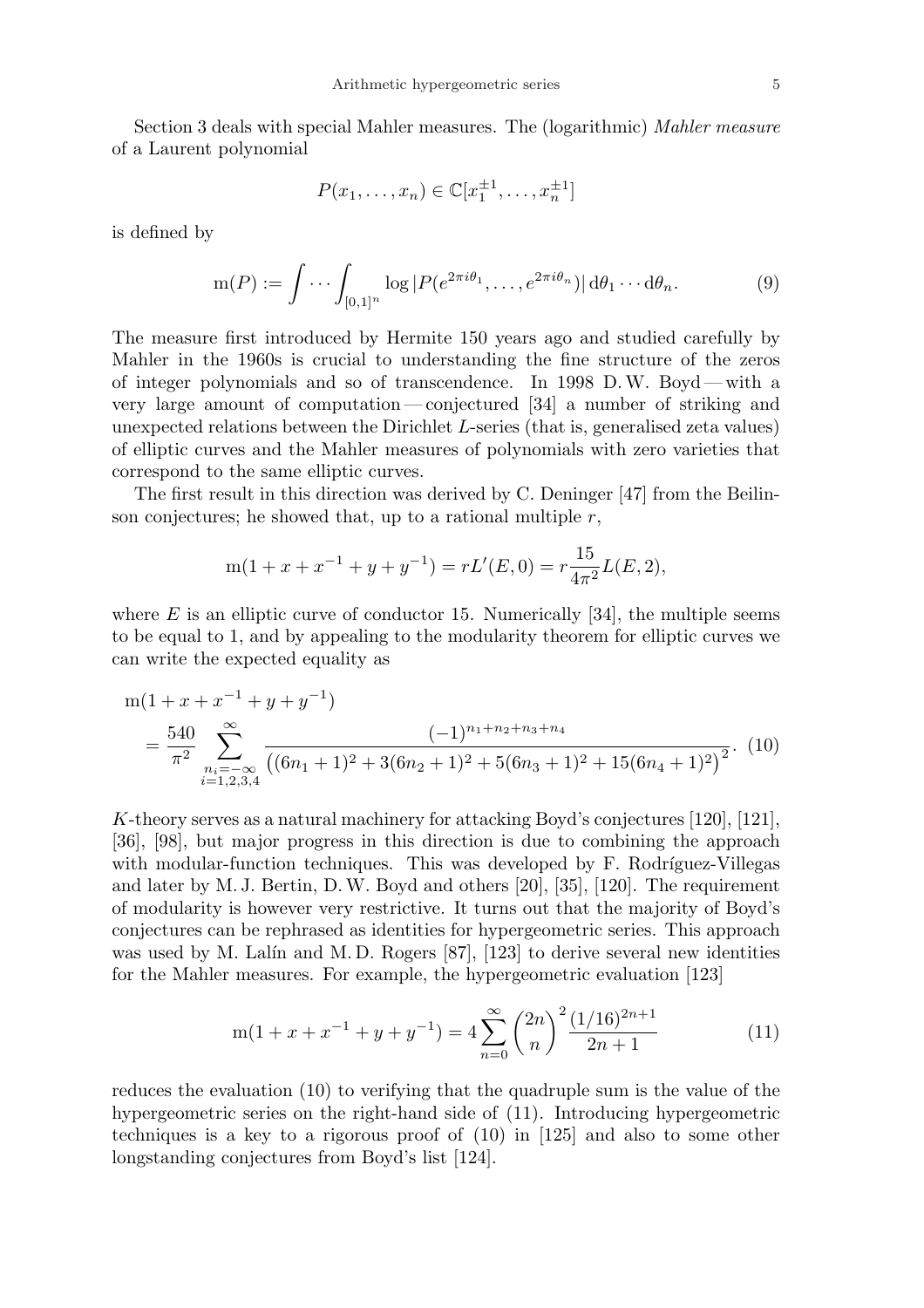The consequence of  $(10)$  and  $(11)$ ,

$$
\frac{540}{\pi^2} \sum_{\substack{n_i = -\infty \\ i = 1, 2, 3, 4}}^{\infty} \frac{(-1)^{n_1 + n_2 + n_3 + n_4}}{\left((6n_1 + 1)^2 + 3(6n_2 + 1)^2 + 5(6n_3 + 1)^2 + 15(6n_4 + 1)^2\right)^2}
$$
\n
$$
= 4 \sum_{n=0}^{\infty} {2n \choose n}^2 \frac{(1/16)^{2n+1}}{2n+1},
$$
\n(12)

is a deep analytic result, because it relates a complicated lattice sum to a simple  ${}_{3}F_{2}$ hypergeometric function. Lattice sums have been extensively studied in physics, where they often arise when calculating electrostatic potentials of crystal lattices (for instance, see [30], [59], [63] and [159]). It cannot be coincidental that the evaluation (12) bears a striking resemblance to a famous formula for Catalan's constant discovered by Ramanujan [55]:

$$
\frac{1}{\pi} \sum_{n=0}^{\infty} \frac{(-1)^n}{(2n+1)^2} = \sum_{n=0}^{\infty} {2n \choose n}^2 \frac{(1/4)^{2n+1}}{2n+1}.
$$
 (13)

Catalan's constant is one of the simplest arithmetic quantities whose irrationality is still unproven. This fact that the right-hand sides of (12) and (13) are arithmetic values of the same hypergeometric function makes us confident in claiming that many Mahler measure identities can be proved by the arithmetic hypergeometric techniques. It serves perfectly to illustrate the need for a better understanding of such sometimes rigorous and sometimes experimental evaluations.

For many years, Anatolii Alekseevich Karatsuba was expressing his interest in my arithmetic-hypergeometric research. This was much more than a moral support, because in 2006–2008 I worked under his leadership in the Division of Number Theory at the Steklov Institute of Mathematics. His sudden death is a big loss for number theory and mathematics, but it is at the same time my personal loss of a teacher and friend. This survey is my tribute to Anatolii Alekseevich.

My personal enjoyment of arithmetic hypergeometric series and my knowledge on the subject would be not possible without my colleagues, collaborators and friends. I use this opportunity to express my gratitude to G. Almkvist, A. Aptekarev, D. Bertrand, J. Borwein, P. Bundschuh, H. H. Chan, V. Golyshev, S. Fischler, J. Guillera, M. Huttner, C. Krattenthaler, L. Long, T. Matalo-aho, A. Mellit, Yu. Nesterenko, Y. Ohno, G. Rhin, T. Rivoal, I. Rochev, M. Rogers, V. Sorokin, V. Spiridonov, A. Straub, K. Väänänen, W. Van Assche, D. van Straten, C. Viola, M. Waldschmidt, J. Wan, O. Warnaar, Y. Yang, D. Zagier, and D. Zeilberger.

#### 1. Arithmetic of the values of Riemann's zeta function

## 1.1. Apéry's theorem. Investigation of sums of the form

$$
\zeta(s) = \sum_{n=1}^{\infty} \frac{1}{n^s} \tag{14}
$$

for positive integers s goes back to L. Euler [53], [54]. In particular, he proved the divergence of the series in (14) when  $s = 1$  and its convergence when  $s > 1$ , as well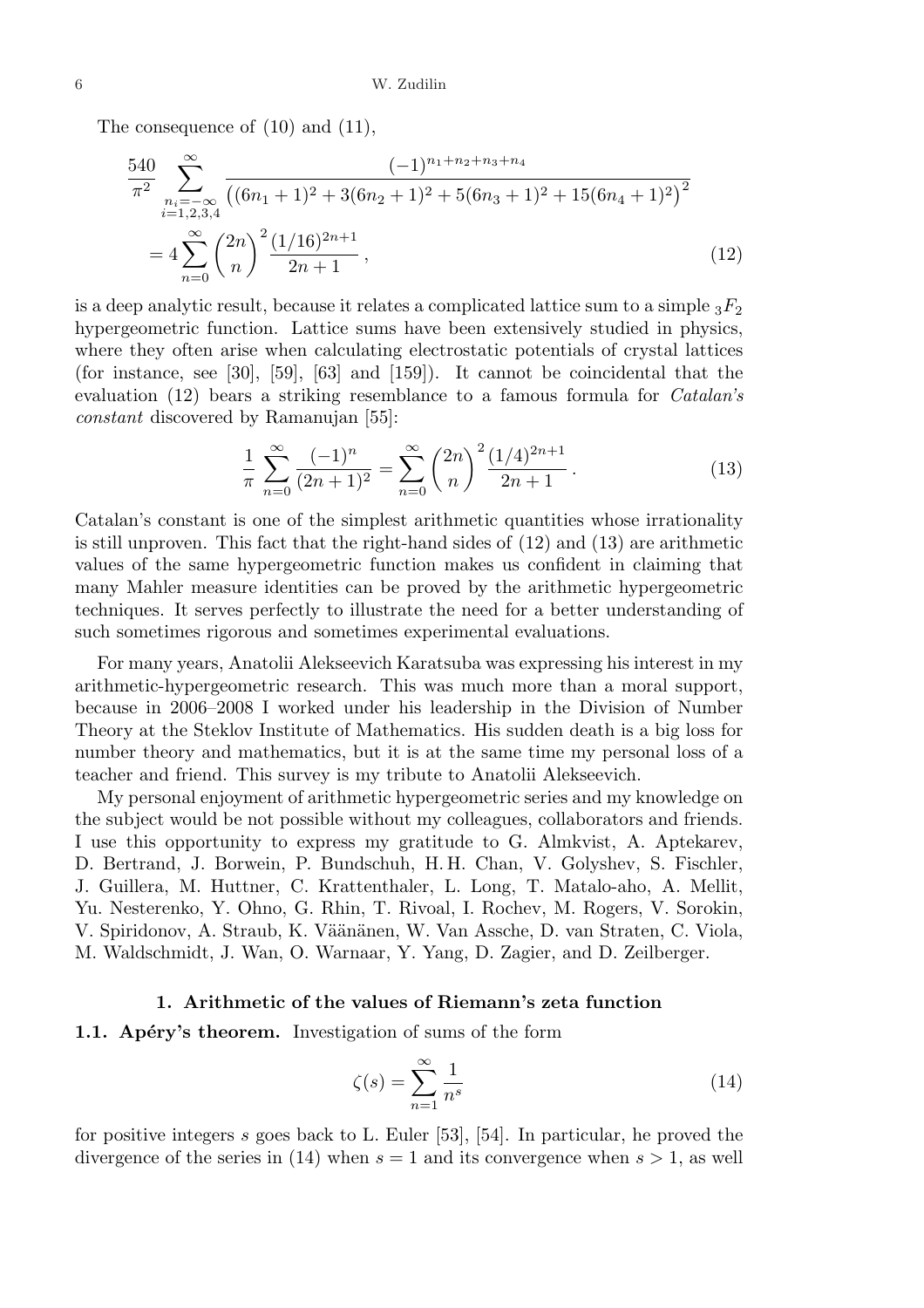as his famous formulae

$$
2\sum_{n=1}^{\infty} \frac{1}{n^{2k}} = -\frac{(2\pi i)^{2k} B_{2k}}{(2k)!} \qquad \text{for} \quad k = 1, 2, 3, \dots \tag{15}
$$

The latter relate the values of the series at positive even s to the Archimedean constant  $\pi = 3.14159265...$  (see [55; § 1.4]) and the Bernoulli numbers  $B_s \in \mathbb{Q}$ , which can be defined by means of the generating function

$$
\frac{z}{e^z - 1} = 1 - \frac{z}{2} + \sum_{s=2}^{\infty} B_s \frac{z^s}{s!} = 1 - \frac{z}{2} + \sum_{k=1}^{\infty} B_{2k} \frac{z^{2k}}{(2k)!}.
$$

In 1882 F. Lindemann [90] established the transcendence of  $\pi$ , thus, the transcendence of  $\zeta(s)$  for s even.

It was only one century after Euler, when B. Riemann [115] considered the series in (14) as a function of complex variable s. In the domain  $\text{Re } s > 1$ , the series represents an analytical function which can be continued to the whole complex plane to the meromorphic function  $\zeta(s)$ . It is this analytical continuation, as well as some other important properties of the function  $\zeta(s)$ , which were discovered by Riemann in his memoir on prime numbers. Riemann's zeta function and its generalisations play a fundamental role in analytic number theory [145]. In what follows we only discuss arithmetic and analytical properties of the Euler sums  $\zeta(s)$ in (14) for positive integers  $s > 1$ , and their generalisations. For brevity, we will call the quantities (14) zeta values, and also even and odd zeta values depending on the parity of positive integer s.

As noted above, the transcendence (hence the irrationality) of the even zeta values follow from the classical results of Euler and Lindemann. Similar to (15) formulae for odd zeta values are not known and, presumably, the number  $\zeta(2k +$  $1/\pi^{2k+1}$  is not rational for any integer  $k \geq 1$ . The arithmetic nature of odd zeta values seemed to be impregnable till 1978 when R. Apéry produced a sequence of rational approximations which showed the irrationality of  $\zeta(3)$ .

History of this discovery as well as a rigorous mathematical justification of Apéry's claims are exposed in [106]. Number  $\zeta(3)$  is known nowadays as the  $Apéry$ constant (see, for example, [55; § 1.6]). The rational approximations to  $\zeta(3)$  given by Apéry have the form  $v_n/u_n \in \mathbb{Q}$  for  $n = 0, 1, 2, \ldots$ , where the denominators  ${u_n} = {u_n}_{n=0,1,...}$  as well as the numerators  ${v_n} = {v_n}_{n=0,1,...}$  satisfy the same polynomial recursion

$$
(n+1)^{3}u_{n+1} - (2n+1)(17n^{2} + 17n + 5)u_{n} + n^{3}u_{n-1} = 0
$$
\n(16)

with the initial data

$$
u_0 = 1
$$
,  $u_1 = 5$ , and  $v_0 = 0$ ,  $v_1 = 6$ . (17)

Then

$$
\lim_{n \to \infty} \frac{v_n}{u_n} = \zeta(3),\tag{18}
$$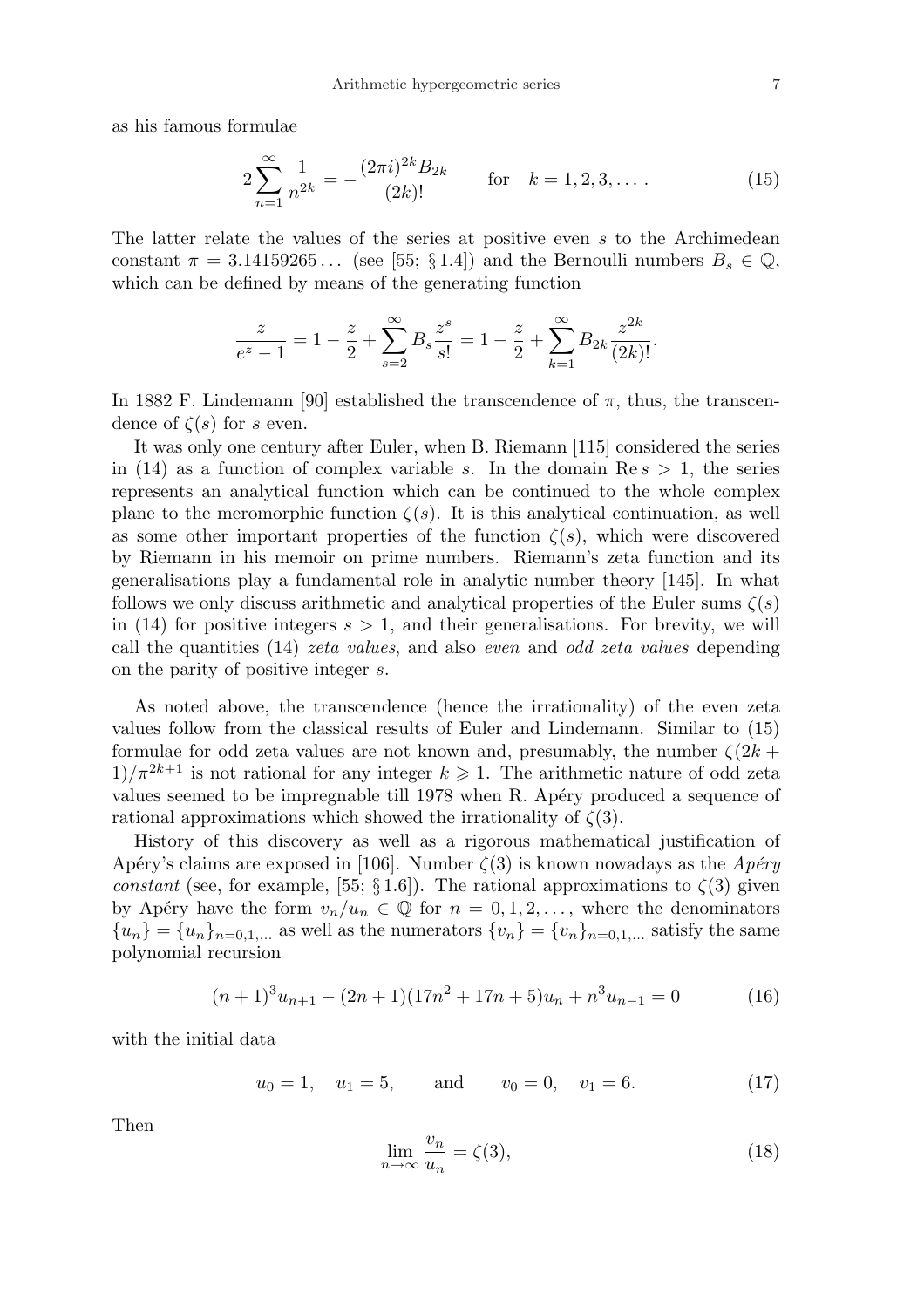nonetheless an important but unexpected (from the recursion (16) point of view) circumstance is the inclusions

$$
u_n = \sum_{k=0}^n \binom{n}{k}^2 \binom{n+k}{k}^2 \in \mathbb{Z}, \quad D_n^3 v_n \in \mathbb{Z}, \qquad n = 0, 1, 2, \dots, \tag{19}
$$

where  $D_n$  denotes the least common multiple of  $1, 2, ..., n$  (and  $D_0 = 1$  for completeness). Application of Poincaré's theorem (see, for example,  $[62]$ ) to the difference equation (16) leads one to the limiting relations

$$
\lim_{n \to \infty} |u_n \zeta(3) - v_n|^{1/n} = (\sqrt{2} - 1)^4,
$$
\n(20)

$$
\lim_{n \to \infty} |u_n|^{1/n} = \lim_{n \to \infty} |v_n|^{1/n} = (\sqrt{2} + 1)^4
$$
\n(21)

in accordance with (18); here numbers ( √  $(\sqrt{2}+1)^4$  and  $(\sqrt{2}+1)^4$  are roots of the characteristic polynomial  $\lambda^2 - 34\lambda + 1$  of the recursion (16). The information gathered about the properties of the sequences  $\{u_n\}$  and  $\{v_n\}$  demonstrates that number  $\zeta(3)$  cannot be rational. Indeed, under assumption that  $\zeta(3) = a/b$  for some  $a, b \in \mathbb{Z}$ , the linear forms  $r_n = bD_n^3(u_n\zeta(3) - v_n)$  are integers which are nonzero by (20). On the other hand,  $D_n^{1/n} \to e$  as  $n \to \infty$  in accordance with the prime number theorem (see, for example, [145; Chap. II, § 3]); therefore,

$$
\lim_{n \to \infty} |r_n|^{1/n} = e^3(\sqrt{2} - 1)^4 = 0.59126300... < 1,
$$

and for all *n* sufficiently large this estimate contradicts the bound  $|r_n| \geq 1$  valid for nonzero integers  $r_n$ . Furthermore, the additional limiting relations (21) and a standard argument (see, for example, [75; Lemma 3.1]) allow one to measure the irrationality of the Apéry constant quantitatively:

$$
\mu(\zeta(3)) \leq 1 + \frac{4\log(\sqrt{2}+1) + 3}{4\log(\sqrt{2}+1) - 3} = 13.41782023\ldots
$$

Here and below, the *irrationality exponent*  $\mu(\alpha)$  of a real irrational number  $\alpha$  is the quantity

$$
\mu = \mu(\alpha) = \inf \{ c \in \mathbb{R} : \text{the inequality } |\alpha - a/b| \leqslant |b|^{-c} \text{ has}
$$
  
finitely many solutions in  $a, b \in \mathbb{Z} \};$ 

when  $\mu(\alpha) < +\infty$ , we say that  $\alpha$  is a non-Liouvillian number.

Apéry original derivation (namely, relations  $(16)$ – $(21)$ ) were so mysterious that the interest to Ap´ery's theorem remains strong till present time. The phenomenon of the sequence of Ap´ery's rational approximations was reconsidered time and again from points of view of different methods (see [21], [24], [57], [72], [75], [101], [108], [113], [132], [134], [135], [144], [154], [155], [160], and [182]). The new approaches led to strengthening Apéry's result quantitatively, new estimates for the irrationality exponent of  $\zeta(3)$  were deduced (the last stages of a competition in this direction are the works [76] and [113]). We now indicate explicit formulae for the sequence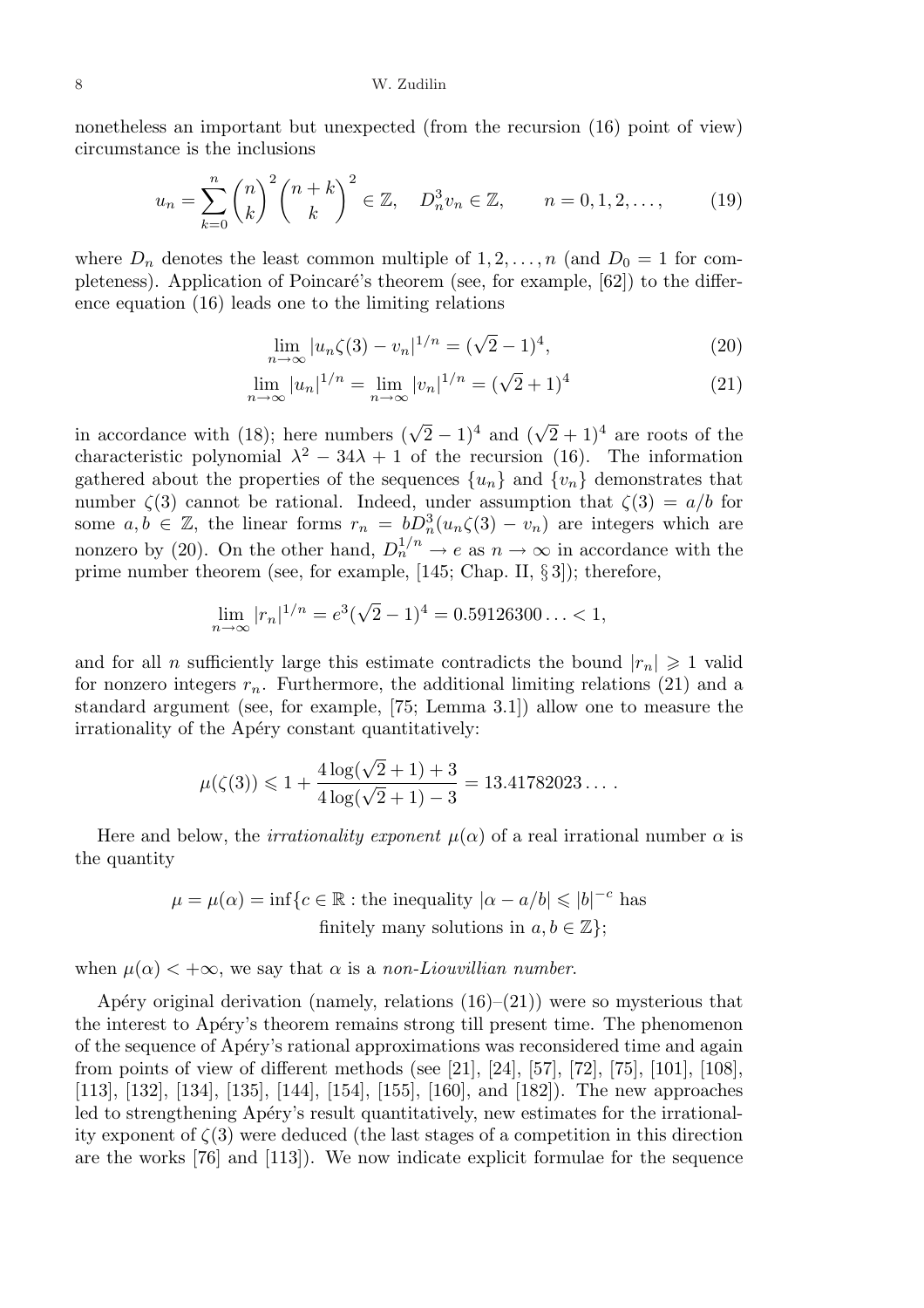$u_n\zeta(3) - v_n$  that play an important role in our further discussion: Beukers' representation [21]

$$
u_n\zeta(3) - v_n = \iiint\limits_{[0,1]^3} \frac{x^n (1-x)^n y^n (1-y)^n z^n (1-z)^n}{(1-(1-xy)z)^{n+1}} dx dy dz
$$
 (22)

in the form of multiple real integral, as well as the Gutnik–Nesterenko series [72], [101]  $\overline{a}$  $\sqrt{2}$  $\overline{a}$ 

$$
u_n\zeta(3) - v_n = -\frac{1}{2} \sum_{\nu=1}^{\infty} \frac{d}{dt} \left( \frac{(t-1)(t-2)\cdots(t-n)}{t(t+1)(t+2)\cdots(t+n)} \right)^2 \Big|_{t=\nu}
$$
 (23)

and the Ball series [15]

$$
u_n\zeta(3) - v_n = n!^2 \sum_{\nu=1}^{\infty} \left( t + \frac{n}{2} \right) \frac{(t-1)\cdots(t-n) \cdot (t+n+1)\cdots(t+2n)}{t^4(t+1)^4 \cdots (t+n)^4} \bigg|_{t=\nu}.
$$
 (24)

We remark that on invoking his 'acceleration convergence' method, Apéry  $[12]$ , [106] also established the irrationality of  $\zeta(2)$  without use of the formula  $\zeta(2)$  =  $\pi^2/6$ . This time the denominators  $\{u'_n\}$  and numerators  $\{v'_n\}$  of his linear approximation forms  $u'_n \zeta(2) - v'_n$ ,  $n = 0, 1, 2, \dots$ , satisfy the recursion

$$
(n+1)^{2}u_{n+1} - (11n^{2} + 11n + 3)u_{n} - n^{2}u_{n-1} = 0
$$
\n(25)

with the initial data

$$
u'_0 = 1, \quad u'_1 = 3, \qquad v'_0 = 0, \quad v'_1 = 5.
$$
 (26)

Then

$$
u'_{n} = \sum_{k=0}^{n} {n \choose k}^{2} {n+k \choose k} \in \mathbb{Z}, \quad D_{n}^{2}v'_{n} \in \mathbb{Z}, \qquad n = 0, 1, 2, \dots, \tag{27}
$$

and

$$
\lim_{n \to \infty} |u'_n \zeta(2) - v'_n|^{1/n} = \left(\frac{\sqrt{5} - 1}{2}\right)^5 < e^{-2},\tag{28}
$$

$$
\lim_{n \to \infty} |u_n|^{1/n} = \lim_{n \to \infty} |v_n|^{1/n} = \left(\frac{\sqrt{5} + 1}{2}\right)^5.
$$
 (29)

This sequence of approximations results in the estimate

$$
\mu(\zeta(2)) = \mu(\pi^2) \leq 1 + \frac{5 \log((\sqrt{5} + 1)/2) + 2}{5 \log((\sqrt{5} + 1)/2) - 2} = 11.85078219...
$$

for the irrationality exponent of  $\pi^2$ . Apéry's approximations to  $\zeta(2)$  can be given by the double real integral [21]

$$
u'_n\zeta(2) - v'_n = (-1)^n \iint\limits_{[0,1]^2} \frac{x^n (1-x)^n y^n (1-y)^n}{(1-xy)^{n+1}} dx dy,
$$
 (30)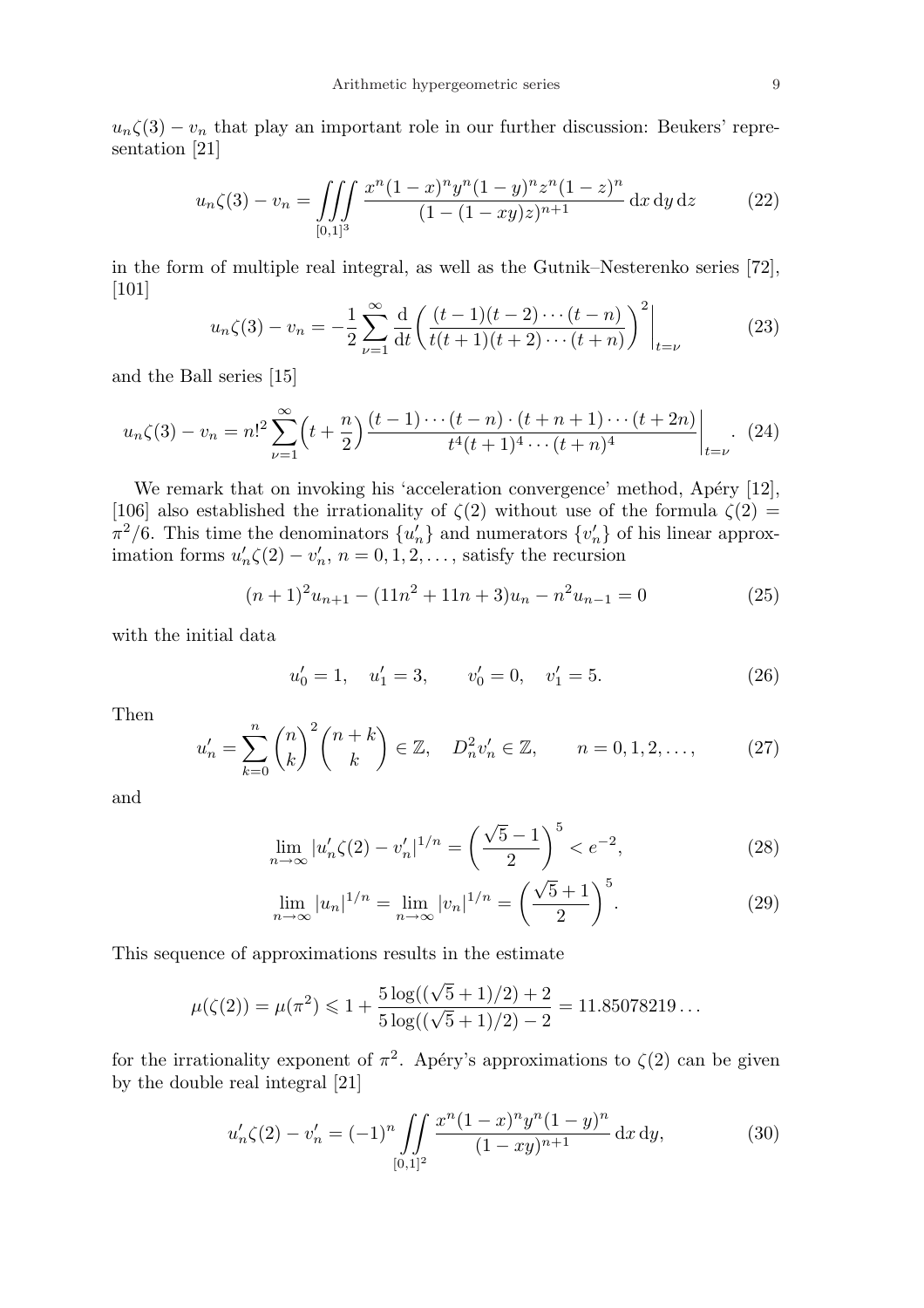as well as by the hypergeometric series

$$
u'_n\zeta(2) - v'_n = (-1)^n \sum_{\nu=1}^{\infty} \frac{n! \cdot (t-1)(t-2) \cdots (t-n)}{t^2(t+1)^2(t+2)^2 \cdots (t+n)^2} \bigg|_{t=\nu}.
$$
 (31)

Apery theorem is in essence the very first step in approaching the following problem (which can be undoubtedly called folklore; see, for example, [129; Concluding remarks] for a record): prove that numbers  $\zeta(2k+1)$  are irrational for  $k = 1, 2, 3, \ldots$ .

Unfortunately, natural generalisations of Apéry's construction lead one to linear forms involving values of the zeta function at both odd and even points. The latter circumstance prevented to obtain results about the irrationality of  $\zeta(s)$  for odd  $s \geq 5$ . It was only in 2000, when T. Rivoal [116] used a general Ball's representation (24) to construct linear forms involving only the odd zeta values; the construction allowed him to prove the following result.

Theorem 1. Of the numbers

$$
\zeta(3), \zeta(5), \zeta(7), \zeta(9), \zeta(11), \ldots,
$$

infinitely many are irrational. More precisely, the dimension  $\delta(s)$  of the spaces which are generated by  $1, \zeta(3), \zeta(5), \ldots, \zeta(s-2), \zeta(s)$  over Q, for s odd, satisfies the estimate

$$
\delta(s) \geqslant \frac{\log s}{1 + \log 2} (1 + o(1)) \qquad \text{as } s \to \infty.
$$

Rivoal's linear approximation forms in [116] are given by

$$
F_n = F_{s,r,n} = n!^{s+1-2r} \sum_{\nu=1}^{\infty} \left( t + \frac{n}{2} \right) \frac{\prod_{j=1}^{rn} (t-j) \cdot \prod_{j=1}^{rn} (t+n+j)}{\prod_{j=0}^{n} (t+j)^{s+1}} \Big|_{t=\nu},\tag{32}
$$
  
s is odd,

where the auxiliary parameter  $r < s/2$  is of order  $r \sim s/\log^2 s$ ; in particular, the series  $F_{3,1,n}$  coincides with representation (24) of Apéry's sequence. Decomposing the summand, which is a rational function of parameter  $t$ , into the sum of partial fractions and using the ideas from [101] and [103] one can show the arithmetic inclusions

$$
2D_n^{s+1}F_n \in \mathbb{Z}\zeta(s) + \mathbb{Z}\zeta(s-2) + \cdots + \mathbb{Z}\zeta(5) + \mathbb{Z}\zeta(3) + \mathbb{Z}.
$$

Furthermore, the explicit formulae (32) for the linear forms in odd zeta values allow one to compute the asymptotic behaviour of the forms and their coefficients as  $n \to \infty$ . The final step in Rivoal's proof is application of Nesterenko's linear independence criterion [100].

The fact that the quantities in  $(32)$  are  $\mathbb{Q}$ -linear forms in 1 and zeta values of the same parity, is related to a special symmetry of the rational summand in (32). Possible applications of less exotic rational functions are discussed in the works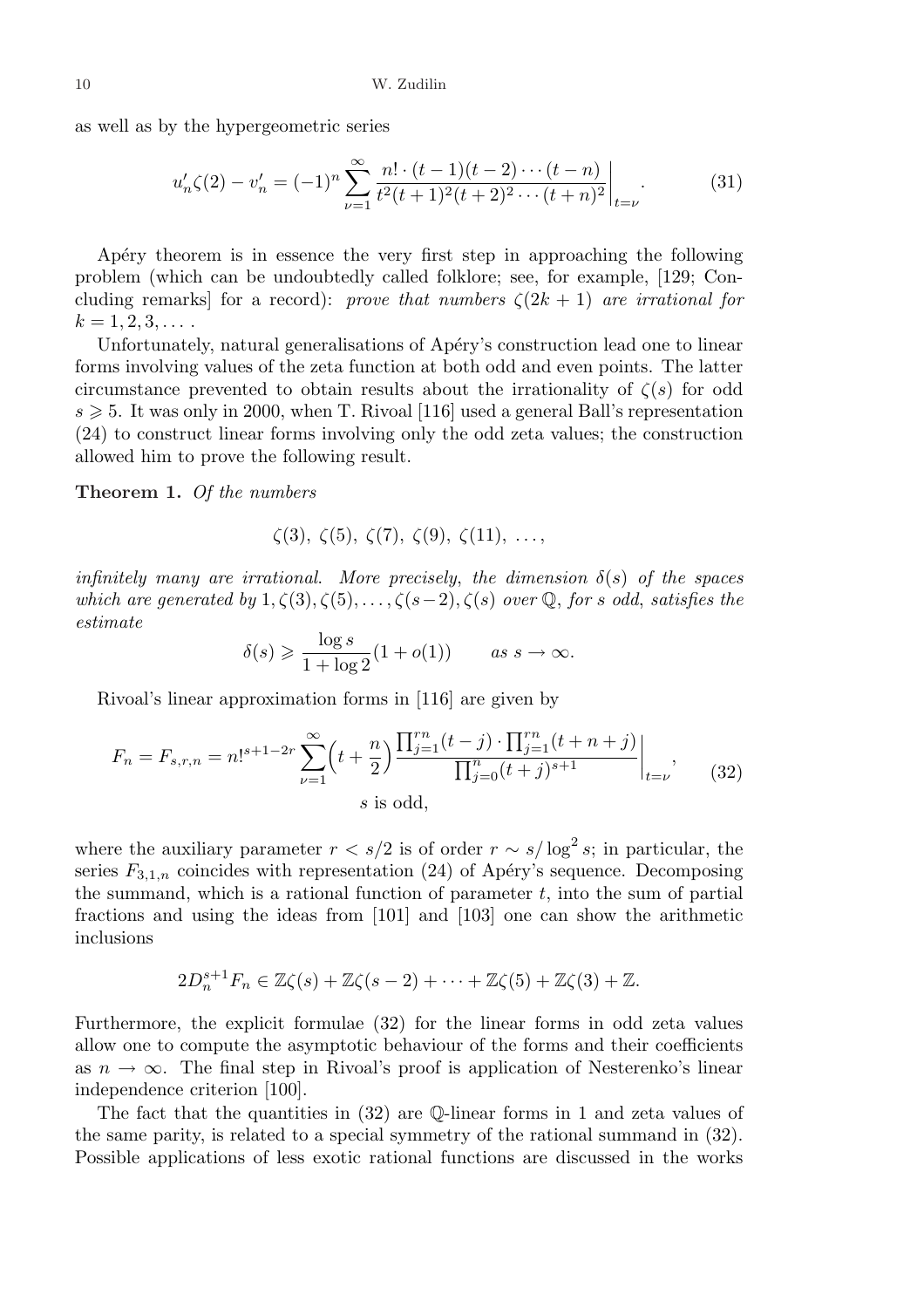$$
\mathrm{Li}_s(z) = \sum_{n=1}^{\infty} \frac{z^n}{n^s}
$$

at a rational point  $z, 0 < |z| \leq 1$ .

In spite of the fact that the proof of Rivoal's theorem is indeed a certain generalization of the construction from the proofs of Apéry's theorem, Rivoal's result provides only a partial solution to the problem of the irrationality of odd zeta values. For the zeta value  $\zeta(s)$  which is next irrational after  $\zeta(3)$ , Rivoal's theorem [15] only produces the range  $5 \le s \le 169$ . Differentiation of rational summand (like in representation (23)) allows one to construct Q-linear forms in odd zeta values which do not involve  $\zeta(3)$ . This leads one [163], [118] to the result that at least one of the nine odd zeta values  $\zeta(5), \zeta(7), \ldots, \zeta(21)$  is irrational. Finally, on invoking the most general form of the construction proposed in Rivoal's works as well as the arithmetic method (discussed, for example, in [42], [126], and [75]), which is traditionally used for sharpening bounds of irrationality measures, we prove in [162], [173] the following result.

Theorem 2. One of the numbers

$$
\zeta(5), \zeta(7), \zeta(9), \text{ and } \zeta(11)
$$

### is irrational.

We notice that the techniques used in the proof is also successfull in other arithmetic problems: the paper [119] establishes analogues of Theorems 1 and 2 for the values of Dirichlet's beta function

$$
\beta(s) = \sum_{n=0}^{\infty} \frac{(-1)^n}{(2n+1)^s}
$$

at even  $s \geq 2$ . In the joint paper [58], we give a certain strengthening (and a new proof) of Nesterenko's linear independence criterion from [100]; applying the result we sharpen the ranges of the argument of the zeta function from [15] and [163].

1.2. Hypergeometric series and multiple integrals. Beukers' proof [21] of the irrationality of both  $\zeta(2)$  and  $\zeta(3)$ , which makes use of the integral representations (30) and (22), is simple and short. This served as main grounds for further applications of multiple integrals in the quantitative improvements and generalisations of Apéry's results (see [50], [75], [76], [112], [113], [140], [141], [142], and [144]). O. Vasilenko in [140] proposed to consider the following family of s-fold multiple integrals which generalise the Beukers integrals:

$$
J_{s,n} = \int \cdots \int \frac{\prod_{j=1}^{s} x_j^n (1 - x_j)^n}{Q_s(x_1, \dots, x_s)^{n+1}} dx_1 \cdots dx_s,
$$
 (33)

where

$$
Q_s(x_1, \ldots, x_s) = 1 - x_1(1 - x_2(1 - \cdots (1 - x_{s-1}(1 - x_s)) \cdots)).
$$
 (34)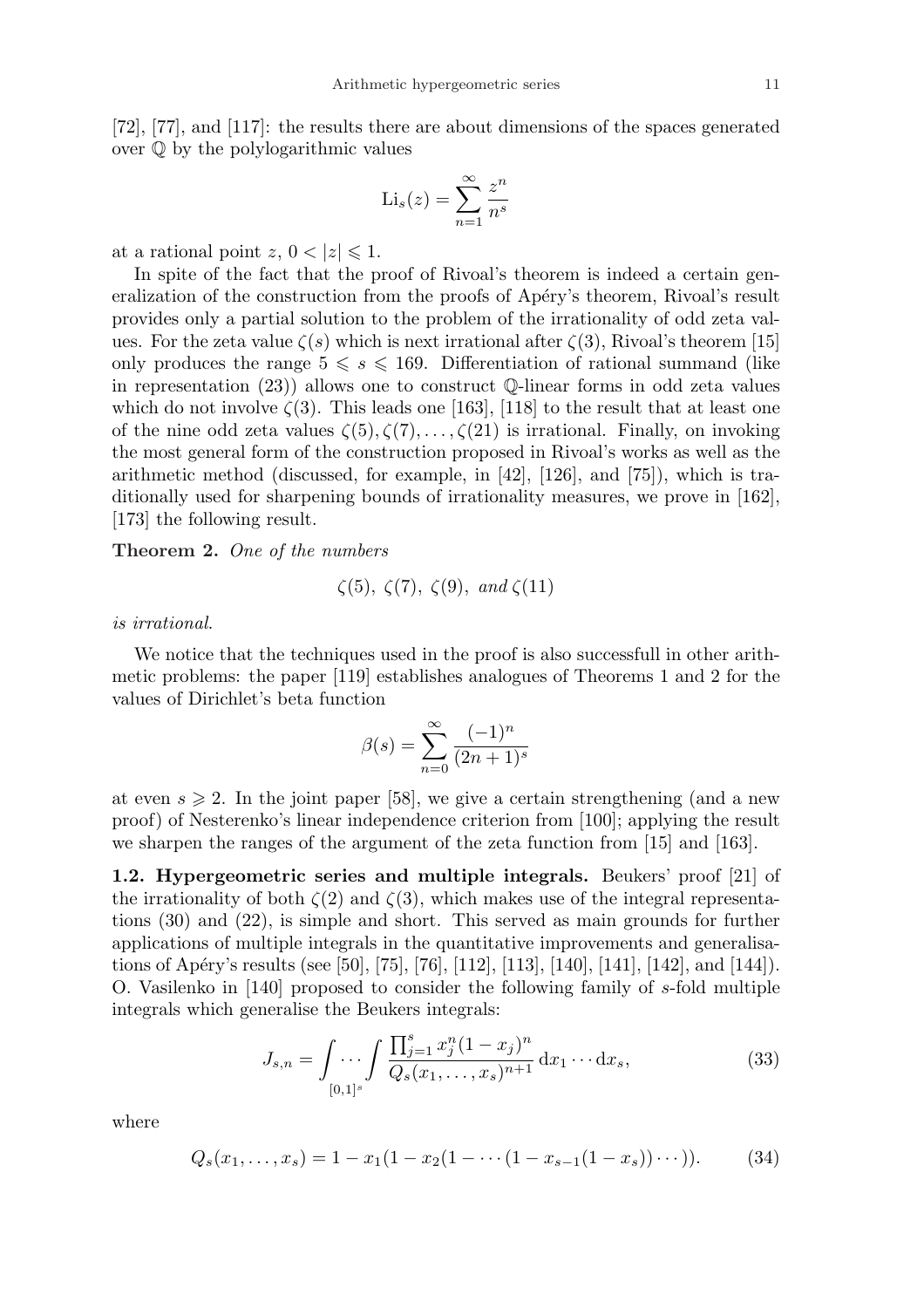The first progress in this direction was the paper [142] of D. Vasil'ev who studied the integrals  $J_{4,n}$ ,  $J_{5,n}$  and proved that

$$
4D_n^4 J_{4,n} \in \mathbb{Z}\zeta(4) + \mathbb{Z}\zeta(2) + \mathbb{Z}, \qquad D_n^5 J_{5,n} \in \mathbb{Z}\zeta(5) + \mathbb{Z}\zeta(3) + \mathbb{Z}, \tag{35}
$$

as well as that the linear forms in (33) tend (reasonably fast) to zero as  $n \to \infty$ (unfortunately, not sufficiently fast to conclude on the new irrationality of zeta values). The inclusions  $D_n^2 J_{2,n} \in \mathbb{Z}\zeta(2) + \mathbb{Z}$  and  $D_n^3 J_{3,n} \in \mathbb{Z}\zeta(3) + \mathbb{Z}$  established by Beukers in [21], and (35) gave Vasil'ev grounds to conjecture that

$$
2^{s-2}D_n^s J_{s,n} \in \mathbb{Z}\zeta(s) + \mathbb{Z}\zeta(s-2) + \dots + \mathbb{Z}\zeta(4) + \mathbb{Z}\zeta(2) + \mathbb{Z} \quad \text{for } s \text{ even},
$$
  
\n
$$
D_n^s J_{s,n} \in \mathbb{Z}\zeta(s) + \mathbb{Z}\zeta(s-2) + \dots + \mathbb{Z}\zeta(5) + \mathbb{Z}\zeta(3) + \mathbb{Z} \quad \text{for } s \text{ odd}.
$$
 (36)

In spite of validity of this expectation for  $s = 2, 3, 4, 5$ , the confidence of the author of [142] in the truth of (36) for all s was not shared by everybody. The reason for that was another *wrong* conjecture, namely,  $2^{s-2}D_n^sJ_{s,n} \in \mathbb{Z}\zeta(s) + \mathbb{Z}$ for s even and  $D_n^s J_{s,n} \in \mathbb{Z}\zeta(s) + \mathbb{Z}$  for s odd, proposed by Vasil'ev in his previous work [141]. One of the first steps in answering Vasil'ev's question in the affirmative was the following partial (up to an extra multiple  $2D_n$ ) result [166], [171], [173].

**Theorem 3.** For every integer  $s \geq 2$  and  $n = 0, 1, 2, \ldots$ , the identity

$$
J_{s,n} = F_{s,n} \tag{37}
$$

is true, where

$$
F_{s,n} = n!^{s-1} \sum_{\nu=1}^{\infty} (-1)^{(s+1)(t+n+1)} \left( t + \frac{n}{2} \right) \frac{\prod_{j=1}^{n} (t-j) \cdot \prod_{j=1}^{n} (t+n+j)}{\prod_{j=0}^{n} (t+j)^{s+1}} \Big|_{t=\nu}.
$$
 (38)

In particular, the following inclusions take place:

$$
2^{s-1}D_n^{s+1}J_{s,n} \in \mathbb{Z}\zeta(s) + \mathbb{Z}\zeta(s-2) + \cdots + \mathbb{Z}\zeta(4) + \mathbb{Z}\zeta(2) + \mathbb{Z} \quad \text{for s even,}
$$
  

$$
2D_n^{s+1}J_{s,n} \in \mathbb{Z}\zeta(s) + \mathbb{Z}\zeta(s-2) + \cdots + \mathbb{Z}\zeta(5) + \mathbb{Z}\zeta(3) + \mathbb{Z} \quad \text{for s odd.}
$$
 (39)

Note that the series  $(38)$  is exactly the same as the series  $(32)$  for s odd and  $r = 1$ ; therefore, identity (37) means the coincidence of the integral construction of Q-linear forms in zeta values with the construction from [116].

Ball's (24) and Rivoal's (32) series are well known in the theory of hypergeometric functions [10], [13], [130]. Formally, a hypergeometric function is defined by the series (1); the condition

$$
Re(a_1 + a_2 + \dots + a_m) < Re(b_2 + \dots + b_m) \tag{40}
$$

ensures convergence of (1) in the domain  $|z| \leq 1$  (see, for example, [13; § 2.1]). An important role in analysis of hypergeometric series is played by summation and transformation formulae. We give as examples the Pfaff–Saalschütz summation theorem  $\overline{a}$  $\overline{a}$  $\mathbf{r}$ 

$$
{}_{3}F_{2}\left(\begin{array}{c} -n, a, b \\ c, 1+a+b-c-n \end{array}\middle| 1\right) = \frac{(c-a)_{n}(c-b)_{n}}{(c)_{n}(c-a-b)_{n}} \tag{41}
$$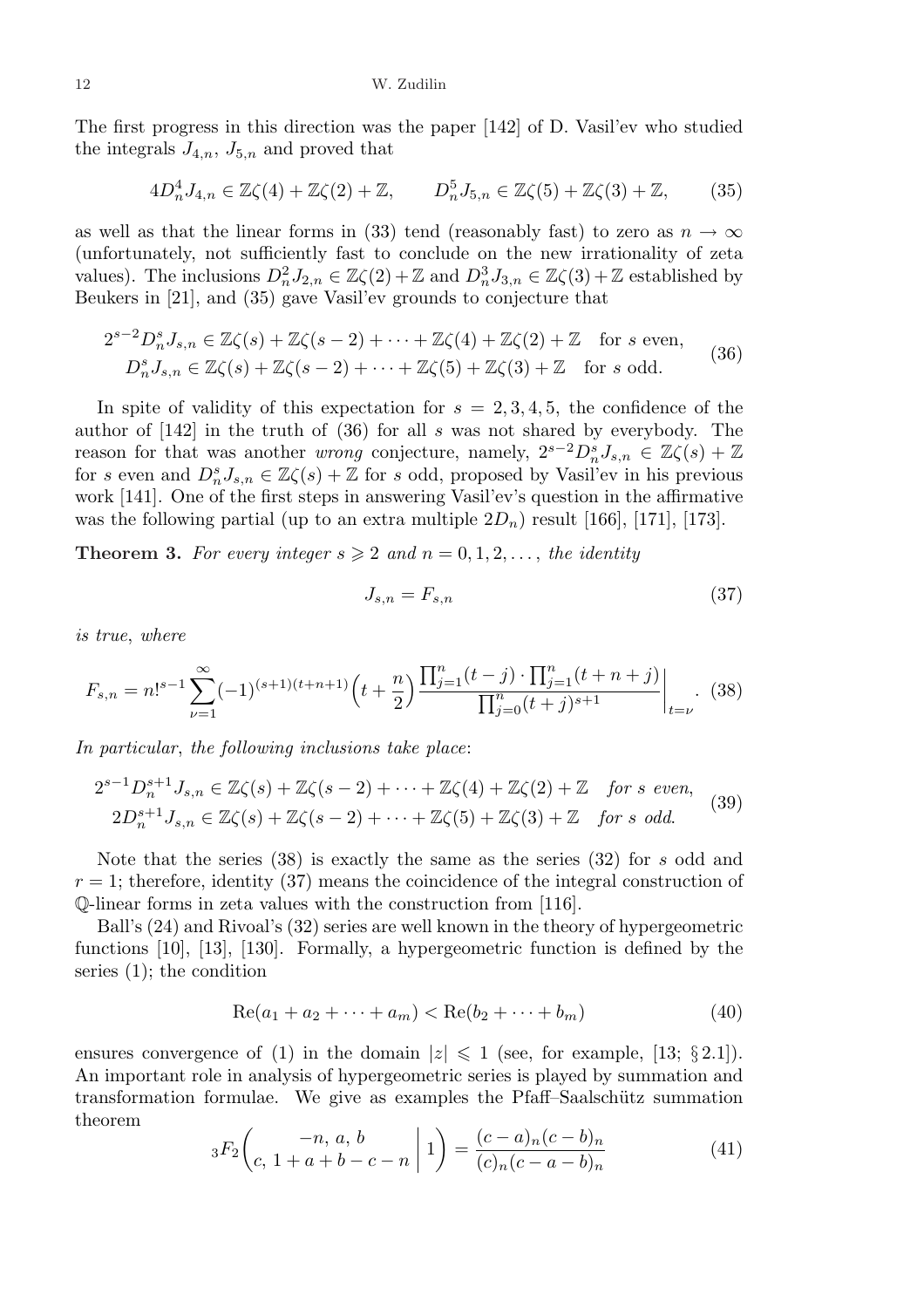(here *n* is a non-negative integer; see, for example,  $[130; p. 49, equation (2.3.1.3)]$ ), the limiting case of Dougall's theorem

$$
{}_{5}F_{4}\left(a, 1+\frac{1}{2}a, b, c, d\left|1\right\rangle\right)
$$
  
= 
$$
\frac{\Gamma(1+a-b)}{\Gamma(1+a)\Gamma(1+a-c)}\frac{\Gamma(1+a-c)}{\Gamma(1+a)(1+a-c)\Gamma(1+a-d)\Gamma(1+a-c-d)} \qquad (42)
$$

(see [13;  $\S 4.4$ ]), and Whipple's transformation

$$
{}_{6}F_{5}\left(a, 1+\frac{1}{2}a, b, c, d, e \mid -1\right)
$$
  
= 
$$
\frac{\Gamma(1+a-d)\Gamma(1+a-e)}{\Gamma(1+a)\Gamma(1+a-d-e)} \cdot {}_{3}F_{2}\left(1+a-b, 1+a-c, d, e \mid 1\right)
$$
  
= 
$$
\frac{\Gamma(1+a-d)\Gamma(1+a-e)}{\Gamma(1+a)\Gamma(1+a-d-e)} \cdot {}_{3}F_{2}\left(1+a-b, 1+a-c \mid 1\right)
$$
 (43)

(see [147] and [13;  $\S 4.4$ ]). Furthermore, the hypergeometric functions possess many integral representations [13], [130]; we mention here the classical Euler–Pochhammer integral for the Gaussian function  $(m = 1)$ 

$$
{}_2F_1\binom{a, b}{c} z = \frac{\Gamma(c)}{\Gamma(b)\Gamma(c - b)} \int_0^1 t^{b-1} (1 - t)^{c - b - 1} (1 - zt)^{-a} dt \tag{44}
$$

when  $\text{Re } c > \text{Re } b > 0$  (see, for example, [130; p. 20, equation (1.6.6)]). Formula (44) is valid for  $|z| < 1$  and also for any  $z \in \mathbb{C}$  whenever a is a positive integer.

In his work [148], F. Whipple called hypergeometric series well-poised if their parameters satisfy the condition

$$
a_1 + 1 = a_2 + b_2 = \cdots = a_m + b_m;
$$

known transformations (like (42) and (43)) usually refer to such series. A special subclass of well-poised hypergeometric series is *very-well-poised* series, which are subject to the additional condition

$$
a_2 = \frac{1}{2}a_1 + 1, \quad b_2 = \frac{1}{2}a_1.
$$

A survey on history and applications of (very-) well-poised hypergeometric series is given in [9]. The series (38) (as well as (32)) are very-well-poised:

$$
F_{s,n} = \frac{n!^{2s+1}(3n+2)!}{(2n+1)!^{s+2}} \cdot {}_{s+4}F_{s+3}\left(\begin{matrix} 3n+2, & \frac{3}{2}n+2, & n+1, & \dots, & n+1\\ & \frac{3}{2}n+1, & 2n+2, & \dots, & 2n+2 \end{matrix}\right) (-1)^{s+1}\right). \tag{45}
$$

Theorem 3 is a consequence of a more general result [166], [171] about representation of a very-well-poised series as a multiple integral.

Vasil'ev's conjecture (36) was fully solved in the work [79] with the help of Theorem 3. The methods of [79] are based on representation of the sums (45) in the form of multiple hypergeometric series and heavily exploit ideas of the works [142] and [171]; however the technical realisation of the ideas required the authors of [79] large computational work. The series (45) possess different multiple-integral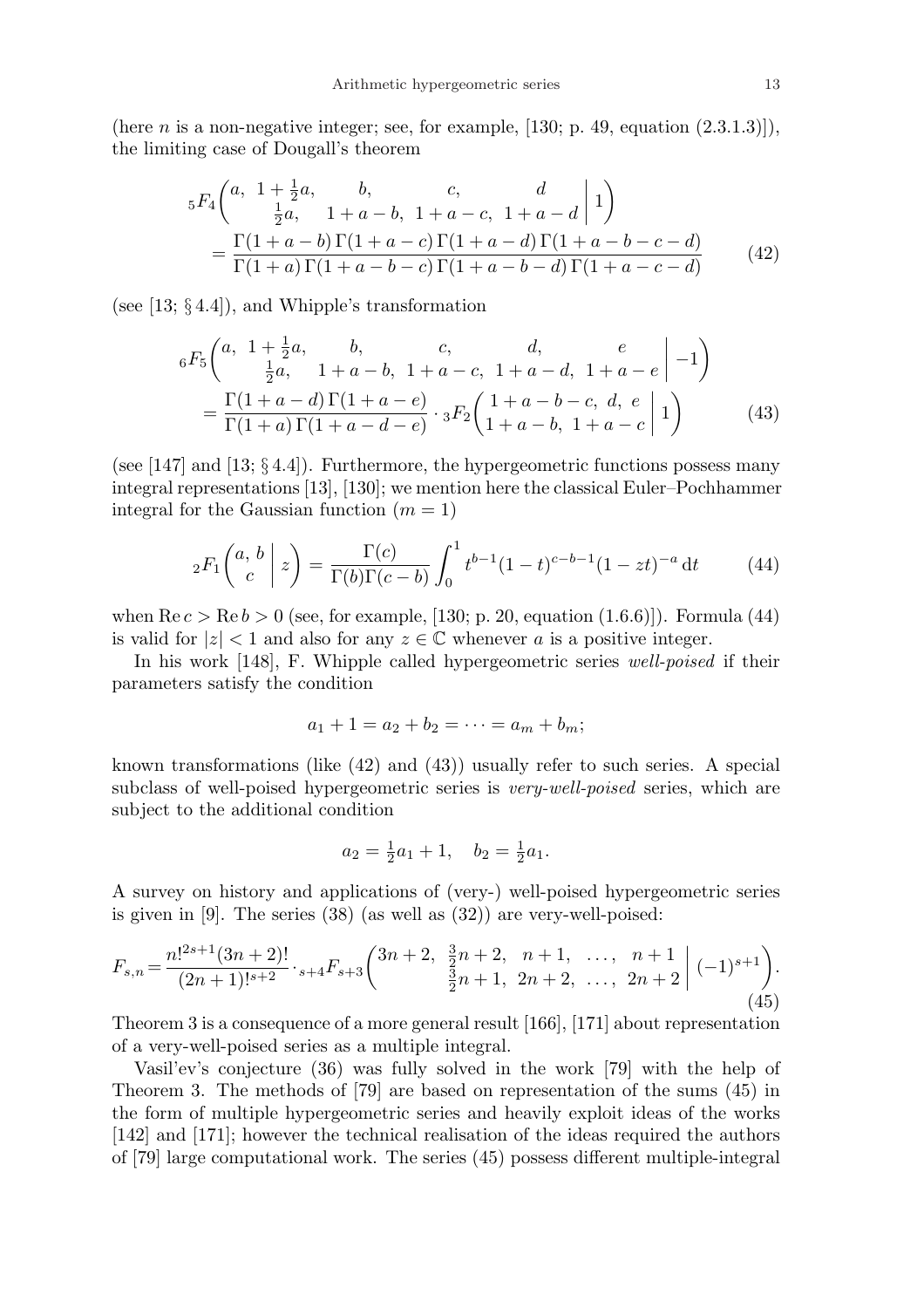representations as well, in particular of Sorokin type (the works [133] and [134] contain number-theoretical applications of such integrals); respective translation theorems for multiple integrals are established by S. Zlobin [156], [157]. At present, there are several works where decomposition of special multiple integrals into linear forms of zeta values and polylogarithms is addressed. This subject already deserves a separate review; we restrict ourselves here by the references [158] and [174], which deal with new generalisations of Beukers' integrals (22) and (30).

It is worth mentioning here that the hypergeometric techniques of the work [79], namely, Andrews' general transformation [8] for terminating very-well-poised series, allowed K. Krattenthaler and T. Rivoal [80] to give a new proof of the theorem from [166], [171] (in particular, of Theorem 3). It is surprising that the transformation, initially designed for q-basic hypergeometric series in connection with applications to the theory of partitions — generalisations of the famous Rogers–Ramanujan identities, has found its second birth in arithmetic problems of zeta values. Besides [79], [80], we should mention the works [81] and [175], as well as solution to a problem of A. Schmidt discussed in more details below.

Schmidt observed in [127] that there is a remarkable property of the sequence of Apéry's numbers  $\{u_n\}_{n=0,1,\dots}$  from (19). Namely, if one defines the numbers  ${c_k}_{k=0,1,...}$  successively from the equalities

$$
u_n = \sum_{k=0}^n \binom{n}{k} \binom{n+k}{k} c_k, \qquad n = 0, 1, 2, \dots,
$$

then these numbers are integral. (The explicit formulae

$$
c_n = {2n \choose n}^{-1} \sum_{k=0}^n (-1)^{n-k} \frac{2k+1}{n+k+1} {2n \choose n-k} u_k, \qquad n = 0, 1, 2, \dots,
$$

show that expected inclusions are  $D_n c_n \in \mathbb{Z}$ .) Later Schmidt himself [128] and, independently, V. Strehl [136] derived the following explicit relation:

$$
c_n = \sum_{j=0}^n \binom{n}{j}^3 = \sum_j \binom{n}{j}^2 \binom{2j}{n}, \qquad n = 0, 1, 2, \dots,
$$
 (46)

experimentally predicted by W. Deuber, W. Thumser, and B. Voigt. In fact, Strehl used in [136] the corresponding identity

$$
\sum_{k=0}^{n} \binom{n}{k}^{2} \binom{n+k}{k}^{2} = \sum_{k=0}^{n} \binom{n}{k} \binom{n+k}{k} \sum_{j=0}^{k} \binom{k}{j}^{3}
$$

as a model for demonstrating various proof techniques for binomial identities. A surprising fact about the sequence (46) is that it was studied already at the end of the 19th century by J. Franel [60], who showed that it satisfies the polynomial recursion

$$
(n+1)^2 c_{n+1} - (7n^2 + 7n + 2)c_n - 8n^2 c_{n-1} = 0.
$$

Schmidt has noticed in [127] that it is likely that the integrality phenomenon related to Apéry's and Franel's numbers take place in a more general situation. This expectation was proven in full generality in [176], [177].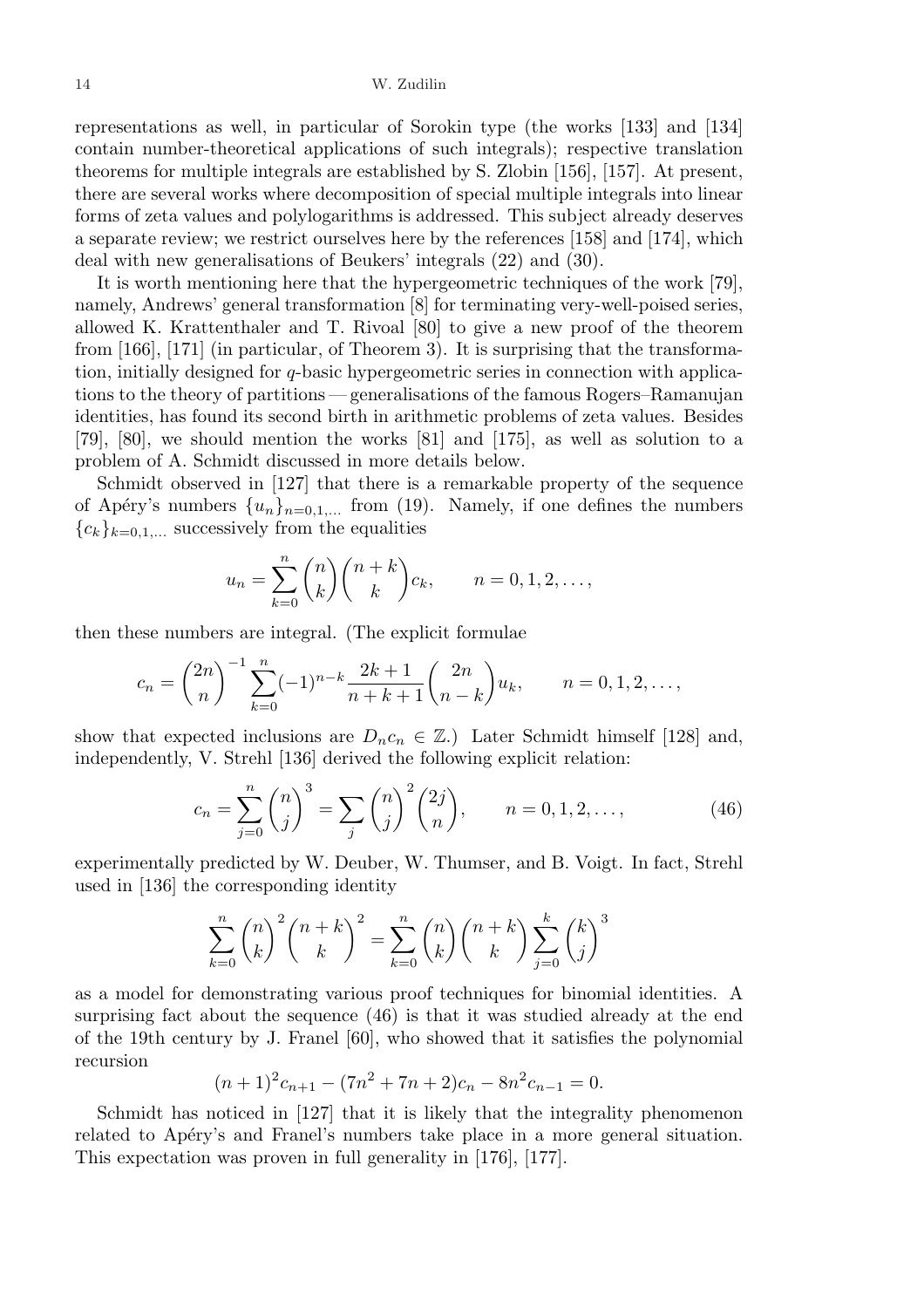**Theorem 4.** For each integer  $r \geq 2$ , the numerical sequence  $\{c_k^{(r)}\}$  ${k \choose k}$ <sub>k=0,1,...</sub> independent of parameter  $n$  is defined by the equality

$$
\sum_{k=0}^{n} \binom{n}{k}^{r} \binom{n+k}{k}^{r} = \sum_{k=0}^{n} \binom{n}{k} \binom{n+k}{k} c_k^{(r)}, \qquad n = 0, 1, 2, \dots \tag{47}
$$

Then all numbers  $c_k^{(r)}$  $\binom{r}{k}$  are integral.

But for this case Strehl had only one proof based Using Zeilberger's algorithm of creative telescoping, Strehl proved in [136] the integrality of  $c_k^{(r)}$  $\binom{r}{k}$  when  $r = 3$ . Schmidt's problem was later stated in the book [64] (Exercise 114 on p. 256) with an indication that H. Wilf had shown the desired integrality of  $c_n^{(r)}$  for any r but only for any  $n \leq 9$ . The complete proof of Theorem 4 uses a hypergeometric reformulation from [136] of the problem, as well as Andrews' transformation of terminating very-well-poised series [8] mentioned above.

1.3. Simultaneous approximations to  $\zeta(2)$  and  $\zeta(3)$ . In this section we present three hypergeometric constructions of simultaneous rational approximations to  $\zeta(2)$  and  $\zeta(3)$ . This is to not only demonstrate the hypergeometric series in action, but also to show how so seemingly unrelated series give rise to the same numerical approximations. A similar phenomenon, the coincidence of the Gutnik–Nesterenko series (23) and Ball's series (24), was already mentioned in § 1.1. The constructions below depend on an increasing integer parameter  $n$ .

First [167] we take the rational functions

$$
R_n(t) = -\frac{n!^2 \prod_{j=1}^n (t-j)}{\prod_{j=0}^n (t+j)^3}, \qquad R'_n(t) = \frac{n!^2 \prod_{j=0}^n (t-j)}{\prod_{j=0}^n (t+j)^3},
$$

and consider the corresponding hypergeometric series

$$
r_n = \sum_{k=1}^{\infty} R_n(t) \Big|_{t=\nu} = q_n \zeta(3) + p_n \zeta(2) - s_n,
$$
  

$$
r'_n = \sum_{k=1}^{\infty} R'_n(t) \Big|_{t=\nu} = q'_n \zeta(3) + p'_n \zeta(2) - s'_n,
$$

where

$$
q_n, q'_n \in \mathbb{Z}, \quad D_n p_n, D_n p'_n \in \mathbb{Z}, \quad D_n^3 s_n, D_n^3 s'_n \in \mathbb{Z}.
$$
 (48)

The standard eliminating argument leads us to the linear forms

$$
q_n r'_n - q'_n r_n = (q_n p'_n - q'_n p_n) \zeta(2) - (q_n s'_n - q'_n s_n) = u_n \zeta(2) - v_n,
$$
  

$$
p'_n r_n - p_n r'_n = (q_n p'_n - q'_n p_n) \zeta(3) - (p'_n s_n - p_n s'_n) = u_n \zeta(3) - w_n,
$$

where, by  $(48)$ ,

$$
D_n u_n \in \mathbb{Z}, \quad D_n^3 v_n \in \mathbb{Z}, \quad D_n^4 w_n \in \mathbb{Z}.
$$
 (49)

The second construction [180] is based on the rational function

$$
\widetilde{R}_n(t) = \frac{((t-1)(t-2)\cdots(t-n))^3}{n!^2 \cdot t(t+1)\cdots(t+n)}.
$$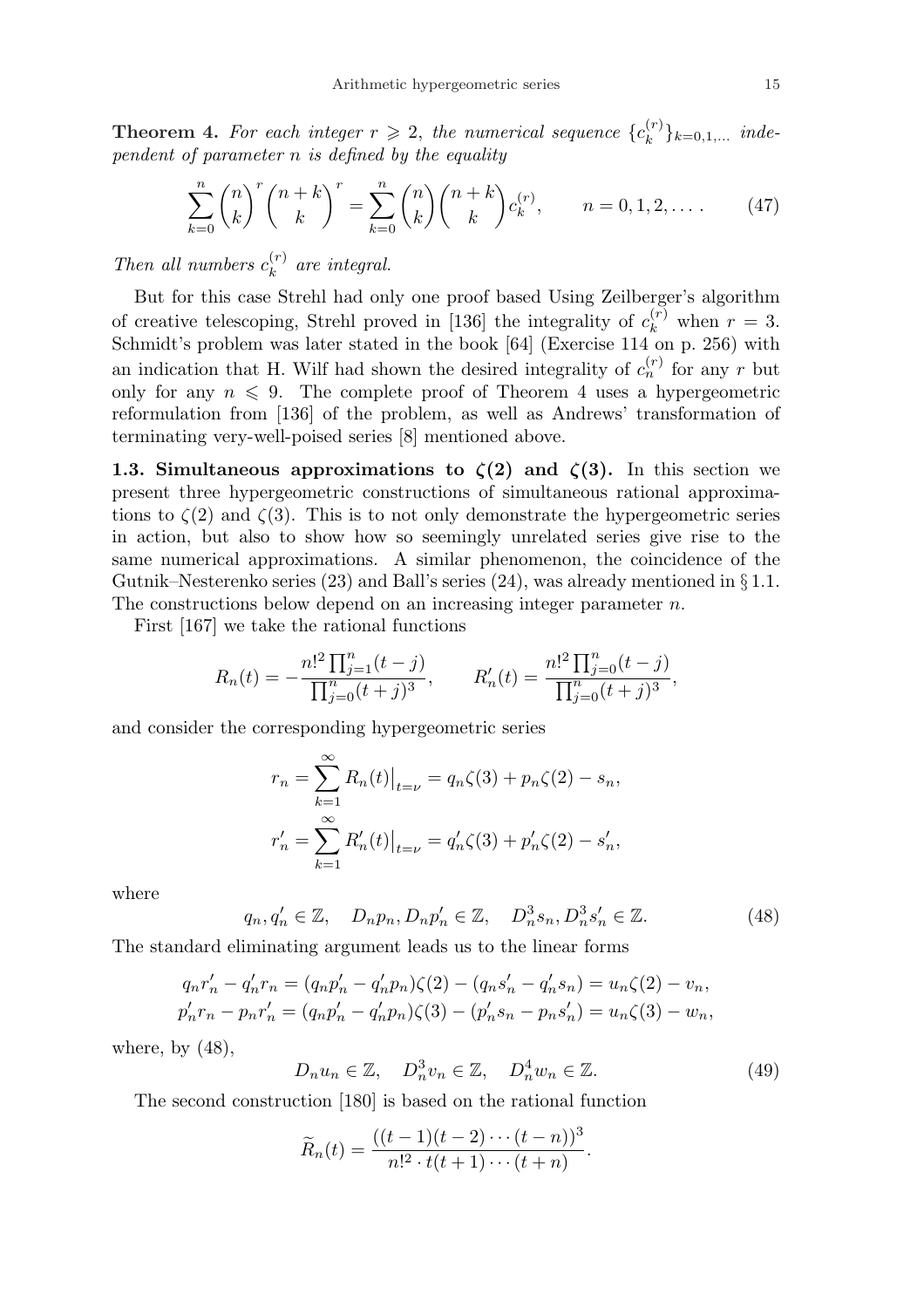Then hypergeometric approximations to the first three polylogarithms are given by the series

$$
\widetilde{r}_n(z) = \sum_{\nu=1}^{\infty} z^{\nu} \widetilde{R}_n(t) \Big|_{t=\nu} = \widetilde{u}_n(z) \operatorname{Li}_1(z) - \widetilde{s}_n(z),
$$
  

$$
\widetilde{r}'_n(z) = -\sum_{\nu=1}^{\infty} z^{\nu} \frac{\mathrm{d}\widetilde{R}_n(t)}{\mathrm{d}t} \Big|_{t=\nu} = \widetilde{u}_n(z) \operatorname{Li}_2(z) - \widetilde{v}_n(z),
$$
  

$$
\widetilde{r}''_n(z) = \frac{1}{2} \sum_{\nu=1}^{\infty} z^{\nu} \frac{\mathrm{d}^2 \widetilde{R}_n(t)}{\mathrm{d}t^2} \Big|_{t=\nu} = \widetilde{u}_n(z) \operatorname{Li}_3(z) - \widetilde{w}_n(z),
$$

where

$$
\widetilde{u}_n(z) = (-1)^n \sum_{k=0}^n {n \choose k} {n+k \choose k}^3 \left(-\frac{1}{z}\right)^k
$$
\n(50)

and

$$
z_1^n \widetilde{u}_n(z) \in \mathbb{Z}, \quad (z_1 z_2)^n D_n \widetilde{s}_n(z) \in \mathbb{Z},
$$
  

$$
(z_1 z_2)^n D_n D_{2n} \widetilde{v}_n(z) \in \mathbb{Z}, \quad (z_1 z_2)^n D_n D_{2n}^2 \widetilde{w}_n(z) \in \mathbb{Z},
$$
  
(51)

 $z_1$  and  $z_2$  denote the denominators of the numbers  $1/z$  and  $z/(1-z)$ , respectively.

In the limiting case  $z \to 1$  we obtain

$$
\widetilde{r}_n'(1) = \widetilde{u}_n(\zeta(2) - \widetilde{v}_n, \quad \widetilde{r}_n''(1) = \widetilde{u}_n(\zeta(3) - \widetilde{w}_n, \qquad n = 0, 1, \dots,
$$

where for  $\tilde{u}_n = \tilde{u}_n(1)$ ,  $\tilde{v}_n = \tilde{v}_n(1)$ , and  $\tilde{w}_n = \tilde{w}_n(1)$  from (50), (51) we can write

$$
\widetilde{u}_n \in \mathbb{Z}, \quad D_n D_{2n} \widetilde{v}_n \in \mathbb{Z}, \quad D_n D_{2n}^2 \widetilde{w}_n \in \mathbb{Z}.
$$
\n
$$
(52)
$$

Finally, we take the rational function

$$
\widetilde{R}_n(t) = \frac{(t-1)(t-2)\cdots(t-n)\cdot(2t-1)(2t-2)\cdots(2t-n)}{(t(t+1)(t+2)\cdots(t+n))^2}
$$

and consider the following two series:

$$
\frac{1}{2} \sum_{\nu=1}^{\infty} (-1)^{\nu-1} R_n(t) \Big|_{t=\nu/2} = \widetilde{\widetilde{u}}_n \zeta(2) - \widetilde{\widetilde{v}}_n,
$$

$$
-\frac{1}{2} \sum_{\nu=1}^{\infty} \frac{dR_n(t)}{dt} \Big|_{t=\nu} = \widetilde{\widetilde{u}}_n \zeta(3) - \widetilde{\widetilde{w}}_n.
$$

The explicit formulae for the approximants allow us to show that

$$
\widetilde{\widetilde{u}}_n = \sum_{k=0}^n \binom{n}{k}^2 \binom{n+k}{n} \binom{n+2k}{n} \in \mathbb{Z}, \quad \text{for} \quad n = 0, 1, 2, \dots. \tag{53}
$$
\n
$$
D_{2n}^2 \widetilde{\widetilde{v}}_n \in \mathbb{Z}, \quad D_n^3 \widetilde{\widetilde{w}}_n \in \mathbb{Z},
$$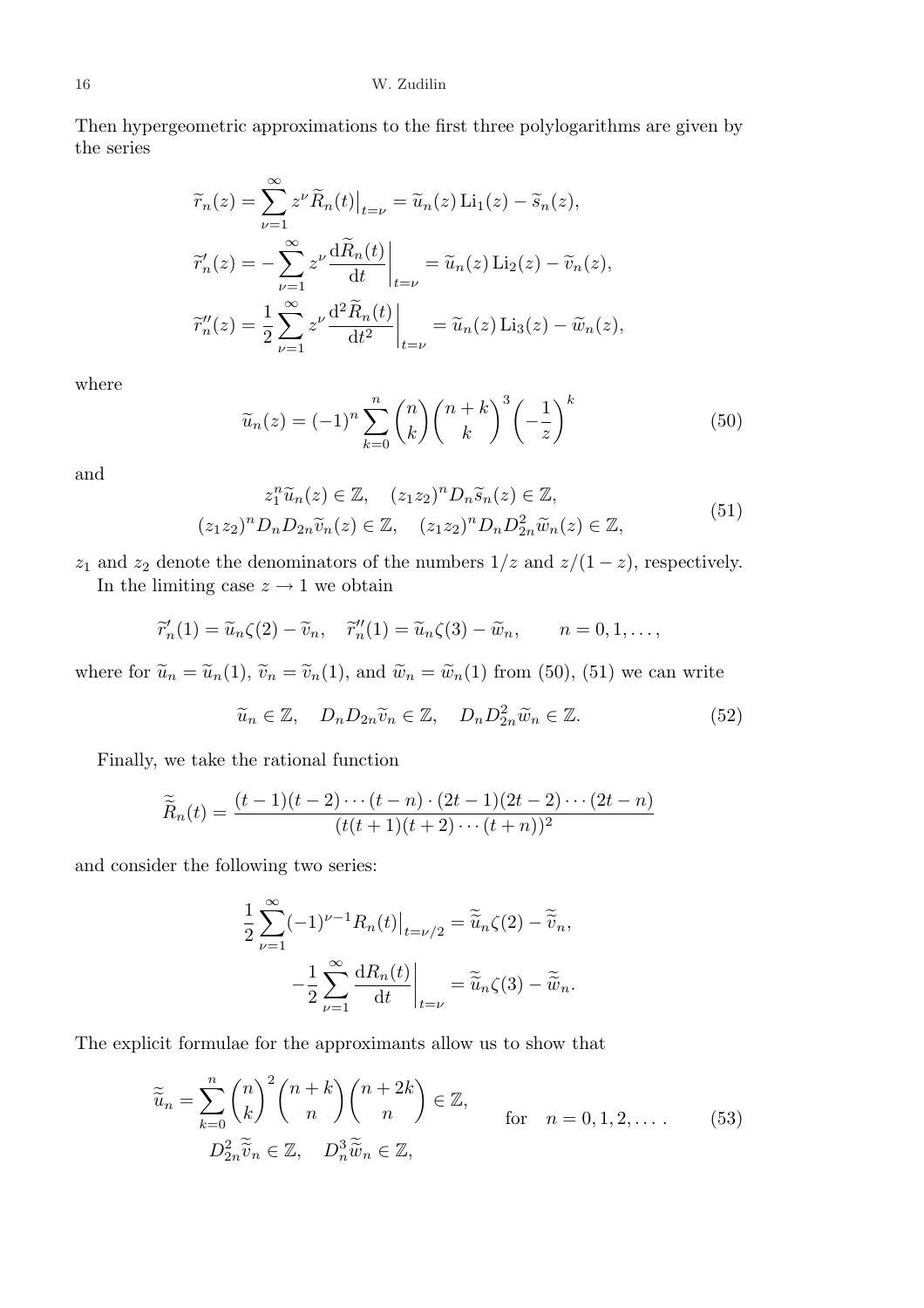**Theorem 5.** For  $n = 0, 1, 2, \ldots$ , the following equalities are true:

$$
\binom{2n}{n}^{-1}u_n = \widetilde{u}_n = \widetilde{\widetilde{u}}_n, \quad \binom{2n}{n}^{-1}v_n = \widetilde{v}_n = \widetilde{\widetilde{v}}_n, \quad \binom{2n}{n}^{-1}w_n = \widetilde{w}_n = \widetilde{\widetilde{w}}_n, \quad (54)
$$

that is, the three hypergeometric constructions give the same sequence of simultaneous rational approximations to 1,  $\zeta(2)$  and  $\zeta(3)$ .

From Theorem 5 and the inclusions (48), (52), (53) one may easily deduce that

$$
\widetilde{u}_n \in \mathbb{Z}, \quad D_n D_{2n} \widetilde{v}_n \in \mathbb{Z}, \quad D_n^3 \widetilde{w}_n \in \mathbb{Z}, \qquad \text{for} \quad n = 0, 1, 2, \dots \tag{55}
$$

Theorem 5 can be shown by means of certain hypergeometric identities. A simpler way (used in [167] and [180]) is based on the algorithm of creative telescoping. Indeed, the above sequences (54) satisfy the Apéry-type polynomial recurrence relation

$$
2(946n2 - 731n + 153)(2n + 1)(n + 1)3un+1
$$
  
- 2(104060n<sup>6</sup> + 127710n<sup>5</sup> + 12788n<sup>4</sup> - 34525n<sup>3</sup> - 8482n<sup>2</sup> + 3298n + 1071)u<sub>n</sub>  
+ 2(3784n<sup>5</sup> - 1032n<sup>4</sup> - 1925n<sup>3</sup> + 853n<sup>2</sup> + 328n - 184)nu<sub>n-1</sub>  
-(946n<sup>2</sup> + 1161n + 368)n(n - 1)<sup>3</sup>u<sub>n-2</sub> = 0, n = 2, 3, ...,

of order 3, and the necessary initial data is as follows:

$$
\widetilde{u}_0 = 1, \quad \widetilde{u}_1 = 7, \quad \widetilde{u}_2 = 163,
$$
\n $\widetilde{v}_0 = 0, \quad \widetilde{v}_1 = \frac{23}{2}, \quad \widetilde{v}_2 = \frac{2145}{8}, \quad \widetilde{w}_0 = 0, \quad \widetilde{w}_1 = \frac{17}{2}, \quad \widetilde{w}_2 = \frac{3135}{16}.$ 

In addition,

$$
\limsup_{n \to \infty} |\widetilde{r}'_n|^{1/n} = \limsup_{n \to \infty} |\widetilde{r}''_n|^{1/n} = |\lambda_{1,2}| = 0.067442248\dots,
$$
  

$$
\lim_{n \to \infty} |\widetilde{u}_n|^{1/n} = \lim_{n \to \infty} |\widetilde{v}_n|^{1/n} = \lim_{n \to \infty} |\widetilde{w}_n|^{1/n} = \lambda_3 = 54.96369509\dots,
$$

where  $\lambda_{1,2} = 0.018152450... \pm i0.064953409...$  and  $\lambda_3$  are zeros of the characteristic polynomial  $4\lambda^3 - 220\lambda^2 + 8\lambda - 1$ .

Since  $\log |\lambda_{1,2}| = -2.69648361... > -3$ , from (55) and the above we cannot conclude about the irrationality of either  $\zeta(2)$  or  $\zeta(3)$ . However, the use of an asymmetric rational function

$$
R(t) = R(a, b; t)
$$
  
= 
$$
\frac{(2t + b_0)(2t + b_0 + 1) \cdots (2t + a_0 - 1)}{(a_0 - b_0)!} \cdot \frac{(t + b_1) \cdots (t + a_1 - 1)}{(a_1 - b_1)!}
$$
  

$$
\times \frac{(b_2 - a_2 - 1)!}{(t + a_2) \cdots (t + b_2 - 1)} \cdot \frac{(b_3 - a_3 - 1)!}{(t + a_3) \cdots (t + b_3 - 1)}
$$
  
= 
$$
\frac{(b_2 - a_2 - 1)!(b_3 - a_3 - 1)!}{(a_0 - b_0)!(a_1 - b_1)!} \cdot \frac{\Gamma(2t + a_0)\Gamma(t + a_1)\Gamma(t + a_2)\Gamma(t + a_3)}{\Gamma(2t + b_0)\Gamma(t + b_1)\Gamma(t + b_2)\Gamma(t + b_3)},
$$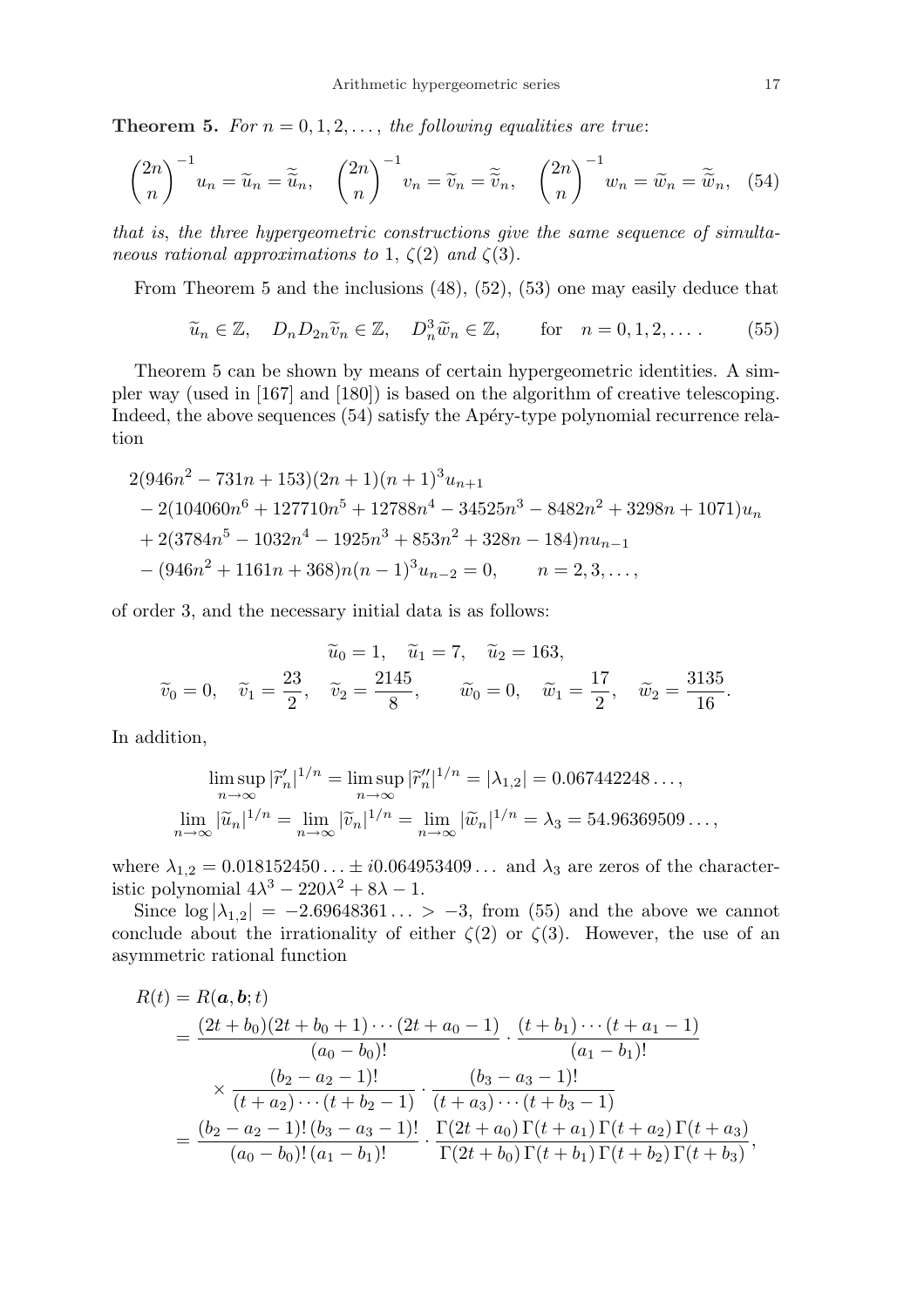where the integers  $\boldsymbol{a}$  and  $\boldsymbol{b}$  satisfy

$$
b_1 = 1 < a_1, a_2, a_3 < b_2, b_3, \quad b_0 < a_0 \le 2 \max\{a_1, a_2, a_3\},
$$
  

$$
a_0 + a_1 + a_2 + a_3 \le b_0 + b_1 + b_2 + b_3 + 2,
$$

lead to the following curious application.

Taking

$$
a_0 = 10n + \frac{1}{2}
$$
,  $a_1 = 6n + 1$ ,  $a_2 = 7n + 1$ ,  $a_3 = 8n + 1$ ,  
\n $b_0 = 6n + 1$ ,  $b_1 = 1$ ,  $b_2 = 13n + 2$ ,  $b_3 = 12n + 2$ ,

for the coefficients of linear forms

$$
r_n = \sum_{\nu=-10n}^{\infty} (-1)^{\nu} R(t) \Big|_{t=\nu/2} = u_n \zeta(2) - v_n,
$$
  

$$
r'_n = \sum_{\nu=-5n}^{\infty} \frac{dR(t)}{dt} \Big|_{t=\nu} = u_n \zeta(3) - w_n,
$$

we obtain the inclusions

$$
\Phi_n^{-1}u_n \in \mathbb{Z}, \quad D_{8n}D_{16n}\Phi_n^{-1}v_n \in \mathbb{Z}, \quad D_{8n}^3\Phi_n^{-1}w_n \in \mathbb{Z},
$$

where  $\Phi_n$  is a certain product over primes,

$$
\lim_{n \to \infty} \frac{\log \Phi_n}{n} = 8.48973583\dots.
$$

On the other hand,

$$
\limsup_{n \to \infty} \frac{\log |r_n|}{n} = \limsup_{n \to \infty} \frac{\log |r'_n|}{n} = -17.610428885\dots
$$

Thus, the linear forms  $r_n$  and  $r'_n$  allow one to deduce the irrationality of either  $\zeta(2)$ or  $\zeta(3)$ , but not to obtain their simultaneous Q-linear independence with 1 (the common denominator of the coefficients is  $D_{8n}^2 D_{16n} \Phi_n^{-1}$ .

**1.4. q-Analogues of zeta values.** It is customary to call q-dependent quantities, which become ordinary objects as  $q \to 1$  (at least formally), q-analogues or q-etensions. A possible way to q-extend the values of Riemann's zeta function reads as follows (here  $q \in \mathbb{C}$ ,  $|q| < 1$ ):

$$
\zeta_q(s) = \sum_{n=1}^{\infty} \sigma_{s-1}(n) q^n = \sum_{\nu=1}^{\infty} \frac{\nu^{s-1} q^{\nu}}{1 - q^{\nu}} = \sum_{\nu=1}^{\infty} \frac{q^{\nu} \rho_s(q^{\nu})}{(1 - q^{\nu})^s}, \qquad s = 1, 2, \dots, \tag{56}
$$

where  $\sigma_{s-1}(n) = \sum_{d|n} d^{s-1}$  denotes the sum of powers of the divisors, and the polynomials  $\rho_s(x) \in \mathbb{Z}[x]$  can be defined recursively by means of the formulae

$$
\rho_1 = 1
$$
 and  $\rho_{s+1} = (1 + (s-1)x)\rho_s + x(1-x)\frac{d\rho_s}{dx}$  for  $s = 1, 2, ...$  (57)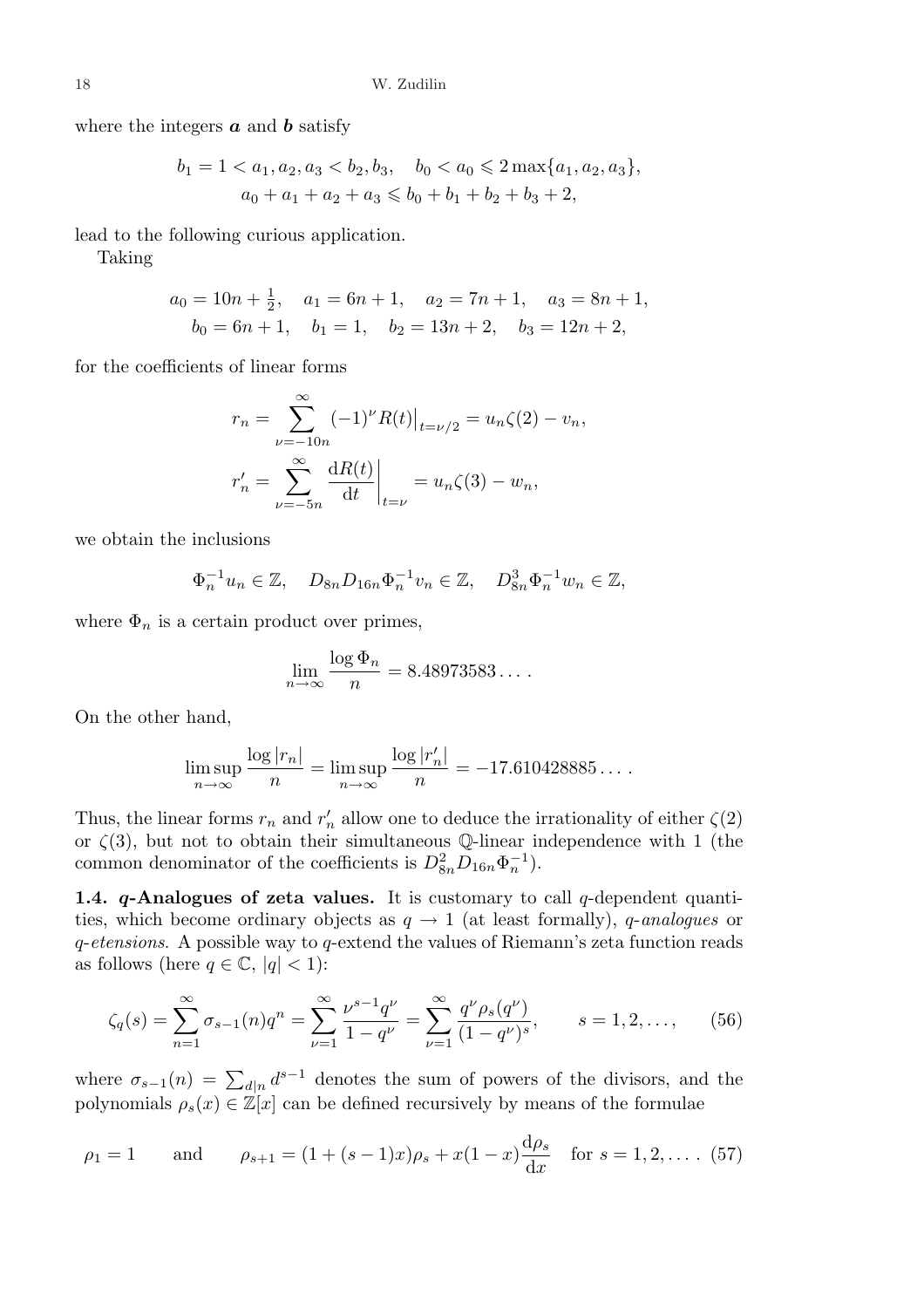Then we have the limiting relations

$$
\lim_{\substack{q \to 1 \\ |q| < 1}} (1 - q)^s \zeta_q(s) = \rho_s(1) \cdot \zeta(s) = (s - 1)! \cdot \zeta(s), \qquad s = 2, 3, \dots;
$$

the equality  $\rho_s(1) = (s-1)!$  follows from (57). The q-zeta values (56) so defined lead one to a circle of new interesting problems in the theory of diophantine approximations and transcendental numbers [168], which are extensions of relative problems for usual zeta values. It is not hard to show [170] that  $\zeta_q(s)$  is transcendental as a function of variable  $q$ , and also [109] that the  $q$ -zeta values form a set of linearly independent over  $\mathbb{C}(q)$  functions.

For even  $s \geq 2$ , the series  $E_s(q) = 1 - 2s\zeta_q(s)/B_s$ , where  $B_s \in \mathbb{Q}$  are the Bernoulli numbers, are known as *Eisenstein series*. Therefore, the modular origin (with respect to  $\tau = \frac{\log q}{2\pi i}$ ; see also § 2.3 below) of the functions  $E_4, E_6, E_8, \ldots$ implies the algebraic independence of  $\zeta_q(2), \zeta_q(4), \zeta_q(6)$  over  $\mathbb{Q}[q]$ , while all other even q-zeta values are polynomials in  $\zeta_q(4)$  and  $\zeta_q(6)$ . In this interpretation, the consequence of Nesterenko's theorem [102], numbers  $\zeta_q(2), \zeta_q(4), \zeta_q(6)$  are algebraically independent over  $\mathbb Q$  for algebraic  $q, 0 < |q| < 1$ , is a complete q-extension of Lindemann's theorem [90],  $\zeta(2) = \pi^2/6$  is transcendental. Not much is known about the arithmetic nature of odd  $q$ -zeta values. P. Erdös [52] showed the irrationality of  $\zeta_q(1)$  (the *q-harmonic series*) when  $q = p^{-1}$  for  $p \in \mathbb{Z} \setminus \{0, \pm 1\}$ ; other proofs of this fact are given in [27] and [32], while the works [37] and [139] contain the estimate

$$
\mu(\zeta_q(1)) \leqslant \frac{2\pi^2}{\pi^2 - 2} = 2.50828476\ldots \tag{58}
$$

for the irrationality exponent of  $\zeta_q(1)$  under the same assumptions on q. The construction of linear approximation forms for  $\zeta_q(1)$  in [37] and [139] has several common features with the construction of Apéry's approximations  $(23)$ ,  $(31)$ . This motivated W. Van Assche to formulate in [139] the problem of constructing linear approximation forms for  $\zeta_q(2)$  and  $\zeta_q(3)$ , which demonstrate the irrationality of the numbers when  $q^{-1} \in \mathbb{Z} \setminus \{0, \pm 1\}$  and which become, as  $q \to 1$ , Apéry's sequences  $u'_n\zeta(2) - v'_n$  and  $u_n\zeta(3) - v_n$ , respectively (from §1.1).

The methods of investigating arithmetic properties of numbers  $\zeta(s)$ ,  $s = 2, 3, \ldots$ , successfully extends to q-zeta values. Namely, we mean the hypergeometric construction of linear forms as well as the arithmetic method accomplished by the group structure approach of G. Rhin and C. Viola [112], [113], [144]. For each of these constituents we can indicate the required  $q$ -extension: for example, the use of q-basic hypergeometric series, Heine's classical transformation [61] and the q-arithmetic method [164] (Table 1 contains corresponding parallels between ordinary and q-arithmetic) allows us in  $[172]$  to sharpen the estimate (58) for the irrationality exponent of the q-harmonic series:  $\mu(\zeta_q(1)) \leq 2.46497868...$ 

Using a q-analogue of the hypergeometric  ${}_3F_2(1)$ -series and Hall's transformation [61], we not only solve in [165] the problem of Van Asshe for  $\zeta_q(2)$  but also optimise the estimate for the irrationality exponent of the number.

**Theorem 6.** For each  $q = 1/p$ ,  $p \in \mathbb{Z} \setminus \{0, \pm 1\}$ , number  $\zeta_q(2)$  is irrational whose irrationality exponent satisfies the inequality

$$
\mu(\zeta_q(2)) \leqslant 4.07869374\ldots \tag{59}
$$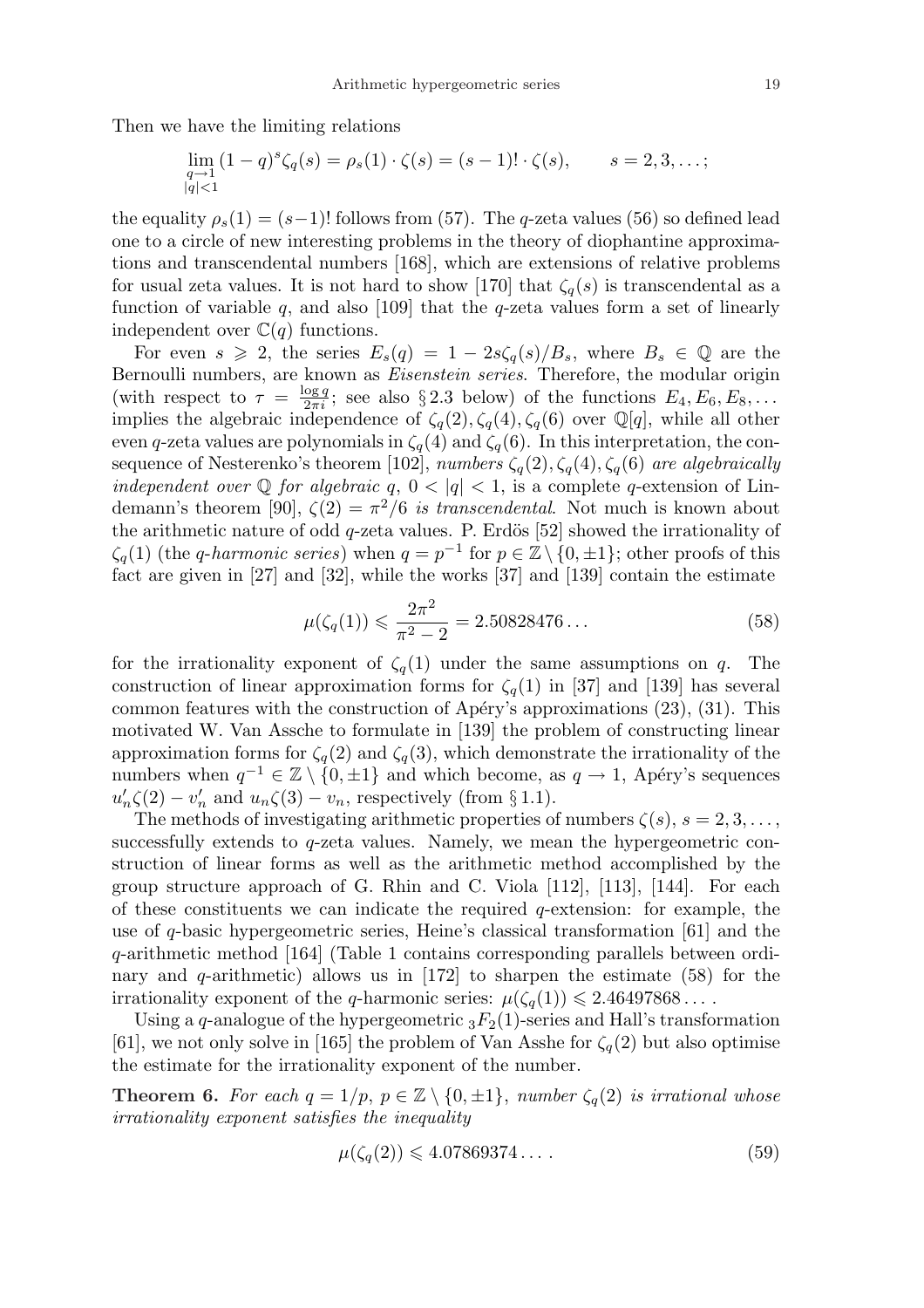| ordinary objects                                                                                                   | q-extensions, $p = 1/q \in \mathbb{Z} \setminus \{0, \pm 1\}$                                                                                                               |
|--------------------------------------------------------------------------------------------------------------------|-----------------------------------------------------------------------------------------------------------------------------------------------------------------------------|
| numbers $n \in \mathbb{Z}$                                                                                         | q-numbers $[n]_p = \frac{p^n - 1}{p - 1} \in \mathbb{Z}[p]$                                                                                                                 |
| primes $l \in \{2, 3, 5, 7, \dots\} \subset \mathbb{Z}$                                                            | irreducible cyclotomic polynomials<br>$\Phi_l(p) = \prod (p - e^{2\pi i k/l}) \in \mathbb{Z}[p]$<br>$\frac{\binom{k-1}{(k,l)=1}}{\text{Jackson's }q\text{-gamma function}}$ |
| Euler's gamma function $\Gamma(t)$                                                                                 | $\Gamma_q(t) = \frac{\prod_{\nu=1}^{\infty} (1 - q^{\nu})}{\prod_{\nu=1}^{\infty} (1 - q^{t + \nu - 1})} (1 - q)^{1 - t}$                                                   |
| factorial $n! = \Gamma(n+1)$                                                                                       | q-factorial $[n]_q! = \Gamma_q(n+1)$                                                                                                                                        |
| $n! = \prod \nu \in \mathbb{Z}$<br>$\nu = 1$                                                                       | $[n]_p! = \prod_{n=1}^{\infty} \frac{p^{\nu}-1}{p-1} = p^{n(n-1)/2}[n]_q! \in \mathbb{Z}[p]$                                                                                |
| ord <sub>l</sub> $n! = \left\lfloor \frac{n}{l} \right\rfloor + \left\lfloor \frac{n}{l^2} \right\rfloor + \cdots$ | $\mathrm{ord}_{\Phi_l(p)}[n]_p! = \left\lfloor \frac{n}{l} \right\rfloor, \ \ l = 2, 3, 4, \ldots$                                                                          |
| $D_n = \text{lcm}(1,\ldots,n)$                                                                                     | $D_n(p) = \text{lcm}([1]_p, \ldots, [n]_p)$                                                                                                                                 |
| $=$ $\prod$ $l^{\lfloor \log n / \log l \rfloor} \in \mathbb{Z}$<br>primes $l \leq n$                              | $=\prod \Phi_l(p) \in \mathbb{Z}[p]$                                                                                                                                        |
| the prime number theorem                                                                                           | Mertens' formula                                                                                                                                                            |
| $\lim \frac{\log D_n}{\log n} = 1$<br>$n\rightarrow\infty$                                                         | $\lim_{n\to\infty}\frac{\log D_n(p) }{n^2\log p }=\frac{3}{\pi^2}$                                                                                                          |

Table 1. Comparison of the  $q$ -arithmetic with ordinary arithmetic. Here  $\lfloor \cdot \rfloor$  is the integral part of a number and abbreviation 'lcm' is used for the least common multiple

Quantitative estimates of type (59) for  $\zeta_q(2)$  (which show that the number is the non-Liuovillian for  $q^{-1} \in \mathbb{Z} \setminus \{0, \pm 1\}$  were not known before, although as mentioned earlier the irrationality [49] and even the transcendence of  $\zeta_q(2)$  for any algebraic q satisfying  $0 < |q| < 1$  follows from Nesterenko's theorem [102]. A different interpretation of the rational approximations to  $\zeta_q(2)$  in [131] allowed the authors to simplify the arithmetic part and to sharpen the estimate (59):

$$
\mu(\zeta_q(2)) \leqslant \frac{10\pi^2}{5\pi^2 - 24} = 3.89363887\dots.
$$

A particular case of the hypergeometric construction from [165], [131], namely,

$$
U_n(q)\zeta_q(2) - V_n(q) = (-1)^n \sum_{\nu=1}^{\infty} \frac{\prod_{j=1}^n (1-q^j) \cdot \prod_{j=1}^n (1-q^j) \cdot T^{n+1}}{\prod_{j=0}^n (1-q^{n+1+j}T)^2} T^{n+1} \Big|_{T=q^{\nu}},
$$

leads to the irrationality of  $\zeta_q(2)$  in case of  $q^{-1} \in \mathbb{Z} \setminus \{0, \pm 1\}$ , while in the limit  $q \rightarrow 1$  one obtains the rational approximations of Apéry (31) to  $\zeta(2)$ . In the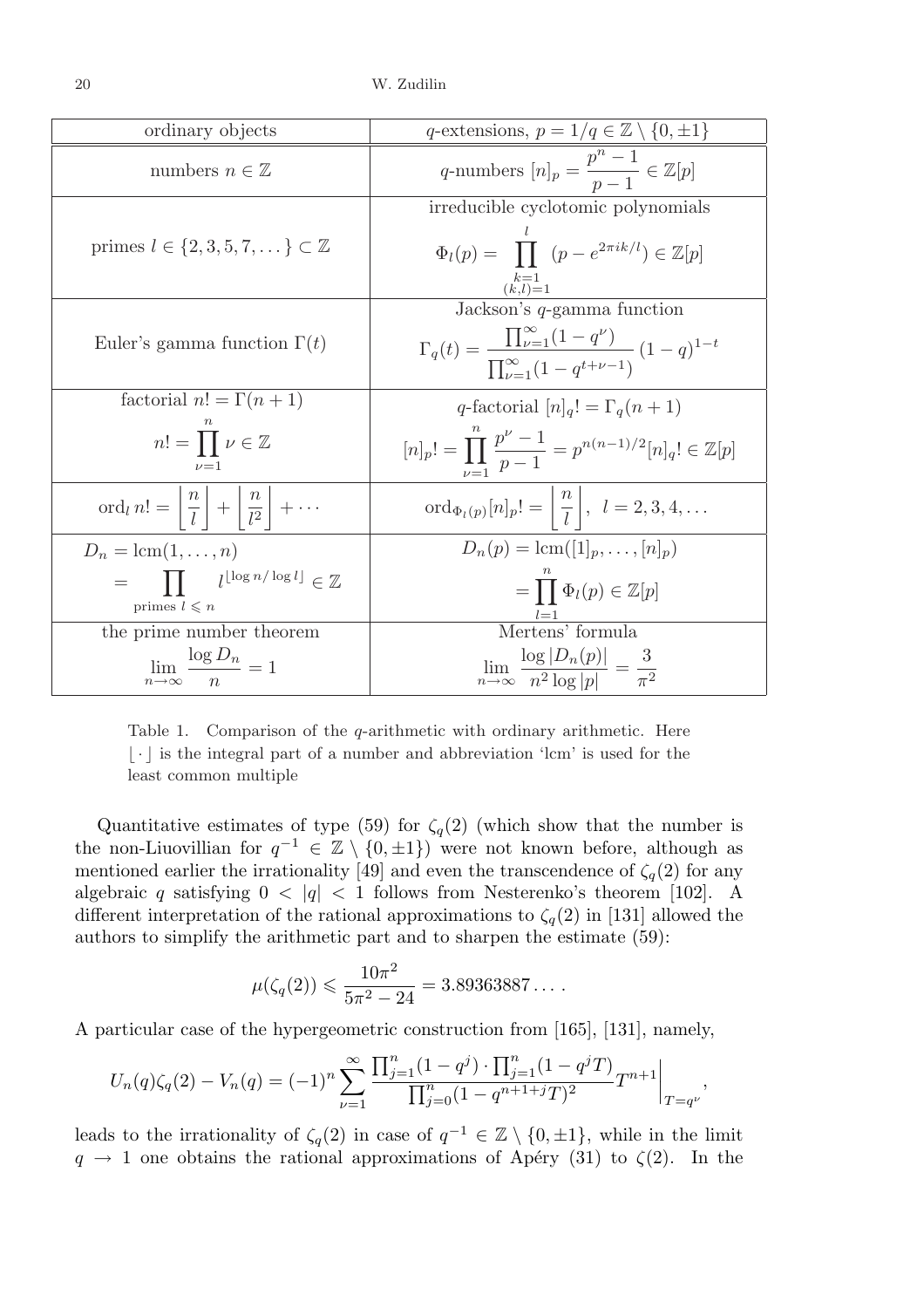joint paper  $[84]$  we indicate a q-analogue of the sequence of the rational approximations  $(23)$ ,  $(24)$ ; it however does not result in the irrationality of the quantity  $\zeta_q(3)$ .

Application of the  $q$ -arithmetic method and the hypergeometric construction allows one to deduce other quantitative and qualitative results for q-zeta values. Thus, the work [84] establishes the result on the infiniteness of irrational numbers in the set of odd q-zeta values (a q-analogue of Rivoal's theorem) when  $q^{-1} \in$  $\mathbb{Z} \setminus \{0, \pm 1\};$  the quantitative results of [84] were slightly improved in the recent works [58], [78]. A special status is given to the linear independence (under the same assumptions on q) of  $\zeta_q(1)$ ,  $\zeta_q(2)$  and 1 over Q, in both qualitative and quantitative forms; see the papers [38], [107], [138], [178] on this direction.

We also notice that one of approaches to the Riemann hypothesis (see [28]) and to integrality problems occurring in string theory (see [45] and § 2.2 below) exploits integer-valued factorial quotients and the corresponding generating hypergeometric series. As shown in [146] (hypothetically in most of the cases), the  $q$ -counterpart of this approach leads to q-polynomials with non-negative coefficients.

1.5. Lower bound for  $\|(3/2)^k\|$  and Waring's problem. We do not aim at covering all possible applications of hypergeometric constructions in arithmetic. Our finale in Section 1 is one more problem on the border of diophantine and analytic number theories. On first sight, it might seem that the problem is not related to Apéry's theorem, but the efficient methods of its solutions, a hypergeometric construction and the arithmetic method (used, for example, in the proof of Theorems 2 and 6), convince of the opposite.

Let  $\vert \cdot \vert$  and  $\vert \cdot \vert$  denote the integer and fractional parts of a number, respectively. It is known [143] that the inequality  $\{(3/2)^k\} \leq 1 - (3/4)^k$  for  $k \geq 6$  implies the explicit formula  $g(k) = 2^k + \lfloor (3/2)^k \rfloor - 2$  for the least integer  $g = g(k)$  such that every positive integer can be expressed as a sum of at most g positive kth powers (Waring's problem). K. Mahler [92] used Ridout's extension of Roth's theorem to show that the inequality  $\|(3/2)^k\| \leqslant C^k$ , where  $||x|| = \min({x}, 1 - {x})$  is the distance from  $x \in \mathbb{R}$  to the nearest integer, has finitely many solutions in integers k for any  $C < 1$ . The particular case  $C = 3/4$  gives one the above value of  $q(k)$  for all  $k \geq K$ , where K is a certain absolute but ineffective constant. This motivates the question about nontrivial (that is,  $C > 1/2$ ) and effective (in terms of K) estimate of the form ° °

$$
\left\| \left( \frac{3}{2} \right)^k \right\| > C^k \quad \text{for all} \quad k \geqslant K. \tag{60}
$$

The first progress towards the problem belongs to A. Baker and J. Coates [14]; by applying effective estimates of linear forms in logarithms in the p-adic case, they showed the validity of (60) with  $C = 2^{-(1-10^{-84})}$ . F. Beukers [22] significantly improved on this result by showing that inequality (60) is valid with  $C = 2^{-0.9}$  $0.5358...$  for  $k \geqslant K = 5000$  (although his proof yielded the better choice  $C =$  $0.5637...$  if one did not require an explicit evaluation of the effective bound for K). Beukers' proof relied on explicit Padé approximations to a tail of the binomial Beukers proof reflect on explicit Pace approximations to a tail of the binomial series  $(1-z)^m = \sum_{n=0}^m {m \choose n} (-z)^n$  and was later used by A. Dubickas [48] and L. Habsieger [74] to derive inequality (60) with  $C = 0.5769$  and 0.5770, respectively.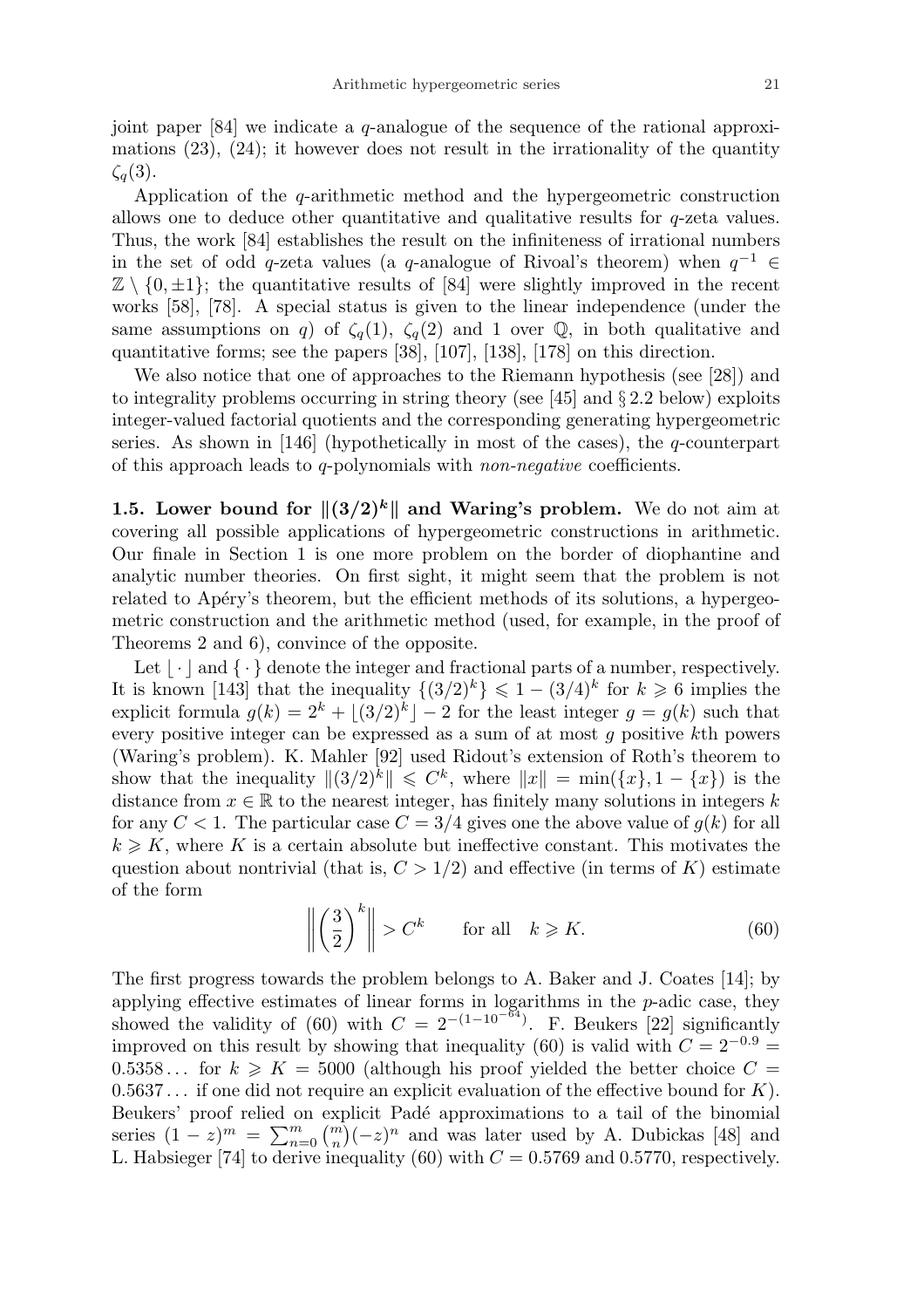The latter work also includes the estimate  $||(3/2)^k|| > 0.57434^k$  for  $k \geq 5$  using computations from [46] and [85].

By modifying Beukers' construction [22], namely, considering Padé approximations to a tail of the series

$$
\frac{1}{(1-z)^{m+1}} = \sum_{n=0}^{\infty} {m+n \choose m} z^n,
$$
\n(61)

and evaluating the explicit p-adic order of the binomial coefficients involved, we prove in [179] the inequality

$$
\left\| \left( \frac{3}{2} \right)^k \right\| > 0.5803^k = 2^{-k \cdot 0.78512916...} \quad \text{for} \quad k \geqslant K,
$$

where  $K$  is a certain effective constant.

The construction in [179] allowed us to also establish the estimates

$$
\left\| \left( \frac{4}{3} \right)^k \right\| > 0.4914^k = 3^{-k \cdot 0.64672207...}
$$
 for  $k \ge K_1$ ,  

$$
\left\| \left( \frac{5}{4} \right)^k \right\| > 0.5152^k = 4^{-k \cdot 0.47839775...}
$$
 for  $k \ge K_2$ , (62)

where  $K_1, K_2$  are effective constants. The best known result for general sequences  $||(1 + 1/N)^k||$  is due to M. Bennett  $[17]$ :  $||(1 + 1/N)^k|| > 3^{-k}$  for  $4 \le N \le k3^k$ . Our lower bound for  $\|(4/3)^k\|$  complements Bennett's result [18] on the order of the additive basis  $\{1, N^k, (N+1)^k, (N+2)^k, \dots\}$  for  $N=3$  (case  $N=2$  corresponds to the classical Waring's problem); to solve this problem one needs the bound  $||(4/3)^k|| > (4/9)^k$  for  $k \ge 6$ . The question of effectivisation of the estimates (62) is discussed in [110].

## 2. Calabi–Yau differential equations

2.1. Arithmetic differential equations of order 2 and 3. Certain differential equations look better than others, at least arithmetically. To illustrate this principle, consider the differential equation

$$
(\theta^2 - z(11\theta^2 + 11\theta + 3) - z^2(\theta + 1)^2)y = 0, \quad \text{where} \quad \theta = z\frac{d}{dz}.
$$
 (63)

What is special about it? First of all, it has a unique analytic solution  $y_0(z) = f(z)$ with  $f(0) = 1$ ; another solution may be given in the form  $y_1(z) = f(z) \log z + g(z)$ with  $g(0) = 0$ . Secondly, the coefficients in the Taylor expansion  $f(z) = \sum_{n=0}^{\infty} A_n z^n$ are integral,  $f(z) \in 1+z\mathbb{Z}[[z]]$ , which can be hardly seen from the defining recurrence

$$
(n+1)^2 A_{n+1} - (11n^2 + 11n + 3)A_n - n^2 A_{n-1} = 0 \quad \text{for } n = 0, 1, ..., \quad A_0 = 1 \tag{64}
$$

 $(cf. (25))$ , but follows from the explicit expression

$$
A_n = \sum_{k=0}^{n} \binom{n}{k}^2 \binom{n+k}{n}, \qquad n = 0, 1, ..., \tag{65}
$$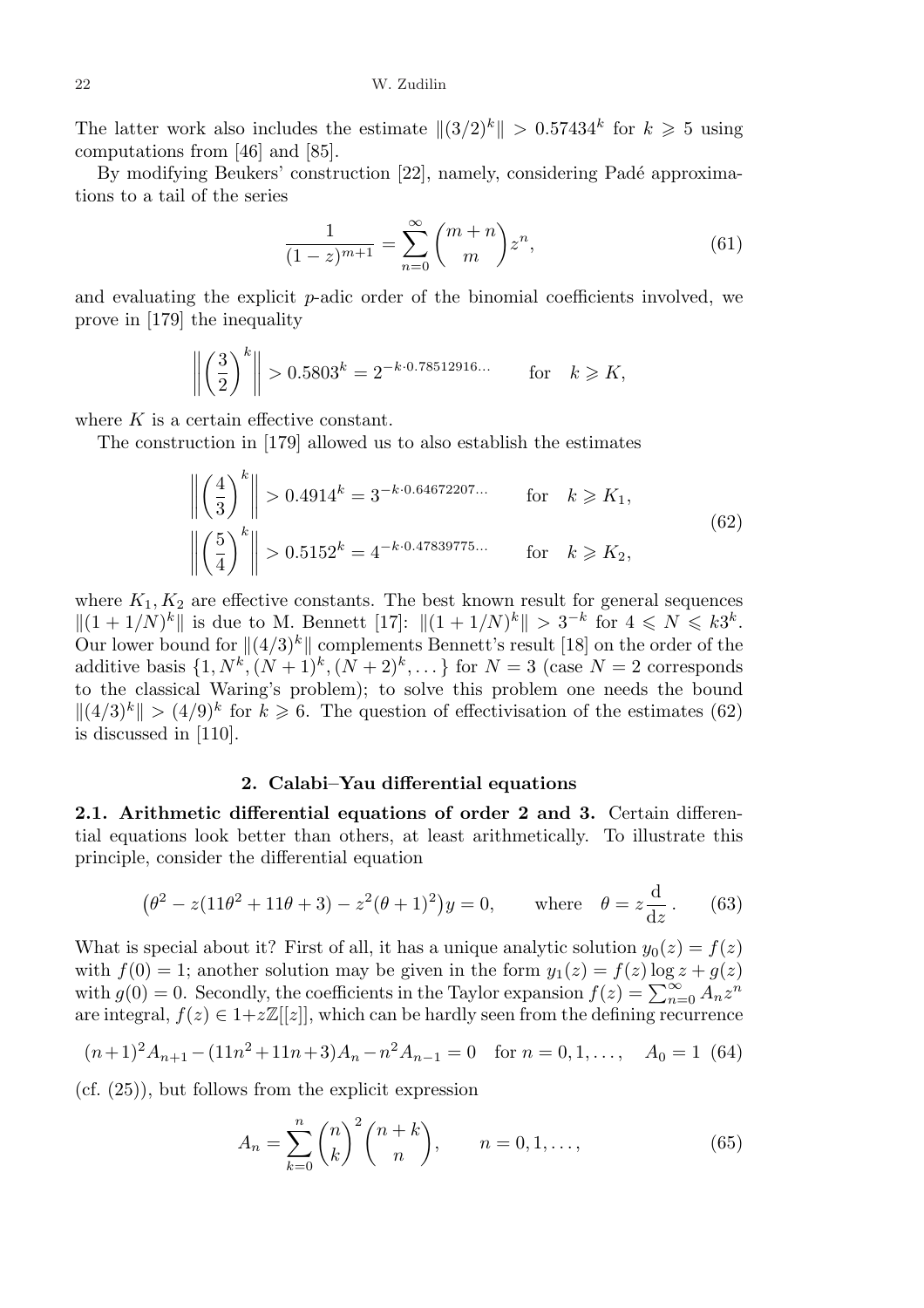due to R. Apéry  $[12]$ ; note that these numbers appear in Apéry's proof of the irrationality of  $\zeta(2)$ . Thirdly, the expansion  $q(z) = \exp(y_1(z)/y_0(z)) = z \exp(g(z)/f(z))$ also has integral coefficients,  $q(z) \in z\mathbb{Z}[[z]]$ . This follows from the fact that the functional inverse  $z(q)$ ,

$$
z(q) = q \prod_{n=1}^{\infty} (1 - q^n)^{5(\frac{n}{5})},\tag{66}
$$

where  $(\frac{n}{5})$  $\frac{n}{5}$ ) denotes the Legendre symbol, lies in  $q\mathbb{Z}[[q]]$ . The formula in (66), due to F. Beukers [23], shows that  $z(q)$  is a modular function with respect to the congruence subgroup  $\Gamma_1(5)$  of  $SL_2(\mathbb{Z})$ .

If the reader is not so much surprised by these integrality properties, then try to find more such cases, replacing the differential operator in (63) by the more general one

$$
D = D(a, b, c) := \theta^2 - z(a\theta^2 + a\theta + b) + cz^2(\theta + 1)^2.
$$
 (67)

To ensure the required integrality one easily gets  $a, b, c \in \mathbb{Z}$ , but for a generic choice of the parameters already the second feature  $(y_0(z) = f(z) \in 1+z\mathbb{Z}[[z]])$  fails 'almost always'. In fact, this problem was studied by F. Beukers [25] and D. Zagier [154]. The exhaustive experimental search in [154] resulted in 14 (non-degenerate) examples of the triplets  $(a, b, c) \in \mathbb{Z}^3$  when both this and the third property (the integrality of the corresponding expansion  $z(q)$  happen; the latter follows from modular interpretations of  $z(q)$ .

| $\#$ in [5]                | $\#$ in [154]    | (a,b,c)             | $\#$ in [5]   | $(\hat{a}, \hat{b}, \hat{c})$ |
|----------------------------|------------------|---------------------|---------------|-------------------------------|
| (A)                        | #11              | (16, 4, 0)          | $(\beta)$     | $(16, 8, 16^2)$               |
| $\rm (B)$                  | #14              | (27, 6, 0)          | $(\iota)$     | $(27,15,27^2)$                |
| $(\mathrm{C})$             | #20              | (64, 12, 0)         | $(\vartheta)$ | $(64, 40, 64^2)$              |
| $\left( \mathrm{D}\right)$ |                  | (432, 60, 0)        | $(\kappa)$    | $(432, 312, 432^2)$           |
| (e)                        | #19              | $(32,12,16^2)$      |               | (32, 8, 0)                    |
| (h)                        | #25              | $(54,21,27^2)$      |               | (54, 12, 0)                   |
| (i)                        | #26              | $(128, 52, 64^2)$   |               | (128, 24, 0)                  |
| (j)                        |                  | $(864, 372, 432^2)$ |               | (864, 120, 0)                 |
| (a)                        | $#5, \mathbf{A}$ | $(7, 2, -8)$        | $(\delta)$    | (7,3,81)                      |
| (b)                        | #9, $\mathbf{D}$ | $(11,3,-1)$         | $(\eta)$      | (11, 5, 125)                  |
| (c)                        | #8, C            | (10, 3, 9)          | $(\alpha)$    | (10, 4, 64)                   |
| $(\mathrm{d})$             | $\#10, E$        | (12, 4, 32)         | $(\epsilon)$  | (12, 4, 16)                   |
| (f)                        | #7, B            | (9, 3, 27)          | $(\zeta)$     | $(9,3,-27)$                   |
| (g)                        | #13, F           | (17, 6, 72)         | $(\gamma)$    | (17, 5, 1)                    |

Table 2. Arithmetic differential operators  $D(a, b, c)$  and  $\hat{D}(\hat{a}, \hat{b}, \hat{c})$ 

A natural extension of the above problem to 3rd order linear differential equations is prompted by the other Apéry's sequence used in his proof  $[12]$  of the irrationality of  $\zeta(3)$ . One takes the family of differential operators

$$
\hat{D} = \hat{D}(\hat{a}, \hat{b}, \hat{c}) := \theta^3 - z(2\theta + 1)(\hat{a}\theta^2 + \hat{a}\theta + \hat{b}) + \hat{c}z^2(\theta + 1)^3
$$
(68)

and looks for the cases when the two solutions  $f(z) \in 1 + z\mathbb{C}[[z]]$  and  $f(z) \log z + z\mathbb{C}[[z]]$  $g(z)$  with  $g(0) = 0$  of the corresponding differential equation satisfy  $f(z) \in \mathbb{Z}[[z]]$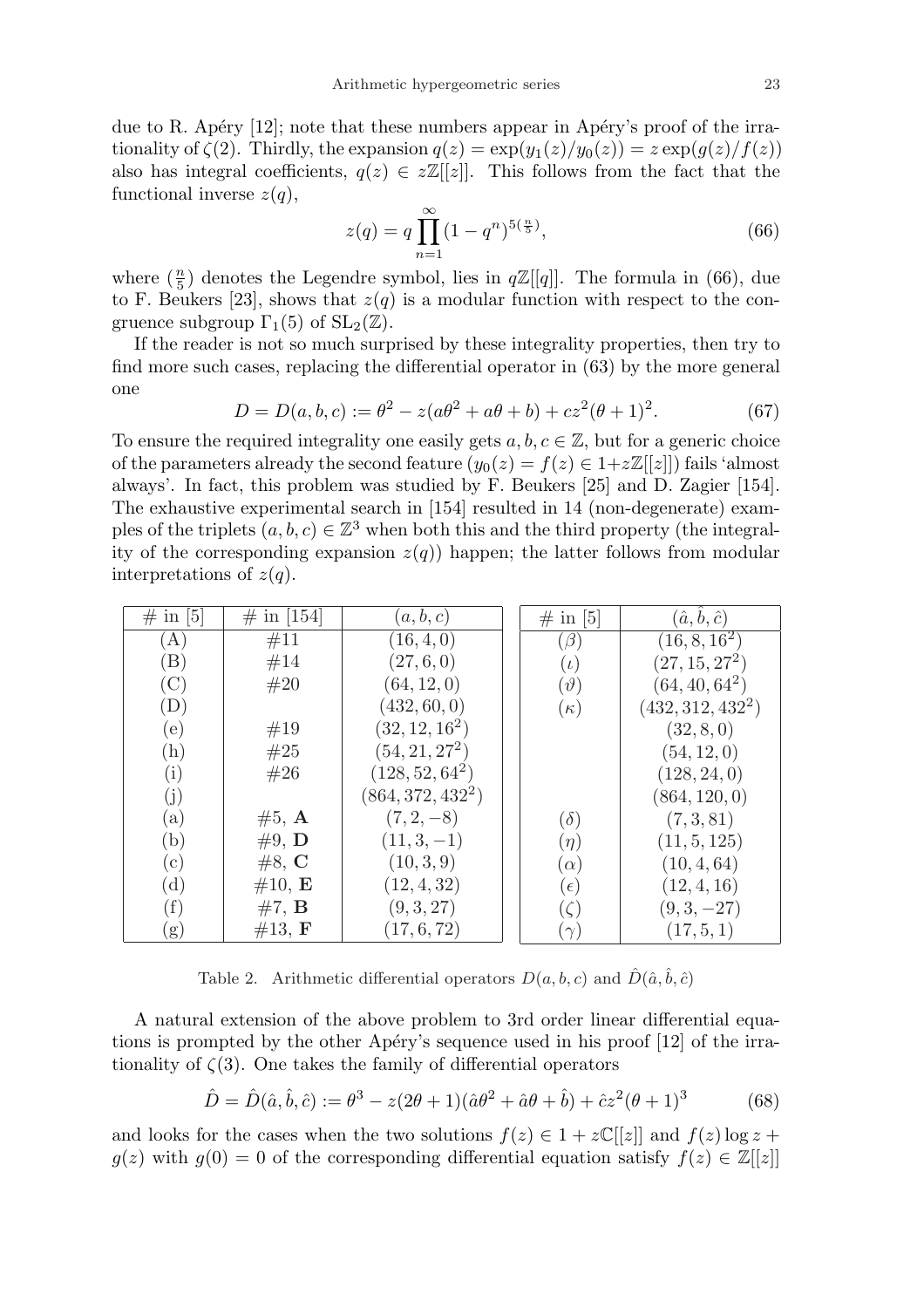and  $\exp(q(z)/f(z)) \in \mathbb{Z}[[z]]$ . Apart from some degenerate cases, we have found in [6] again 14 triplets  $(\hat{a}, \hat{b}, \hat{c}) \in \mathbb{Z}^3$  meeting the integrality conditions; the second property holds in all these cases as a modular bonus. Apéry's example corresponds to the case  $(\hat{a}, b, \hat{c}) = (17, 5, 1)$ . Table 2 lists the corresponding 14 examples of order 2 and 14 examples of order 3, while the following theorem indicates an explicit relation between them. The proof of the theorem as well as a geometric motivation for it can be found in [5; Theorem 1]; there explicit binomial expressions for the analytic solutions  $f(z)$  are given as well.

**Theorem 7.** Let the triplets  $(a, b, c)$  and  $(\hat{a}, \hat{b}, \hat{c})$  be related by the formulae

$$
\hat{a} = a, \quad \hat{b} = a - 2b \quad and \quad \hat{c} = a^2 - 4c.
$$
\n(69)

For the differential operators D and  $\widehat{D}$  given in (67) and (68), denote by  $f(z)$  and  $\hat{f}(z)$  the analytic solutions of  $Dy = 0$  and  $\hat{D}y = 0$ , respectively, with  $f(0) = \hat{f}(0)$ 1. Then  $\overline{a}$  $\mathbf{r}$ 

$$
f(z)^{2} = \frac{1}{1 - az + cz^{2}} \hat{f}\left(\frac{-z}{1 - az + cz^{2}}\right).
$$
 (70)

2.2. Arithmetic differential equations of order 4 and 5. How can one generalise the above problem of finding 'arithmetically nice' linear differential equations (operators)? An approach we followed in [6], [3], at least up to order 5, was not specifying the form of the operator, like in (67) and (68), but posing the following:

- (i) the differential equation is of Fuchsian type, that is, all its singular points are regular; in addition, the local exponents at  $z = 0$  are zero;
- (ii) the unique analytic solution  $y_0(z) = f(z)$  with  $f(0) = 1$  at the origin have integral coefficients,  $f(z) \in 1 + z\mathbb{Z}[[z]]$ ; and
- (iii) the solution  $y_1(z) = f(z) \log z + g(z)$  with  $g(0) = 0$  gives rise to the integral expansion  $q(z) := \exp(y_1(z)/y_0(z)) \in z\mathbb{Z}[[z]].$

Requirement (i), known as the condition of maximally unipotent monodromy (MUM), means that the corresponding differential operator written as a polynomial in variable z with coefficients from  $\mathbb{C}[\theta]$  has constant term  $\theta^m$ , where m is the order — degree in  $\theta$ ; the local monodromy around 0 consists of a single Jordan block of maximal size. Note that (i) guarantees the uniqueness of the above  $y_0(z)$ and  $y_1(z)$ . Condition (ii) can be usually relaxed to  $f(Cz) \in 1 + z\mathbb{Z}[[z]]$  for some positive integer C (without the scaling  $z \mapsto Cz$ , many of the resulting formulae look 'more natural'). Property (iii) implies that the functional inverse  $z(q)$ , the so-called *mirror map*, also has integral expansion; furthermore, one consider  $q$  as a new variable, at least in a neighbourhood of the origin.

In fact, in [6], [3] we posed on 4th order differential equations<sup>1</sup>

$$
y'''' + Py'' + Qy'' + Ry' + Sy = 0 \tag{71}
$$

some extra conditions as well:

(iv) the 'Calabi–Yau' or 'self-duality' condition

$$
R = \frac{1}{2}PQ - \frac{1}{8}P^3 + Q' - \frac{3}{4}PP' - \frac{1}{2}P'',\tag{72}
$$

which determines the structure of the projective monodromy group; and

<sup>&</sup>lt;sup>1</sup>Throughout this chapter we use the prime  $'$  for z-derivatives.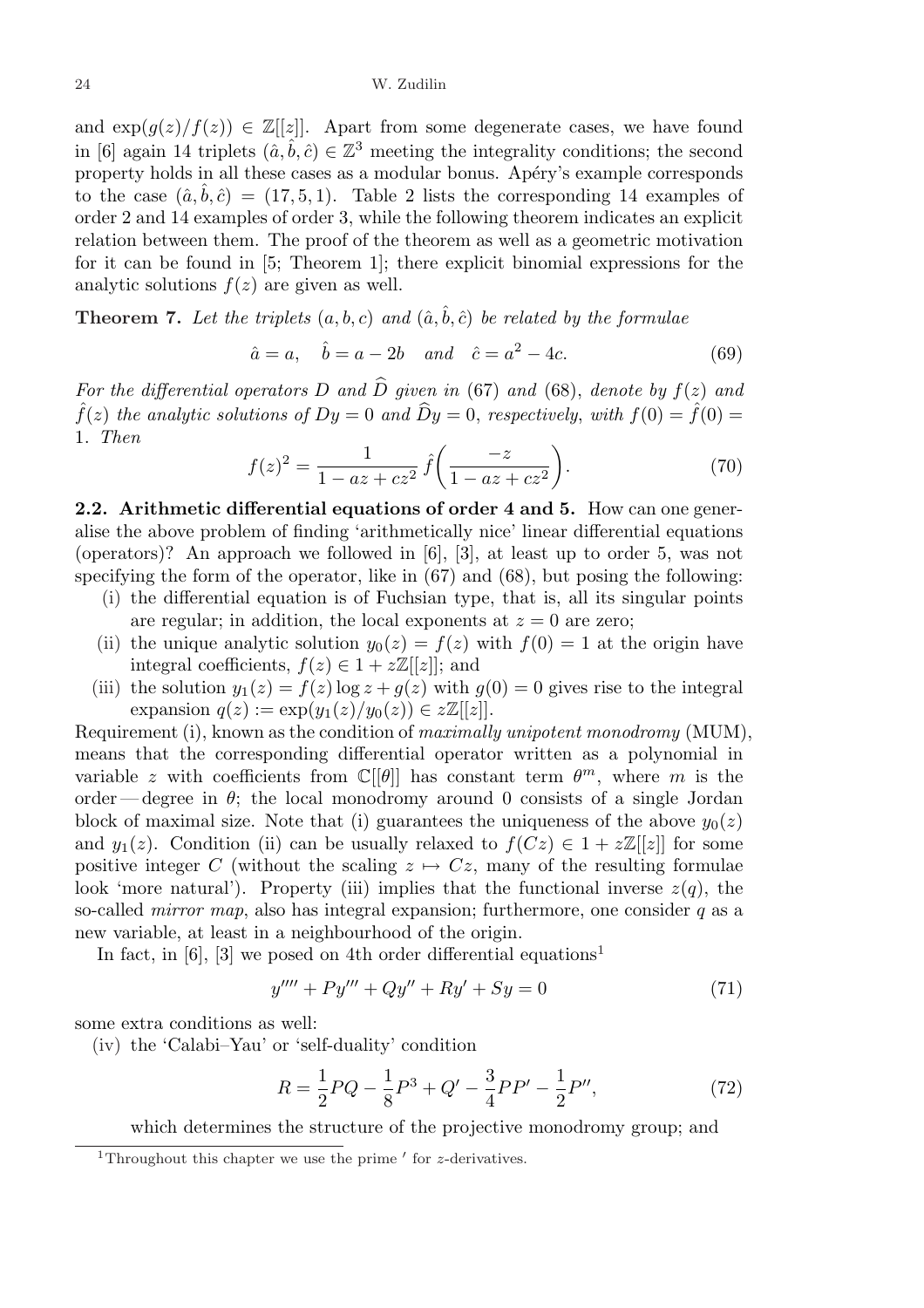(v) the integrality of a related sequence of numbers  $N_0, N_1, \ldots$ , known as instanton numbers in the physics literature; these arise as coefficients in the Lambert q-expansion of the so-called Yukawa coupling

$$
K = K(q) := \frac{N_0}{y_0^2} \left( q \frac{\mathrm{d}q}{\mathrm{d}z} \right)^3 \exp\left( -\frac{1}{2} \int P(z) \, \mathrm{d}z \right)
$$

$$
= N_0 + \sum_{d=1}^{\infty} \frac{N_d d^3 q^d}{1 - q^d}.
$$

For a long time we have been confident that in all examples these additional conditions (iv), (v) are satisfied automatically when  $(i)$ –(iii) hold. However we have learnt recently from M. Bogner and S. Reiter [29] that the differential operator

$$
\theta^4 - 8z(2\theta + 1)^2(5\theta^2 + 5\theta + 2) + 192z^2(2\theta + 1)(2\theta + 3)(3\theta + 2)(3\theta + 4)
$$
 (73)

satisfies conditions (i)–(iv) while condition (v) seems to fail. Therefore, the Calabi– Yau equations of order 4 are characterised by all conditions (i)–(v). Furthermore, the antisymmetric square of any 4th order Calabi–Yau equation is a linear differential equation of order 5; when it meets conditions  $(i)$ –(iii) above (and it is always the case for all known examples, although this fact can be shown rigorously only for some instances), we call it a Calabi–Yau equation of order 5.

Our experimental search [6], [3] resulted in more than 400 examples of such differential equations. The corresponding differential operators are of Calabi–Yau type, since some of these examples can be identified with Picard–Fuchs differential equations for the periods of 1-parameter families of Calabi–Yau manifolds. For an entry in our table from [3], checking (i) and (iv) is trivial, (ii) usually follows from an explicit form of the coefficients of  $f(z)$  (when it is available), while (iii) can be verified in certain cases using some of Dwork's p-adic techniques. Substantial progress in the latter direction was obtained recently by C. Krattenthaler and T. Rivoal [82], [83].

Basic examples of Calabi–Yau differential equations are given by the general hypergeometric differential equation (2) of order  $m = 4$  (and  $m = 5$ ) satisfied by the hypergeometric series (1). The equation (2) has (smallest possible) degree 1 in z and condition (i) forces  $b_2 = \cdots = b_m = 1$  to hold. This motivates counting the Calabi–Yau equations and their analytic solutions as a natural arithmetic generalisation of hypergeometric equations and series.

Standard conjectures (see, e.g., [7]) predict that all Calabi–Yau differential operators in [3] should be of 'geometric origin', which means that they correspond (as subquotients of local systems) to factors of Picard–Fuchs equations satisfied by period integrals for some family of varieties over the projective line.

The work [5] contains many explicit algebraic transformations between Calabi– Yau differential equations and their solutions which can be thought of as higherdimensional generalisations of Theorem 7; examples are the transformation (3) from the introduction and the transformation (98) below. In [5] a simple recipe is given to diagnose when two Calabi–Yau equations are related by an algebraic transformation, as well as to write down the corresponding transformation explicitly.

Another arithmetic feature of Calabi–Yau differential equations, which was first addressed in  $[4]$  in its full generality, is calculation of the corresponding Apéry limits.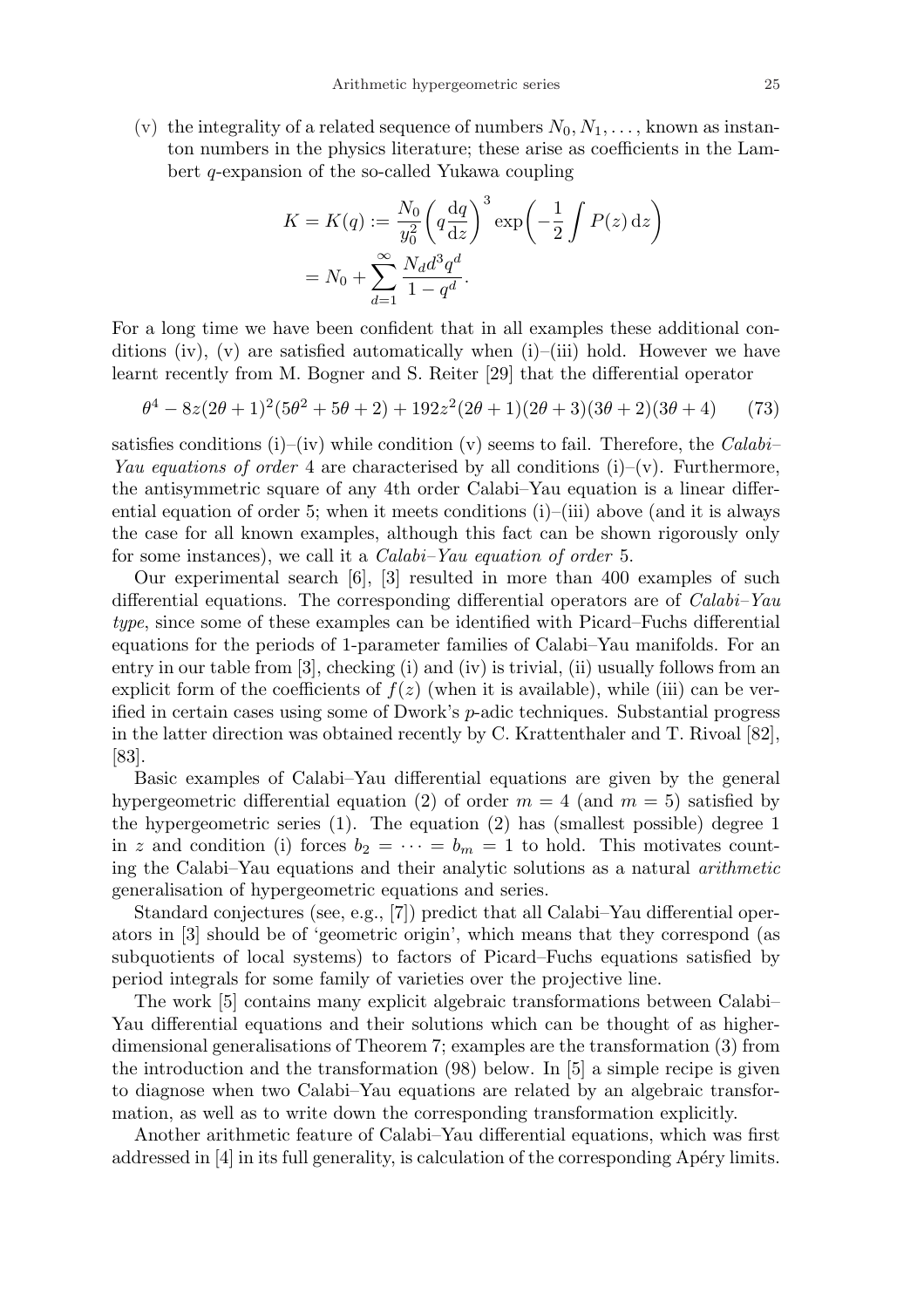This notion originates from Apéry's work on the irrationality of  $\zeta(2)$  and  $\zeta(3)$  which we review in § 1.1, and is discussed in several papers in relation with 2nd and 3rd order arithmetic differential equations and their modular parameterizations; the basic references are  $[23]$ ,  $[24]$ ,  $[150]$  and  $[154]$ . A way to define the Apéry limit for a given Calabi–Yau differential operator  $D$  is as follows. Consider the analytic solution  $y_0(z) = f(z) \in 1 + z\mathbb{Z}[[z]]$  of the equation  $Dy = 0$  and the (unique) analytic solution  $\tilde{f}(z) \in z + z^2 \mathbb{Q}[[z]]$  of the related inhomogeneous differential equation  $D\tilde{y} = z$ , and write the corresponding expansions

$$
f(z) = 1 + \sum_{n=1}^{\infty} u_n z^n
$$
 and  $\tilde{f}(z) = z + \sum_{n=2}^{\infty} v_n z^n$ .

Then the  $Apéry limit$  Ap(D) is defined by

$$
\mathrm{Ap}(D) := \lim_{n \to \infty} \frac{v_n}{u_n}.
$$

The notion is motivated by the fact that Apéry's results  $(25)-(29)$  and  $(16)-(21)$ imply

$$
Ap(D(11,3,-1)) = \frac{\zeta(2)}{5}
$$
 and  $Ap(\hat{D}(17,5,1)) = \frac{\zeta(3)}{6}$ 

(cf. Table 2). It was observed in [4], with many examples proved there and in [150], that the Apéry limits of Calabi–Yau differential operators happen to be the values of certain L-series attached to quadratic characters and elliptic curves.

2.3. The family of Calabi–Yau quintics. In this section we review some basic geometry hidden behind the Calabi–Yau differential equations.

Let  $M_z$  be a family of Calabi–Yau threefolds parameterized by a complex variable  $z \in \mathbb{P}^1(\mathbb{C})$ . Then periods of the unique holomorphic differential 3-form on  $M_z$  satisfy a linear differential equation, called the Picard–Fuchs differential equation of  $M_z$ . When the Hodge number  $h^{2,1}$  is equal to 1, the Picard–Fuchs differential equation has order 4. One of the most well-known examples is perhaps the family of quintic threefolds [40]

$$
x_1^5 + x_2^5 + x_3^5 + x_4^5 + x_5^5 - z^{-1/5}x_1x_2x_3x_4x_5 = 0 \tag{74}
$$

in  $\mathbb{P}^4$ , whose Picard–Fuchs differential equation is

$$
\theta^4 y - 5z(5\theta + 1)(5\theta + 2)(5\theta + 3)(5\theta + 4)y = 0, \qquad \theta = z\frac{d}{dz}.
$$
 (75)

This is one of the fourteen families of Calabi–Yau threefolds [3] whose Picard–Fuchs differential equations are hypergeometric. Before discussing the special features of this and other examples of very special arithmetic differential equations, let us address much simpler instances with their classical links to the theory of modular and hypergeometric functions.

It is the classical result that the solution

$$
{}_2F_1\left(\begin{array}{c|c} \frac{1}{2} & \frac{1}{2} \\ 1 & \end{array} \middle| \ z\right)
$$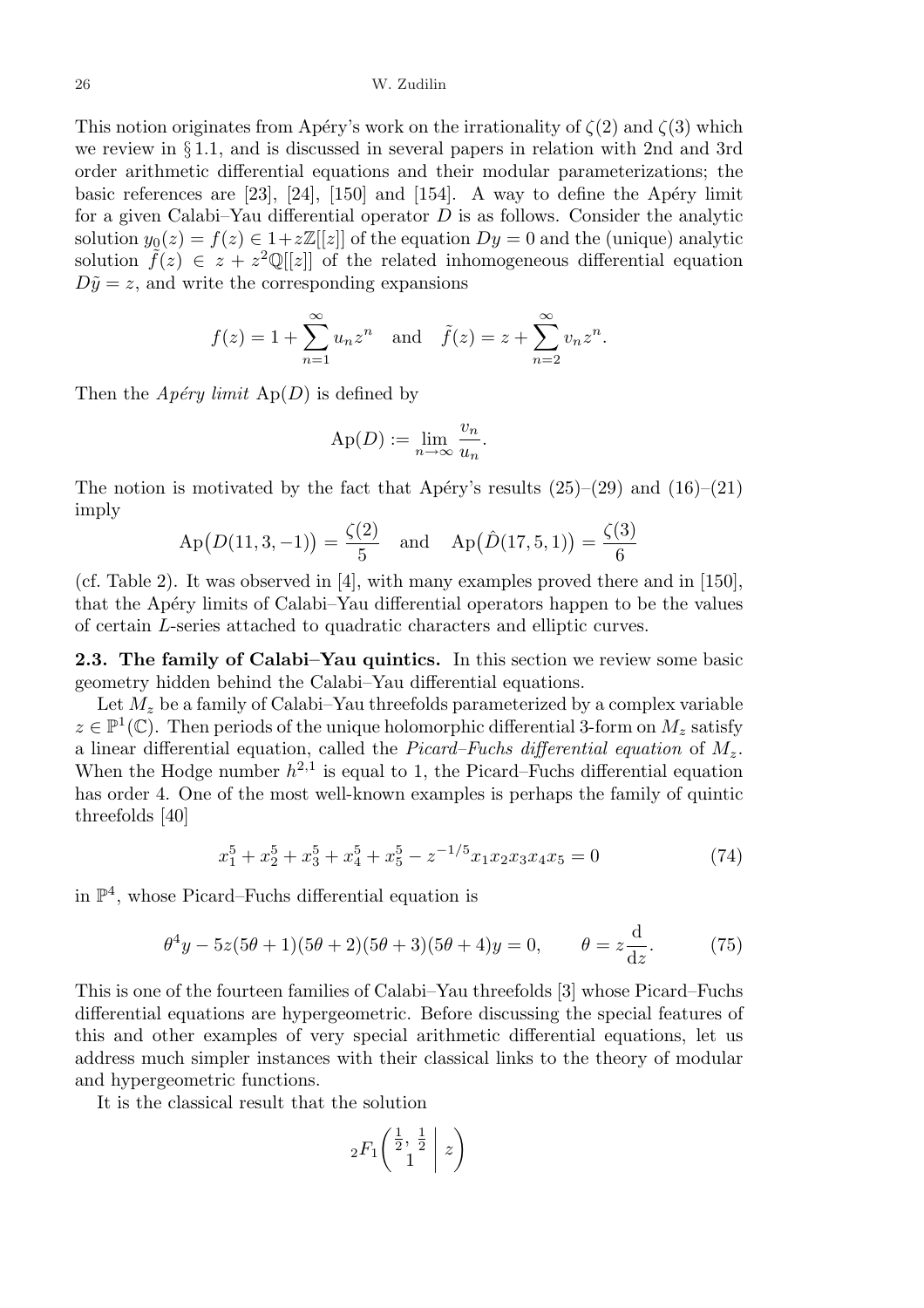of the Picard–Fuchs differential equation

$$
\theta^2 y - \frac{z}{4} (2\theta + 1)^2 y = 0
$$

for the family

$$
E_z: y^2 = x(x-1)(x-z)
$$

of elliptic curves (that is, of Calabi–Yau onefolds) satisfies

$$
{}_2F_1\left(\begin{matrix}\frac{1}{2},\frac{1}{2}\\1\end{matrix}\;\middle|\;\frac{\vartheta_2^4}{\vartheta_3^4}\right)=\vartheta_3^2,
$$

where  $\vartheta_2(\tau) = \sum_{n \in \mathbb{Z}} e^{\pi i \tau (n+1/2)^2}$  and  $\vartheta_3(\tau) = \sum_{n \in \mathbb{Z}} e^{\pi i \tau n^2}$  are modular forms of weight 1/2. In other words, under a suitable setting, z becomes a modular function and the holomorphic solution of the differential equation at  $z = 0$  becomes a modular form of weight 1 on the congruence subgroup  $\Gamma(2)$  of  $SL_2(\mathbb{Z})$ . Likewise, the solution  $\sqrt{1}$  $\overline{a}$  $\mathbf{r}$ 

$$
{}_{3}F_{2}\left(\frac{\frac{1}{4},\frac{1}{2},\frac{3}{4}}{1,1}\;\middle|\;256z\right)
$$

of the Picard–Fuchs differential equation

$$
\theta^3 y - 4z(4\theta + 1)(4\theta + 2)(4\theta + 3)y = 0
$$
\n(76)

for the family

$$
K_z: x_1^4 + x_2^4 + x_3^4 + x_4^4 - z^{-1/4}x_1x_2x_3x_4 = 0
$$

of K3 surfaces (that is, of Calabi–Yau twofolds) can be interpreted as a modular form of weight 2 on  $\Gamma_0(2)$  under a suitable setting. Therefore, one might expect that the holomorphic solution of (75) at  $z = 0$  can be interpreted as a generalised modular (or automorphic) form.

To provide some evidence to the fact that the solutions of (75) and their derivatives form a 'richer' algebraic structure, note [94], [104] that, in the classical case, the modular form or function  $f(\tau)$  and its two successive derivatives  $f'(\tau)$  and  $f''(\tau)$  are algebraically independent with  $q = e^{2\pi i \tau}$  over the field  $\mathbb{C}(\tau)$ , while all further derivatives are algebraic over the field  $\mathbb{C}(f(\tau), f'(\tau), f''(\tau))$ . For example, the ring of quasi-modular forms  $\mathbb{C}[E_2(\tau), E_4(\tau), E_6(\tau)]$ , where

$$
E_2(\tau) = 1 - 24 \sum_{n=1}^{\infty} \frac{nq^n}{1 - q^n},
$$
  

$$
E_4(\tau) = 1 + 240 \sum_{n=1}^{\infty} \frac{n^3 q^n}{1 - q^n}, \quad E_6(\tau) = 1 - 504 \sum_{n=1}^{\infty} \frac{n^5 q^n}{1 - q^n},
$$

is differentially stable [111], [169]:

$$
\dot{E}_2 = \frac{1}{12}(E_2^2 - E_4), \quad \dot{E}_4 = \frac{1}{3}(E_2E_4 - E_6), \quad \dot{E}_6 = \frac{1}{2}(E_2E_6 - E_4^2), \tag{77}
$$
\n
$$
\text{where} \quad \dot{E} := \frac{1}{2\pi i} \frac{dE}{d\tau} = q \frac{dE}{dq}.
$$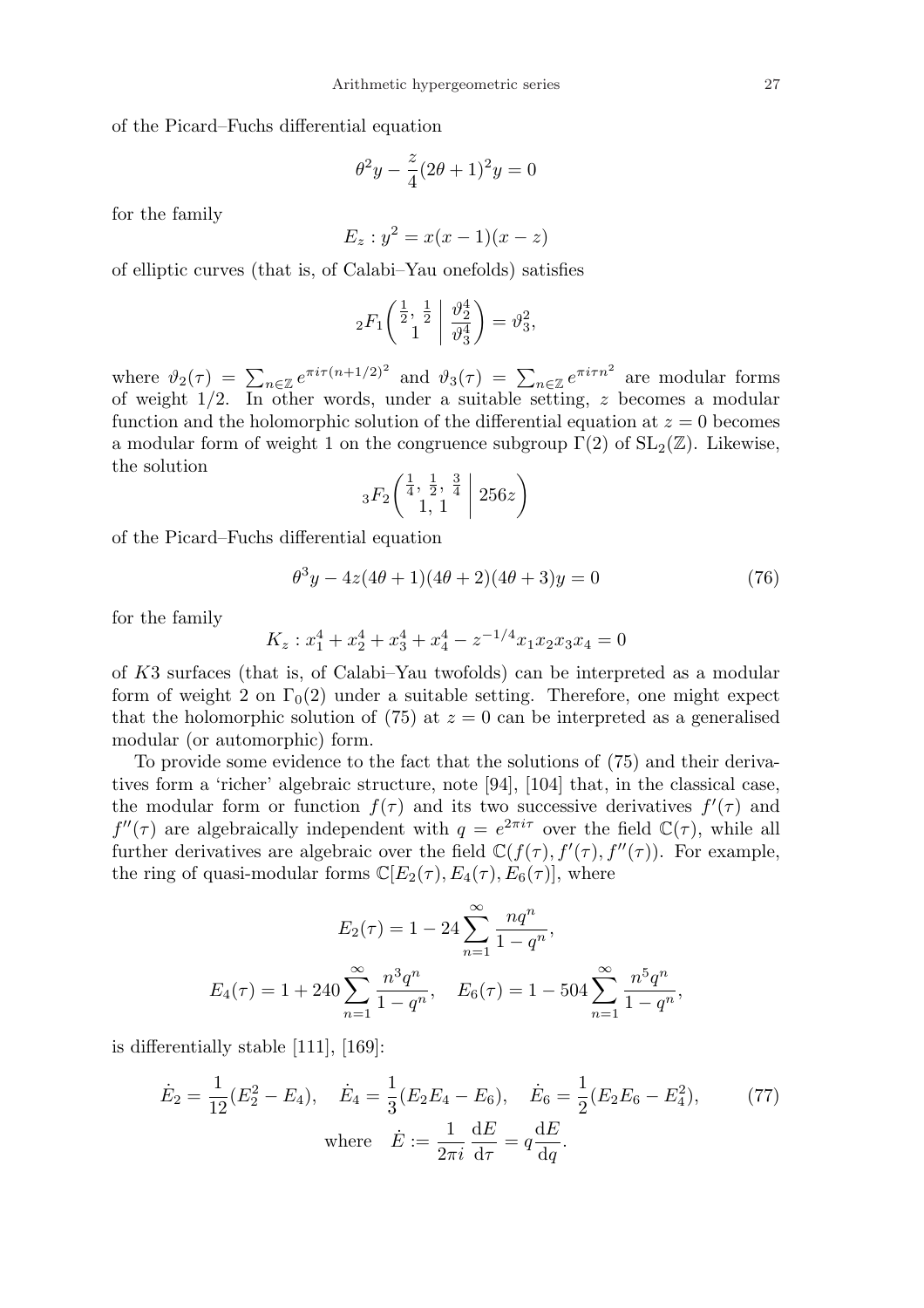The first example of a non-linear differential equation of order 7 for the Yukawa coupling was given in [89], while in [161] it was shown that no algebraic differential equation with coefficients from  $\mathbb{C}(q)$  of smaller order can be given. Note that the equation from [89] is extremely lengthy, and only recently H. Movasati [99] has managed to construct a very elegant system of non-linear differential equations associated to the family of quintic threefolds (74) and its Picard–Fuchs equation (75) which resembles Ramanujan's system (77):

$$
\begin{split} \dot{T}_0&=\frac{1}{T_5}\bigg(\frac{6}{5}T_0^5+\frac{1}{3125}T_0T_3-\frac{1}{5}T_4\bigg),\\ \dot{T}_1&=\frac{1}{T_5}\bigg(-125T_0^6+T_0^4T_1+125T_0T_4+\frac{1}{3125}T_1T_3\bigg),\\ \dot{T}_2&=\frac{1}{T_5}\bigg(-1875T_0^7-\frac{1}{5}T_0^5T_1+2T_0^4T_2+1875T_0^2T_4+\frac{1}{5}T_1T_4+\frac{2}{3125}T_2T_3\bigg),\\ \dot{T}_3&=\frac{1}{T_5}\bigg(-3125T_0^8-\frac{1}{5}T_0^5T_2+3T_0^4T_3+3125T_0^3T_4+\frac{1}{5}T_2T_4+\frac{3}{3125}T_3^2\bigg),\\ \dot{T}_4&=\frac{1}{T_5}\bigg(5T_0^4T_4+\frac{1}{625}T_3T_4\bigg),\\ \dot{T}_5&=\frac{T_6}{T_5},\\ \dot{T}_6&=\bigg(-\frac{72}{5}T_0^8-\frac{24}{3125}T_0^4T_3-\frac{3}{5}T_0^3T_4-\frac{2}{1953125}T_3^2\bigg)+\frac{T_6}{T_5}\bigg(12T_0^4+\frac{2}{625}T_3\bigg), \end{split}
$$

where

$$
\dot{T} := 5q \frac{\mathrm{d}T}{\mathrm{d}q}.
$$

Namely, he proved in [99] the following result.

Theorem 8. A formal power series solution

$$
T_j = \sum_{n=0}^{\infty} t_{j,n} q^n, \qquad j = 0, 1, \dots, 6,
$$
 (78)

subject to the initial conditions

$$
t_{0,0} = \frac{1}{5}
$$
,  $t_{0,1} = 24$ ,  $t_{4,0} = 0$ ,  $t_{5,0} = -\frac{1}{3125}$ ,

to the above system is unique. Furthermore, the quantity

$$
-\frac{(T_4 - T_0^5)^2}{625T_5^3} = 5 + 2875\frac{q}{1-q} + 609250\frac{2^2q^2}{1-q^2} + \dots + N_d\frac{d^3q^d}{1-q^d} + \dots
$$

is the Yukawa coupling for the family (74), and the functions (78) are algebraically independent over  $\mathbb C$  (in fact, over  $\mathbb C(q, \log q)$  as shown in [161]).

The argument in both [161] and [99] of showing the algebraic independence of the functions in question is relating them to the fundamental solution of the linear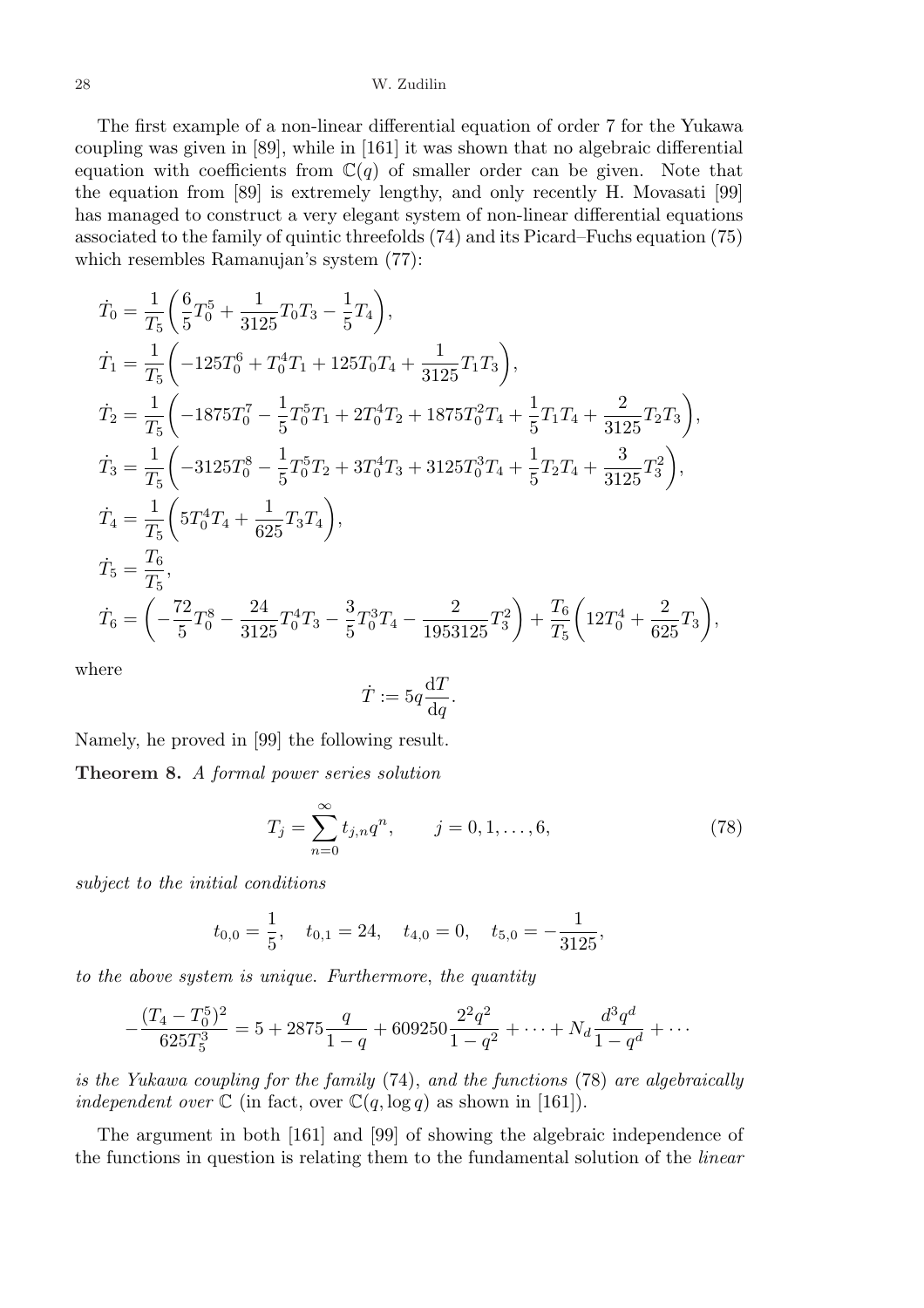differential equation (75) and using the monodromy structure of the equation. The latter problem was addressed in several papers on the subject: it is known [26] that the Zariski closure of the projective monodromy group of (75) but also of other 4th order differential equations is  $Sp_4(\mathbb{C})$  (this is a consequence of  $(72)$ ); what is a 'nice' choice of a basis of solutions with respect to which the monodromy matrices are in  $Sp_4(\mathbb{C})$ ? A possible choice of such basis is constructed in [41] for all arithmetic hypergeometric differential equations. For example, it is shown in [41] that one can choose the symplectic matrices

$$
\begin{pmatrix}\n1 & 1 & 0 & 0 \\
0 & 1 & 0 & 0 \\
5 & 5 & 1 & 0 \\
0 & -5 & -1 & 1\n\end{pmatrix}\n\text{ and }\n\begin{pmatrix}\n1 & 0 & 0 & 0 \\
0 & 1 & 0 & 1 \\
0 & 0 & 1 & 0 \\
0 & 0 & 0 & 1\n\end{pmatrix}
$$
\n(79)

as the monodromy matrices around the singular points  $z = 0$  and  $z = 1/3125$ of (75). Note that the group generated by (79) is contained in the congruence subgroup  $\overline{a}$  $\overline{a}$  $\mathbf{r}$  $\mathbf{r}$ 

$$
\left\{\gamma \in \text{Sp}_4(\mathbb{Z}) : \gamma \equiv \begin{pmatrix} 1 & * & * & * \\ 0 & 1 & * & * \\ 0 & 0 & 1 & 0 \\ 0 & 0 & * & 1 \end{pmatrix} \pmod{5} \right\}
$$

of finite index in  $Sp_4(\mathbb{Z})$ , and it was discovered numerically that similar finite-index congruence subgroups of  $Sp_4(\mathbb{Z})$  contain monodromy groups for the majority of other Calabi–Yau differential equations. This observation forms grounds for asking whether one can relate the functions like (78) coming from mirror symmetry to Siegel modular forms of degree 2 or, more generally, to non-holomorphic modular forms of degree 2. In the next section we review some partial results in this direction discussed in [151].

**2.4. Sp<sub>4</sub> modularity.** Consider a Calabi–Yau differential equation of order 4. Its projective monodromy group  $\Gamma \subset \text{Sp}_4(\mathbb{R})$  is commensurable with a discrete subgroup of  $Sp_4(\mathbb{Z})$  (of not necessarily finite index), therefore one can gather its fundamental matrix solution  $\overline{a}$  $\mathbf{r}$ 

$$
\begin{pmatrix}u_3&u'_3&u''_3&u'''_3\\u_2&u'_2&u''_2&u''_2\\u_1&u'_1&u''_1&u'''_1\\u_0&u'_0&u''_0&u''_0\end{pmatrix}
$$

in such a way that the basis  $u_0, u_1, u_2, u_3$  satisfies

$$
W(u_0, u_2) + W(u_1, u_3) = 0 \tag{80}
$$

and the monodromy matrices are in  $\Gamma$ . Here the notation  $W(u_0, u_1) := u_0 u_1' - u_0' u_1$ stands for the wronskian. Introduce the functions

$$
w_{jl} = CzW(u_j, u_l) = Cz(u_ju'_l - u'_ju_l), \quad w_{jl} = -w_{lj}, \qquad 0 \leq j, l \leq 3,
$$

where  $C \neq 0$  is a certain normalization constant. Thanks to (80) we have a linear relation  $w_{02} + w_{13} = 0$ ; there is also a quadratic relation

$$
w_{01}w_{23} + w_{02}w_{13} + w_{03}w_{12} = 0,
$$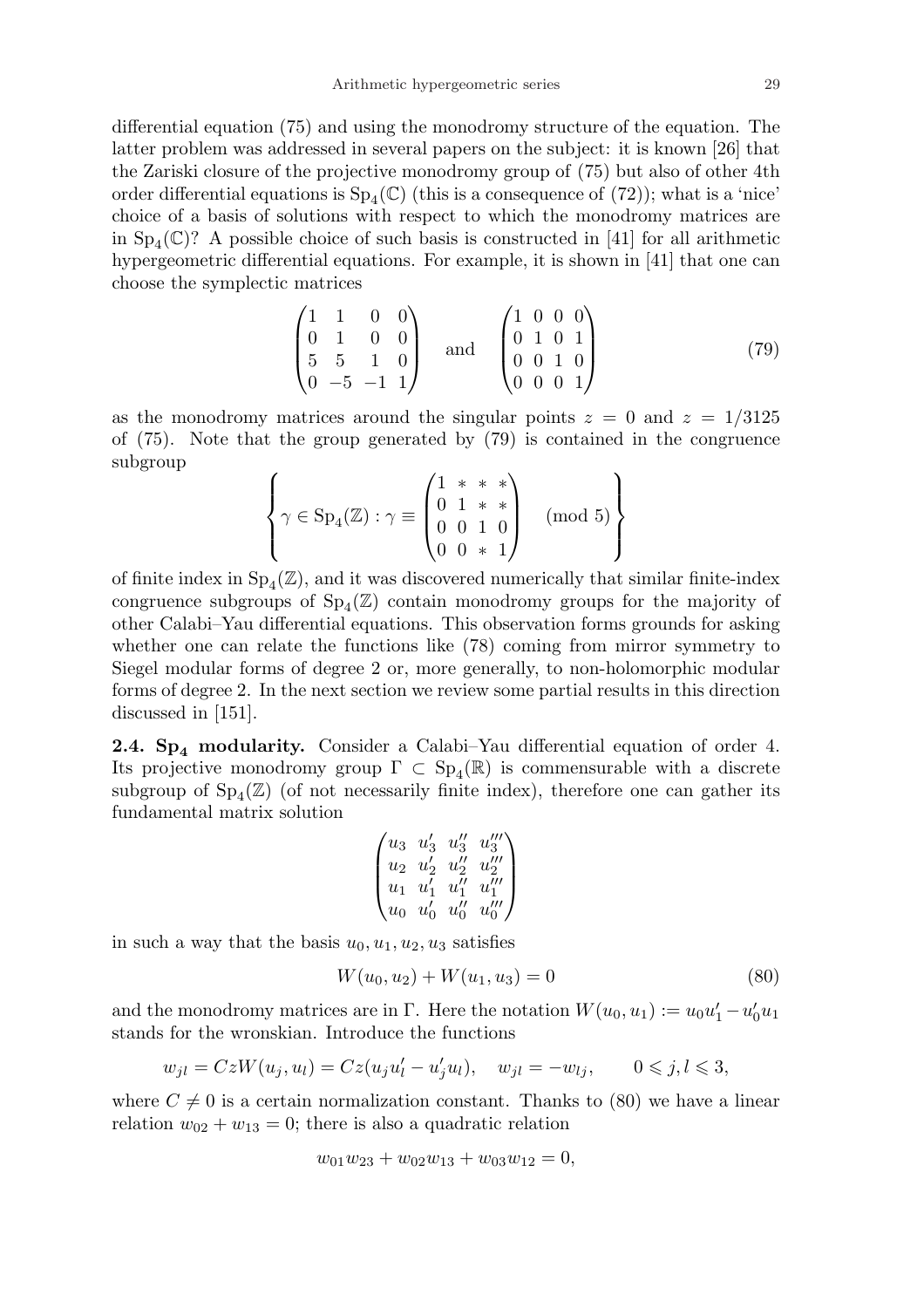which is tautological in terms of the  $u_i$ s. The five linearly independent functions

 $w_{01}$ ,  $w_{02} = -w_{13}$ ,  $w_{03}$ ,  $w_{12}$ ,  $w_{23}$ 

form a solution to a fifth order linear differential equation (the so-called antisymmetric square) with the monodromy conjugate to a subgroup commensurable to a discrete subgroup of  $O_5(\mathbb{Z}) \simeq Sp_4(\mathbb{Z})$ . This establishes the correspondence between Calabi–Yau differential equations of order 4 and 5.

If we now define the functions

$$
\tau_1(z) := \frac{w_{03}}{w_{01}}, \quad \tau_2(z) := \frac{w_{02}}{w_{01}} = \frac{-w_{13}}{w_{01}}, \quad \tau_3(z) := \frac{-w_{12}}{w_{01}}, \tag{81}
$$

and collect them in the symmetric matrix

$$
T := \begin{pmatrix} \tau_1 & \tau_2 \\ \tau_2 & \tau_3 \end{pmatrix}, \quad \det T = \frac{w_{23}}{w_{01}}, \tag{82}
$$

then it is routine to verify that monodromy matrices  $\gamma \in \Gamma$  define the standard Sp<sub>4</sub>-action on T:

$$
\gamma: \mathcal{T} \mapsto (A\mathcal{T} + B)(C\mathcal{T} + D)^{-1} = \gamma \mathcal{T}
$$
 for  $\gamma = \begin{pmatrix} A & B \\ C & D \end{pmatrix} \in \Gamma$ .

In this record, A, B, C and D are  $2\times 2$  components of the  $4\times 4$  matrix  $\gamma$  from  ${\rm Sp}_4({\mathbb R}).$ Note that the differential Galois theory [161] implies the algebraic independence of the three entries (81) of T = T(z) over  $\mathbb{C}(z)$ .

The multivalued function  $\tau := \tau_1(z)$  takes values in a certain domain  $H \subset \mathbb{C}$ . Viewing T as a matrix-valued function of  $\tau$ , we say that a function  $f(T(\tau)) : H \to \mathbb{C}$ is a  $\Gamma$ -modular form of weight k if

$$
f(\gamma T) = \det(CT + D)^k \cdot f(T)
$$
 for all  $\gamma = \begin{pmatrix} A & B \\ C & D \end{pmatrix} \in \Gamma$ .

This definition is motivated by the facts [151] that the inverse  $z = z(T(\tau))$  of the map  $\tau = \tau_1(z)$  in (81), (82) is a Γ-modular form of weight 0, while the function  $w_{01}$  viewed as a function of  $T = T(\tau)$  is a Γ-modular form of weight 1. Note that the z-derivatives of the mirror map  $t(z) = u_1(z)/u_0(z)$  of the starting 4th order Calabi–Yau equation and also of the function  $\tau(z)$ , which is the mirror map of the resulting 5th order Calabi–Yau equation, admit simple formulae

$$
\frac{\mathrm{d}t}{\mathrm{d}z} = \frac{w_{01}}{Cu_0^2}, \qquad \frac{\mathrm{d}\tau_1}{\mathrm{d}z} = \frac{u_0^2}{Cg_0w_{01}^2} \tag{83}
$$

expressing them via the analytic solutions  $u_0$  and  $w_{01}$  of the equations. These relations in turn imply that

$$
\tau_1(\tau) = \tau
$$
,  $\tau_2(\tau) = -\int_0^{\tau} t(\tau) d\tau$ , and  $\tau_3(\tau) = \int_0^{\tau} t(\tau)^2 d\tau$ , (84)

when we view T as a function of  $\tau$ .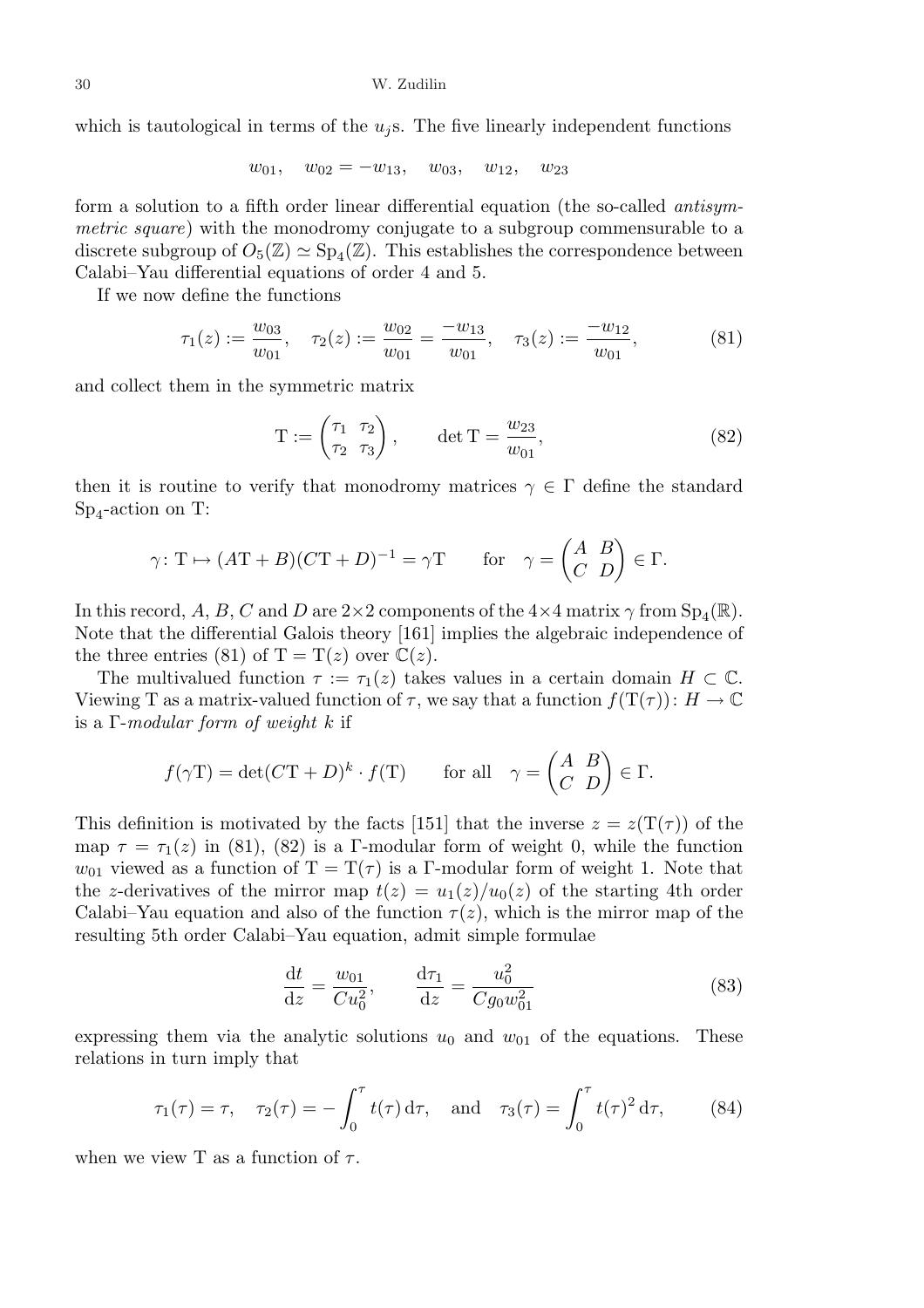An unfortunate thing about the  $Sp_4$ -modularity above is the fact that the imaginary part of T is indefinite and, thus, is not in the Siegel upper half-space. This was observed by geometric consideration in [1]; instead, M. Aganagic, V. Bouchard and A. Klemm [1] define the non-holomorphic embedding

$$
Z = Z(\tau) = \overline{T} + \frac{2i}{\phi} \operatorname{Im} T\begin{pmatrix} t \\ 1 \end{pmatrix} (t \ 1) \operatorname{Im} T, \quad \text{where} \quad \phi = (t \ 1) \operatorname{Im} T\begin{pmatrix} t \\ 1 \end{pmatrix}.
$$

Then we indeed have  $Z(\tau) \in \mathbb{H}_2$  for all  $\tau$ , as well as

$$
\gamma: Z \mapsto (AZ + B)(CZ + D)^{-1} = \gamma Z
$$
 for  $\gamma = \begin{pmatrix} A & B \\ C & D \end{pmatrix} \in \Gamma;$ 

in addition, the function  $w = \overline{\phi} \cdot w_0$  satisfies

$$
\gamma \colon w \mapsto \det(C\overline{Z} + D) \cdot w. \tag{85}
$$

There are at least two recipes to construct non-holomorphic modular forms  $w(Z)$  defined on  $\mathbb{H}_2$  which satisfy (85) for  $\gamma$  from the full modular group  $Sp_4(\mathbb{Z})$ : one can use theta series attached to indefinite quadratic forms [114] or Eisenstein series [91; Chapter 18]. Below we outline a possible strategy of pulling back suitable non-holomorphic forms so constructed to the objects on the one-dimensional domain of definition, on the example of trivial Yukawa coupling and action of a finite-index subgroup  $\Gamma' \subset \text{PSL}_2(\mathbb{Z})$  on  $\tau = x + iy \in \mathbb{H}_1$  (that is,  $y > 0$ ). This case corresponds to the equality  $t = \tau$  of two mirror maps.

If  $t = \tau$ , then formulae (84) imply

$$
T(\tau) = \begin{pmatrix} \tau & -\frac{1}{2}\tau^2 \\ -\frac{1}{2}\tau^2 & \frac{1}{3}\tau^3 \end{pmatrix}, \qquad Z(x+iy) = \begin{pmatrix} x & -\frac{1}{2}x^2 \\ -\frac{1}{2}x^2 & \frac{1}{3}x^3 \end{pmatrix} + \frac{i}{2} \begin{pmatrix} y & -xy \\ -xy & x^2y + \frac{1}{3}y^3 \end{pmatrix},
$$

since  $\phi = -\frac{4}{3}$  $\frac{4}{3}y^3$ . We also have

$$
\det Z = \frac{1}{12}\tau^2|\tau|^2 \quad \text{and} \quad \det \text{Im } Z = \frac{1}{12}y^4 = \frac{1}{12}(\text{Im }\tau)^4.
$$

A slightly different version of the embedding was discovered independently by D. Zagier [153]. The related embedding of  $SL_2(\mathbb{R})$  into  $Sp_4(\mathbb{R})$ ,

$$
\iota\colon\begin{pmatrix}a&b\\c&d\end{pmatrix}\mapsto\begin{pmatrix}a^2d+2abc&-3a^2c&abd+\frac{1}{2}b^2c&\frac{1}{2}b^2d\\-a^2b&a^3&-\frac{1}{2}ab^2&-\frac{1}{6}b^3\\4acd+2bc^2&-6ac^2&ad^2+2bcd&bd^2\\6c^2d&-6c^3&3cd^2&d^3\end{pmatrix},
$$

shows that certain arithmetic conditions on  $\Gamma'$  (for example,  $b \equiv 0 \pmod{6}$ ) maps  $\Gamma'$  into a subgroup of  $Sp_4(\mathbb{Z})$ . If we now take an arbitrary  $\Gamma'$ -modular form  $w_0(\tau)$  of weight 4, then the corresponding function  $w(x+iy) = -\frac{4}{3}$  $\frac{4}{3}y^3 \cdot w_0(x+iy)$ satisfies (85) restricted to the curve

$$
\left\{ \mathbf{Z}(\tau): \tau \in \mathbb{H}_1 \right\} = \left\{ \left( \begin{matrix} x + \frac{i}{2} y & - \frac{1}{2} x^2 - \frac{i}{2} xy \\ - \frac{1}{2} x^2 - \frac{i}{2} xy & \frac{1}{3} x^3 + \frac{i}{2} x^2 y + \frac{i}{6} y^3 \end{matrix} \right) : y > 0 \right\} \subset \mathbb{H}_2.
$$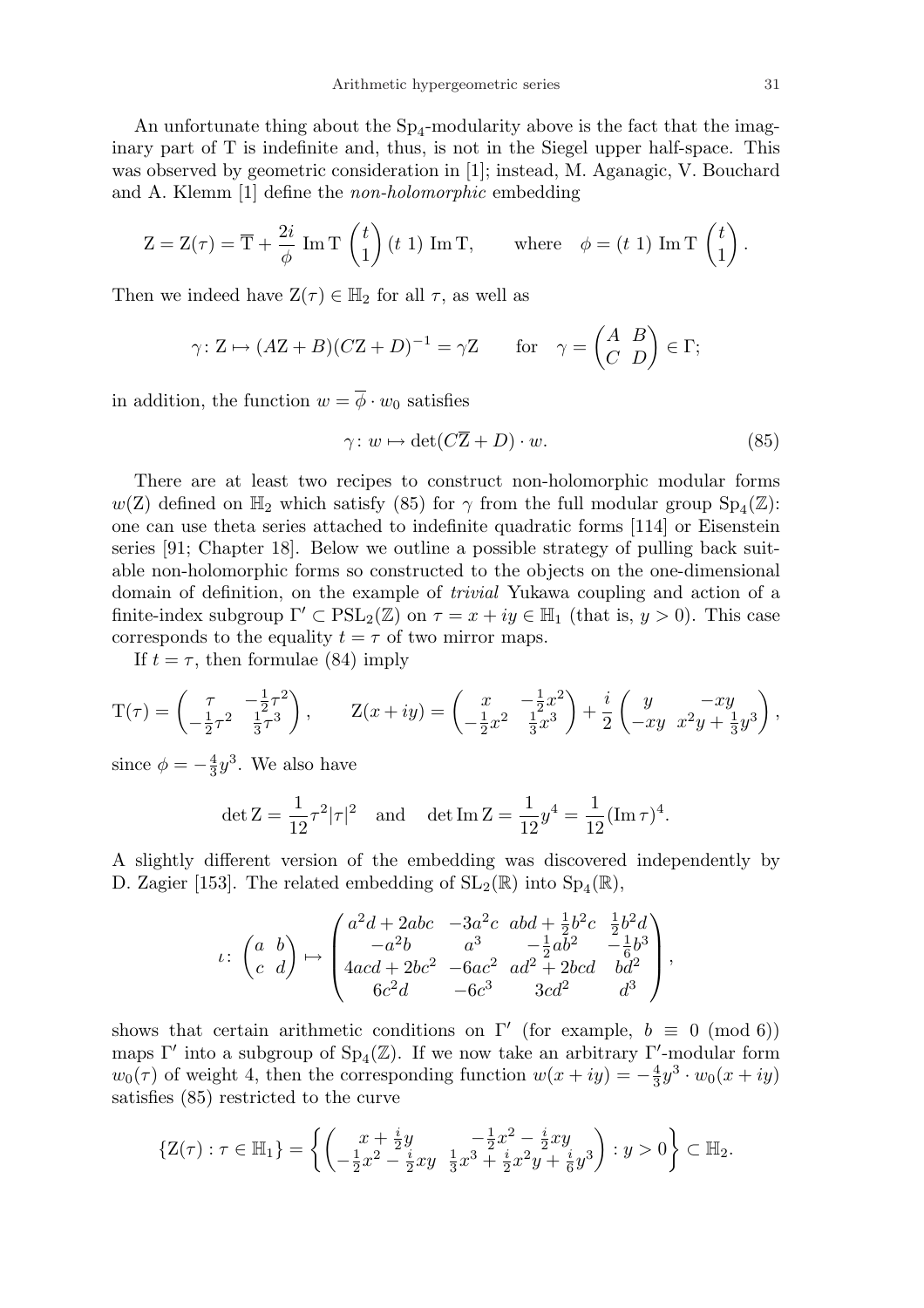Thus, if one starts with a function  $w(Z)$  which obeys the transformation law (85) it is a technical issue to determine under which conditions the pullback  $w_0(\tau) =$  $-\frac{3}{4}$  $\frac{3}{4}w(\mathrm{Z}(\tau))/(\mathrm{Im}\,\tau)^3$  defined on  $\mathbb{H}_1$  is holomorphic (or meromorphic) in  $\mathbb{H}_1$ .

In the general case of  $t \neq \tau$  the situation seems to be more delicate because of the transcendental relation between  $\tau$  and t. Nevertheless, knowledge of explicit power series expansions for both  $\tau$  and t leaves a hope to consider possible pullbacks in such cases as well.

**2.5. Ramanujan-type formulae for**  $1/\pi^2$ **.** There is almost no mystery left about classical Ramanujan's formulae for  $1/\pi$ , like  $(4)-(6)$  and their numerous generalisations; the reader is advised to consult the monograph [30] as well as the recent surveys [16] and [181]. A remarkable thing about the formulae is not only the obvious appearance of the hypergeometric series on the left-hand side but also the existence of a purely hypergeometric machinery [51], [65], [67] which enables one to prove some of these identities. This is the Wilf–Zeilberger (WZ) theory [105], [149] with the algorithm of creative telescoping as its part. Even this approach does not cover the whole variety of formulae for  $1/\pi$  (although algebraic transformations like we have in Theorem 7 significantly extend its applicability), there are some further surprising outcomes of the method. J. Guillera [65]–[68] has managed to apply the WZ theory for proving new generalisations of Ramanujan-type series, namely,

$$
\sum_{n=0}^{\infty} \frac{\left(\frac{1}{2}\right)_n^5}{n!^5} (20n^2 + 8n + 1) \frac{(-1)^n}{2^{2n}} = \frac{8}{\pi^2},\tag{86}
$$

$$
\sum_{n=0}^{\infty} \frac{\left(\frac{1}{2}\right)_n^5}{n!^5} (820n^2 + 180n + 13) \frac{(-1)^n}{2^{10n}} = \frac{128}{\pi^2},\tag{87}
$$

$$
\sum_{n=0}^{\infty} \frac{\left(\frac{1}{2}\right)_n^3 \left(\frac{1}{4}\right)_n \left(\frac{3}{4}\right)_n}{n!^5} (120n^2 + 34n + 3) \frac{1}{2^{4n}} = \frac{32}{\pi^2},\tag{88}
$$

$$
\sum_{n=0}^{\infty} \frac{\left(\frac{1}{2}\right)_n^3 \left(\frac{1}{3}\right)_n \left(\frac{2}{3}\right)_n}{n!^5} (74n^2 + 27n + 3) \frac{3^{3n}}{4^{3n}} = \frac{48}{\pi^2}.
$$
 (89)

Furthermore, this newer pattern of formulae for  $1/\pi^2$  suggested Guillera [66] and Guillera and Almkvist [2] to discover numerically seven additional formulae:

$$
\sum_{n=0}^{\infty} \frac{\left(\frac{1}{2}\right) n \left(\frac{1}{4}\right) n \left(\frac{3}{4}\right) n \left(\frac{5}{6}\right) n}{n!^{5}} (1640n^{2} + 278n + 15) \frac{(-1)^{n}}{2^{10n}} \stackrel{?}{=} \frac{256\sqrt{3}}{3\pi^{2}},
$$
\n(90)

$$
\sum_{n=0}^{\infty} \frac{\left(\frac{1}{2}\right)_n \left(\frac{1}{4}\right)_n \left(\frac{3}{4}\right)_n \left(\frac{2}{3}\right)_n}{n!^5} (252n^2 + 63n + 5) \frac{(-1)^n}{48^n} \stackrel{?}{=} \frac{48}{\pi^2}, \quad (91)
$$
  

$$
\sum_{n=0}^{\infty} \frac{\left(\frac{1}{2}\right)_n \left(\frac{1}{3}\right)_n \left(\frac{2}{3}\right)_n \left(\frac{1}{6}\right)_n \left(\frac{5}{6}\right)_n}{n!^5} (5418n^2 + 693n + 29) \frac{(-1)^n}{80^{3n}} \stackrel{?}{=} \frac{128\sqrt{5}}{\pi^2}, \quad (92)
$$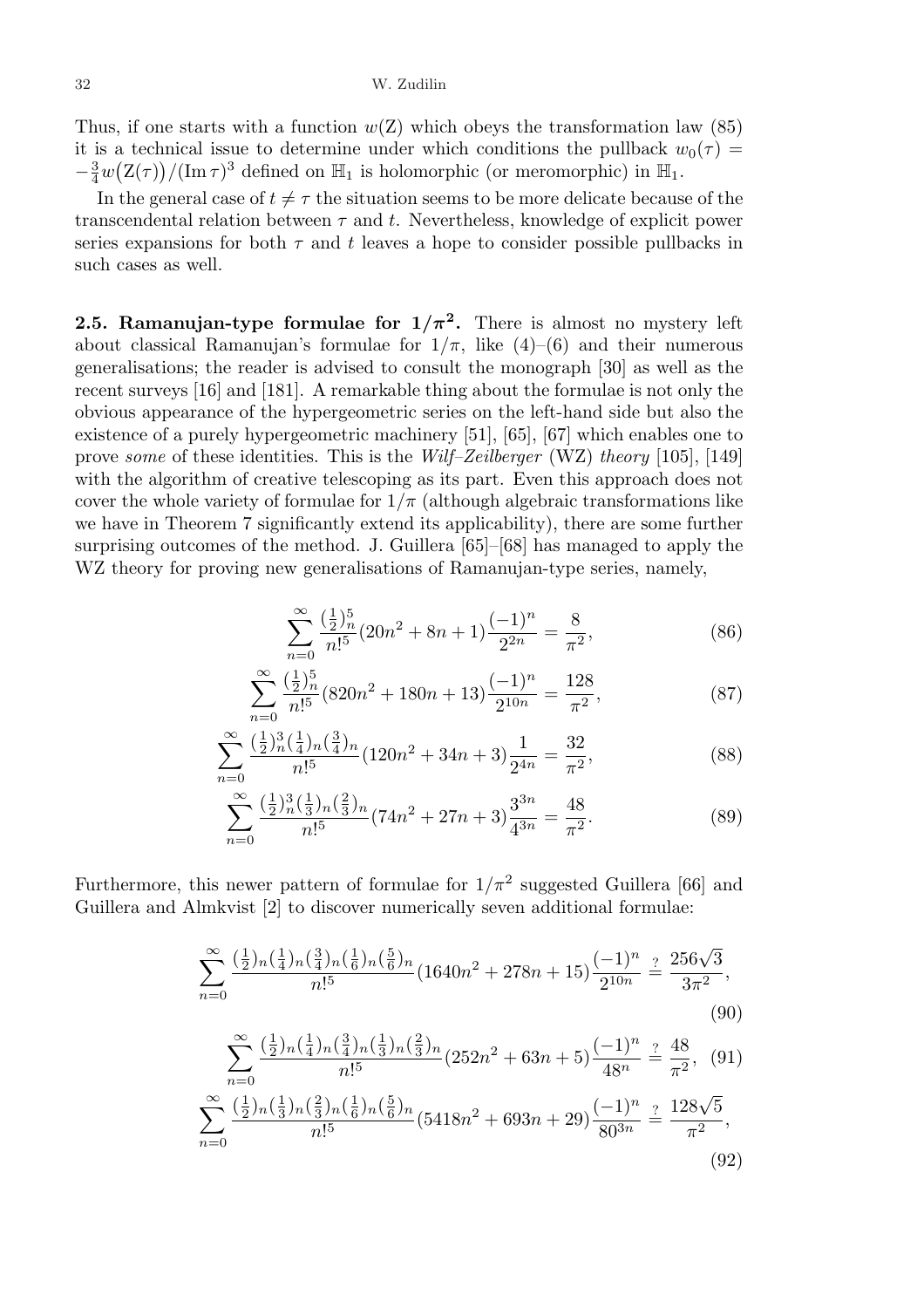$$
\sum_{n=0}^{\infty} \frac{\left(\frac{1}{2}\right)_n \left(\frac{1}{3}\right)_n \left(\frac{2}{6}\right)_n \left(\frac{5}{6}\right)_n}{n!^5} (1930n^2 + 549n + 45) \frac{(-1)^n 3^{6n}}{2^{12n}} \stackrel{?}{=} \frac{384}{\pi^2},
$$
\n
$$
\sum_{n=0}^{\infty} \frac{\left(\frac{1}{2}\right)_n \left(\frac{1}{3}\right)_n \left(\frac{2}{3}\right)_n \left(\frac{1}{6}\right)_n \left(\frac{5}{6}\right)_n}{n!^5} (532n^2 + 126n + 9) \frac{3^{6n}}{5^{6n}} \stackrel{?}{=} \frac{375}{4\pi^2},
$$
\n
$$
\sum_{n=0}^{\infty} \frac{\left(\frac{1}{2}\right)_n \left(\frac{1}{8}\right)_n \left(\frac{3}{8}\right)_n \left(\frac{5}{8}\right)_n \left(\frac{7}{8}\right)_n}{n!^5} (1920n^2 + 304n + 15) \frac{1}{7^{4n}} \stackrel{?}{=} \frac{56\sqrt{7}}{\pi^2},
$$
\n
$$
\sum_{n=0}^{\infty} \frac{\left(\frac{1}{2}\right)_n \left(\frac{1}{8}\right)_n \left(\frac{3}{8}\right)_n \left(\frac{5}{8}\right)_n}{n!^5} (1920n^2 + 304n + 15) \frac{1}{7^{4n}} \stackrel{?}{=} \frac{56\sqrt{7}}{\pi^2},
$$
\n
$$
(95)
$$

$$
\sum_{n=0}^{\infty} \frac{\left(\frac{1}{2}\right)^3_n \left(\frac{1}{3}\right)^3_n \left(\frac{2}{3}\right)^n}{n!^5} \left( (32 - 216\phi)n^2 + (18 - 162\phi)n + (3 - 30\phi) \right) (3\phi)^{3n} \stackrel{?}{=} \frac{3}{\pi^2}, \tag{96}
$$

where

$$
\phi = \left(\frac{\sqrt{5} - 1}{2}\right)^5 = 0.09016994\dots.
$$

Note that the latter constant appears in the asymptotics of Apéry's approximations to  $\zeta(2)$  (cf. (28) and (29) in § 1.1).

There exists also the '3D' identity

$$
\sum_{n=0}^{\infty} \frac{(\frac{1}{2})_n^7}{n!^7} (168n^3 + 76n^2 + 14n + 1) \frac{1}{2^{6n}} \stackrel{?}{=} \frac{32}{\pi^3}
$$

discovered by B. Gourevich in 2002 (using an integer relations algorithm), and the most recent news is the formula

$$
\sum_{n=0}^{\infty} \frac{(\frac{1}{2})_n^7 (\frac{1}{4})_n (\frac{3}{4})_n}{n!^9 2^{12n}} (43680n^4 + 20632n^3 + 4340n^2 + 466n + 21) \stackrel{?}{=} \frac{2048}{\pi^4}
$$

due to J. Cullen [44].

The works [2], [69], and [151] discuss a relationship of identities (86)–(96) with the Calabi–Yau differential equations from Section 2.2. A standard example here, related to Guillera's formulae (86) and (87), is the hypergeometric series

$$
F(z) = {}_5F_4\left(\begin{matrix} \frac{1}{2}, \frac{1}{2}, \frac{1}{2}, \frac{1}{2}, \frac{1}{2} \\ 1, 1, 1, 1 \end{matrix} \bigg| 2^{10} z\right) = \sum_{n=0}^{\infty} \binom{2n}{n} {}^5 z^n,
$$

which satisfies the 5th-order linear differential equation

$$
(\theta^5 - 32z(2\theta + 1)^5)Y = 0, \quad \text{where} \quad \theta = z\frac{d}{dz}.
$$

If  $G(z)$  is another solution of the latter equation of the form  $F(z)$  log  $z + F_1(z)$  with  $F_1(z) \in z\mathbb{Q}[[z]],$  then

$$
\widetilde{F}(z) = (1 - 2^{10}z)^{-1/2} \det \begin{pmatrix} F & G \\ \theta F & \theta G \end{pmatrix}^{1/2}
$$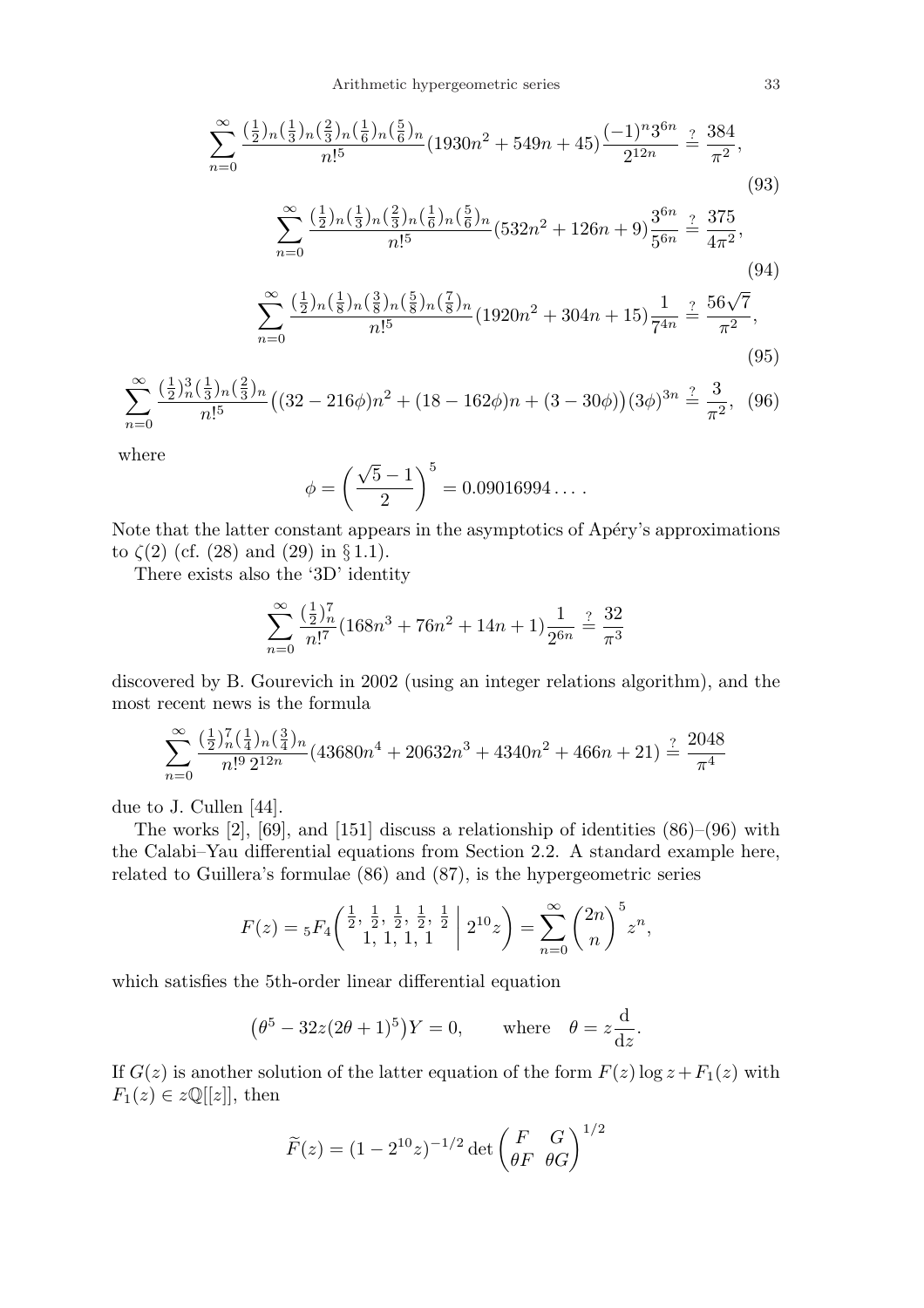satisfies the 4th-order equation

$$
(\theta^4 - 16z(128\theta^4 + 256\theta^3 + 304\theta^2 + 176\theta + 39) + 2^{20}z^2(\theta + 1)^4)Y = 0,
$$
 (97)

which is entry  $#204$  in the tables [3]. For a quadratic transformation of the new function  $\widetilde{F}(z)$  one has the following explicit formula [5]:

$$
\frac{1+z}{(1-z)^2}\widetilde{F}\left(\frac{-z}{(1-z)^2}\right) = \sum_{n=0}^{\infty} \left(\sum_{k=0}^{n} 4^{n-k} \binom{2k}{k}^2 \binom{2n-2k}{n-k}\right)^2 z^n, \tag{98}
$$

where the right-hand side is the Hadamard square of the series

$$
\frac{1}{1 - 16z} {}_{2}F_{1}\left(\frac{\frac{1}{2}, \frac{1}{2}}{1} \middle| \frac{-16z}{1 - 16z}\right) = \sum_{n=0}^{\infty} {2n \choose n}^{2} \frac{(-1)^{n} z^{n}}{(1 - 16z)^{n+1}}
$$

$$
= \sum_{n=0}^{\infty} \left(\sum_{k=0}^{n} 4^{n-k} {2k \choose k}^{2} {2n - 2k \choose n - k} \right) z^{n}
$$

which admits a modular parametrization. Both the 4th-order equation (97) and the differential equation (of order 4) for the right-hand side in (98) are of Calabi–Yau type. The underlying Calabi–Yau differential equations are crucial in the numerical discovery of several formulae for  $1/\pi^2$ ; the details can be found in [2].

A more 'delicate' outcome of the WZ-theoretic approach are functional identities that include the numerical evaluations as specialisations. The anticipated advantage of functional instances is their 'easier' provability because additional functional (for example, differential) equations can be used. There are several ad hoc methods in passing from numerics to functions; many of them rest on a tricky application of the Gosper–Zeilberger algorithm of creative telescoping [105].

Examples related to Ramanujan's series (4) and Guillera's series (86) can be found in [67]. Consider

$$
\sum_{n=0}^{\infty} \frac{(a+\frac{1}{2})_n^3}{(a+1)_n^3} \left(6(n+a)+1\right) \cdot \frac{1}{4^n}
$$
  
= 
$$
\frac{4^{a+1}}{\pi \cos^2 \pi a} \cdot \left(\frac{\Gamma(a+1)\Gamma(\frac{1}{2})}{\Gamma(a+\frac{1}{2})}\right)^3 + \frac{(4a)^2}{2a-1} \sum_{n=0}^{\infty} \frac{(\frac{1}{2})_n(a+\frac{1}{2})_n}{(a+1)_n(\frac{3}{2}-a)_n}
$$
(99)

and, denoting an either side of the latter expression by  $f(a)$ ,

$$
\sum_{n=0}^{\infty} \frac{(a+\frac{1}{2})_n^5}{(a+1)_n^5} \left(20(n+a)^2 + 8(n+a) + 1\right) \cdot \frac{(-1)^n}{4^n}
$$
  
= 
$$
\frac{2}{\pi \cos \pi a} \cdot \left(\frac{\Gamma(a+1)\Gamma(\frac{1}{2})}{\Gamma(a+\frac{1}{2})}\right)^2 f(a) + \frac{2^5 a^3}{2a-1} \sum_{n=0}^{\infty} \frac{(\frac{1}{2})_n^2 (a+\frac{1}{2})_n}{(a+1)_n^2 (\frac{3}{2}-a)_n}.
$$
 (100)

The specialisation  $a = 0$  of (99) and (100) gives the numerical identities (4) and (86), respectively.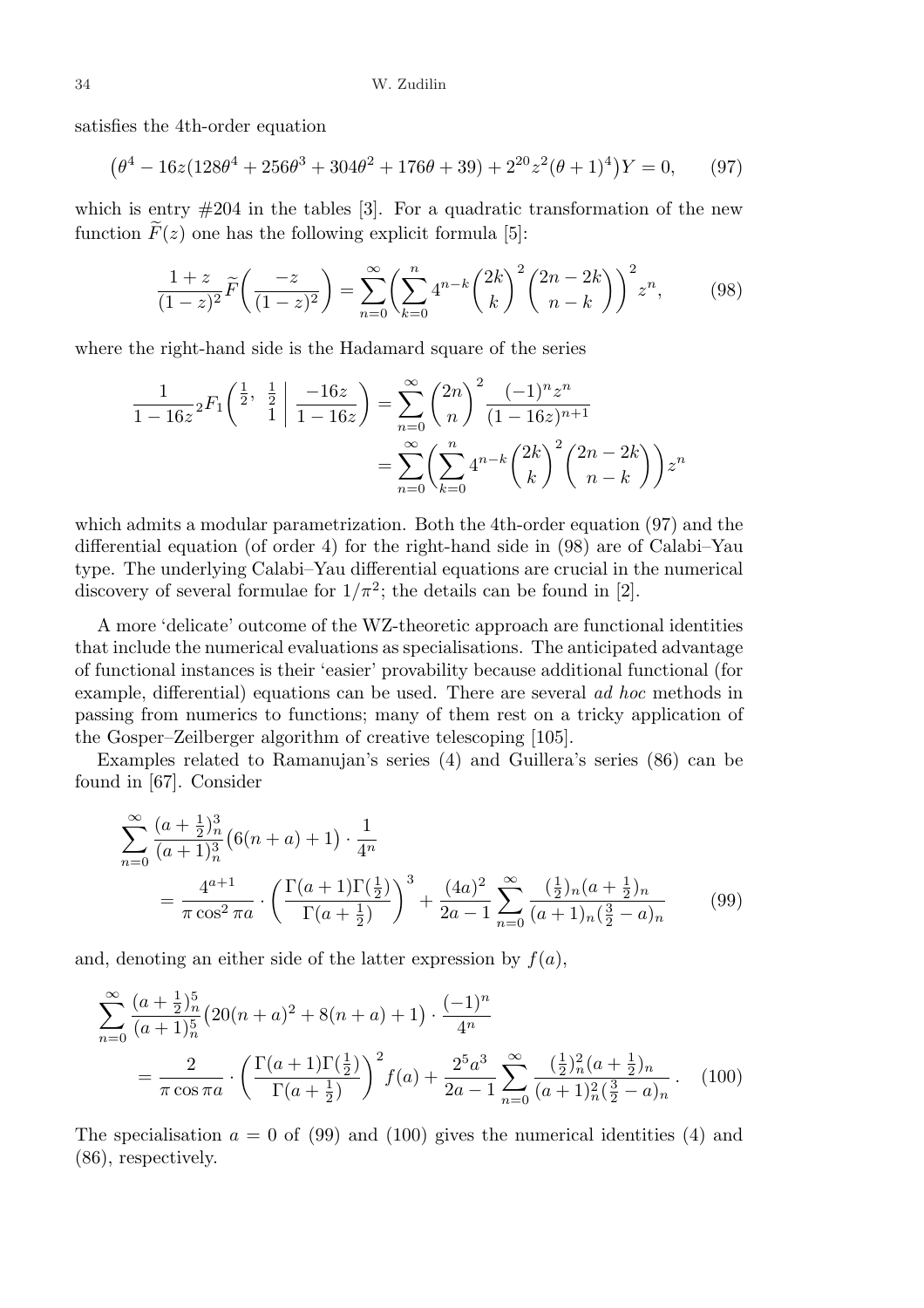Another striking arithmetic hidden in Ramanujan's formulae for  $1/\pi$  and their generalisations relies on the so-called supercongruences. It happens that if we truncate the corresponding hypergeometric series at  $n = p - 1$ , we always get congruences modulo high powers of p, where  $p > 3$  is a prime not dividing the denominator of the argument. For example,

$$
\sum_{n=0}^{p-1} \frac{\left(\frac{1}{2}\right)_{n}\left(\frac{1}{4}\right)_{n}\left(\frac{3}{4}\right)_{n}}{n!^{3}} (20n+3) \frac{(-1)^{n}}{2^{2n}} \equiv 3\left(\frac{-1}{p}\right) p \pmod{p^{3}},
$$
  

$$
\sum_{n=0}^{p-1} \frac{\left(\frac{1}{2}\right)_{n}^{3}\left(\frac{1}{4}\right)_{n}\left(\frac{3}{4}\right)_{n}}{n!^{5}} (120n^{2}+34n+3) \frac{1}{2^{4n}} \equiv 3p^{2} \pmod{p^{5}},
$$
  

$$
\sum_{n=0}^{p-1} \frac{\left(\frac{1}{2}\right)_{n}^{7}\left(\frac{1}{4}\right)_{n}\left(\frac{3}{4}\right)_{n}}{n!^{9} 2^{12n}} (43680n^{4}+20632n^{3}+4340n^{2}+466n+21) \stackrel{?}{\equiv} 21p^{4} \pmod{p^{9}}.
$$

The known proofs [71], [137], [183] makes use of the Wilf–Zeilberger theory again. The work [70] discusses the general pattern for all such supercongruences, including finite analogues for 'irrational' Ramanujan-type identities like (96).

#### 3. Lattice sums and Mahler measures

3.1. Dirichlet L-series and Mahler measures. For a Laurent polynomial  $P(x_1, \ldots, x_n)$ , the *Mahler measure*  $M(P) := e^{m(P)}$ , with m(P) defined in (9), is the geometric mean of  $|P|$  on the torus

$$
\mathbb{T}^n = \{(x_1, \ldots, x_n) \in \mathbb{C}^n : |x_1| = \cdots = |x_n| = 1\}.
$$

Mahler's original definition [93] refers to the case  $n = 1$  where one has a different expression

$$
m(P) = \log |a_0| + \sum_{j=1}^{d} \max\{0, \log |\alpha_j|\}
$$

for a polynomial  $P(x) = a_0 \prod_{i=1}^{d}$  $_{j=1}^{d}(x-\alpha_j)$ , as a consequence of classical Jensen's formula. For polynomials  $P(x)$  with integer coefficients, clearly  $m(P) \geq 0$ , with  $m(P) = 0$  only if P is monic  $(a_0 = 1)$  and has all its zeros inside the unit circle (hence is a product of a monomial  $x^a$  and a cyclotomic polynomial, by Kronecker's theorem). D. Lehmer [88] asked (already in 1933) whether  $m(P)$  can be arbitrary small but positive for  $P(x) \in \mathbb{Z}[x]$ ; the smallest value he was able to find was

$$
m(x^{10} + x^9 - x^7 - x^6 - x^5 - x^4 - x^3 + x + 1) = log(1.17628081...) = 0.16235761...
$$

This still stands as the smallest positive value of  $m(P)$ , in spite of extensive computation by D. Boyd, M. Mossinghoff and others. Although Lehmer's question is a completely different story in the study of Mahler measures, it motivated the above definition of  $m(P)$  to the multi-variable case because of the following limit formula proven by Boyd in 1981 [33]:

$$
m(P(x, x^N)) \to m(P(x, y))
$$
 as  $N \to \infty$ .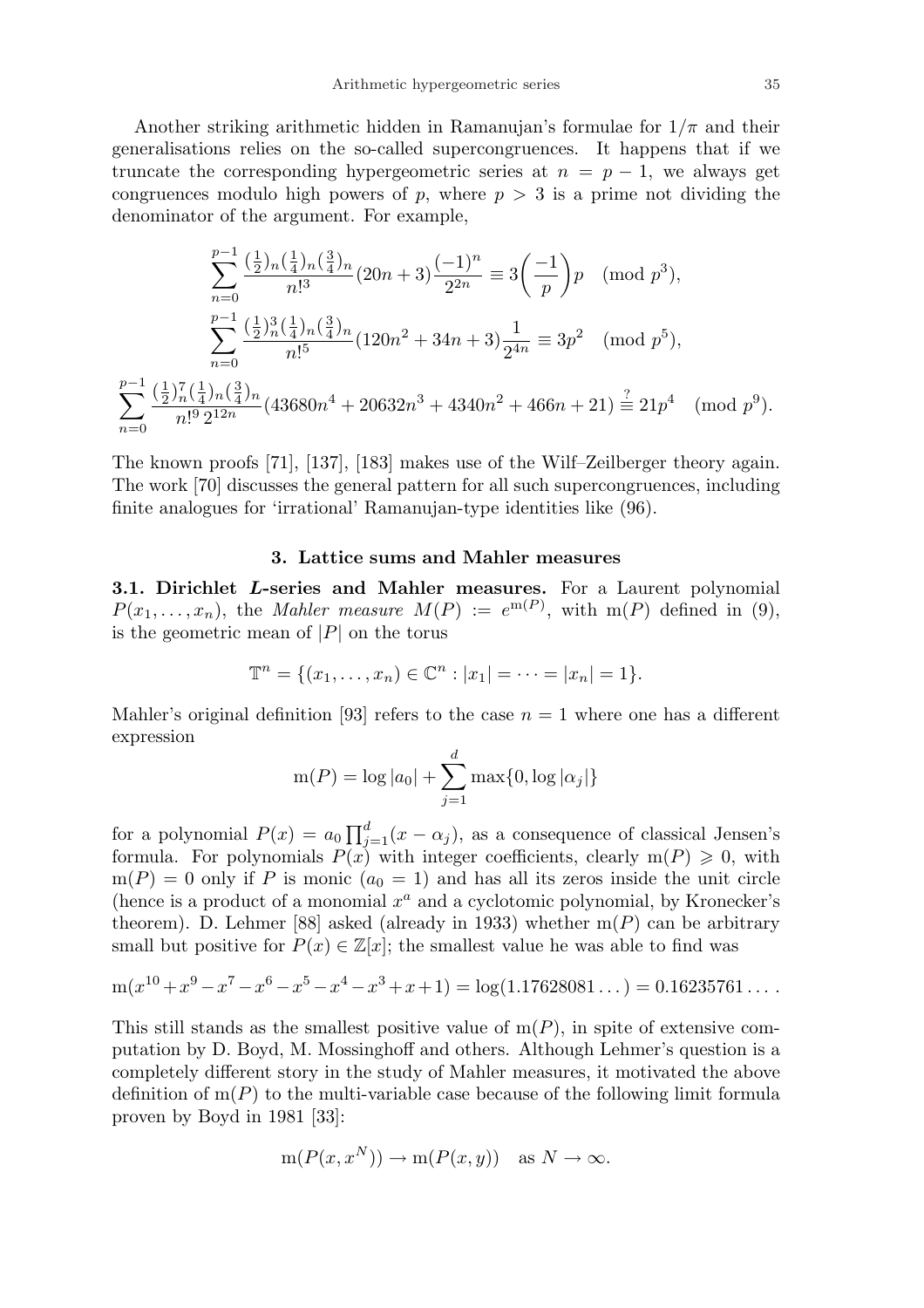It was not realised until 1981 that the n-variable Mahler measure could have some 'geometric' roots. Namely, C. Smyth gave an elegant formula [33]

$$
m(1+x+y) = \frac{3\sqrt{3}}{4\pi}L(\chi_{-3}, 2) = L'(\chi_{-3}, -1)
$$
\n(101)

where

$$
L(\chi_{-3}, s) = \sum_{n=1}^{\infty} \frac{\chi_{-3}(n)}{n^s} = 1 - \frac{1}{2^s} + \frac{1}{4^s} - \frac{1}{5^s} + \cdots
$$

is the L-function attached to the real odd Dirichlet character modulo 3.

The proof of Smyth's formula is worth noting here. Since  $1 + x + y$  is a linear function of y, Jensen's formula applied to one of the integrals in (9) shows that

$$
m(1+x+y) = m(1-x+y) = \frac{1}{2\pi} \int_0^{2\pi} \log^+ |e^{it} - 1| dt = \frac{1}{2\pi} \int_0^{2\pi/3} \log |e^{it} - 1| dt
$$

where  $\log^+ x = \max\{0, \log x\}$ . Thus,  $m(1 + x + y)$  is given by a special value of the Clausen integral

$$
\text{Cl}_2(\theta) = -\int_0^{\theta} \log |e^{it} - 1| \, \mathrm{d}t = \sum_{k=1}^{\infty} \frac{\sin(k\theta)}{k^2},
$$

and the result follows.

A similar computation applies to many polynomials  $P(x, y) = A(x)y + B(x)$  if  $A(x)$  and  $B(x)$  are cyclotomic and if the solutions of  $|A(x)| = |B(x)|$  on  $|x| = 1$  are roots of unity. For example [34],

$$
m(1 + x + y - xy) = \frac{2}{\pi}L(\chi_{-4}, 2) = L'(\chi_{-4}, -1),
$$

where  $L(\chi_{-4}, 2) = G$  is Catalan's constant (cf. (13)),

$$
m(1 + x + x2 + y) = \frac{3}{2}L'(\chi_{-4}, -1),
$$
  

$$
m(1 + x + y + x2y) = \frac{3}{2}L'(\chi_{-3}, -1).
$$

Later V. Maillot and J. Cassaigne [95] derived a general formula for  $m(a_0+a_1x+$  $a_2y$ , for arbitrary complex  $a_j$ , by means of the *Bloch–Wigner dilogarithm* 

$$
\mathcal{D}(z) = \text{Im}\bigg(\sum_{n=1}^{\infty} \frac{z^n}{n^2} + \log|z| \log(1-z)\bigg).
$$

If  $|a_0|$ ,  $|a_1|$  and  $|a_2|$  are the lengths of the sides of a planar triangle opposite the angles  $\alpha_0$ ,  $\alpha_1$  and  $\alpha_2$ , then

$$
m(a_0 + a_1x + a_2y) = \frac{\alpha_0}{\pi} \log|a_0| + \frac{\alpha_1}{\pi} \log|a_1| + \frac{\alpha_2}{\pi} \log|a_2| + \frac{1}{\pi} \mathcal{D}\left(\frac{|a_1|}{|a_0|}e^{i\alpha_2}\right);
$$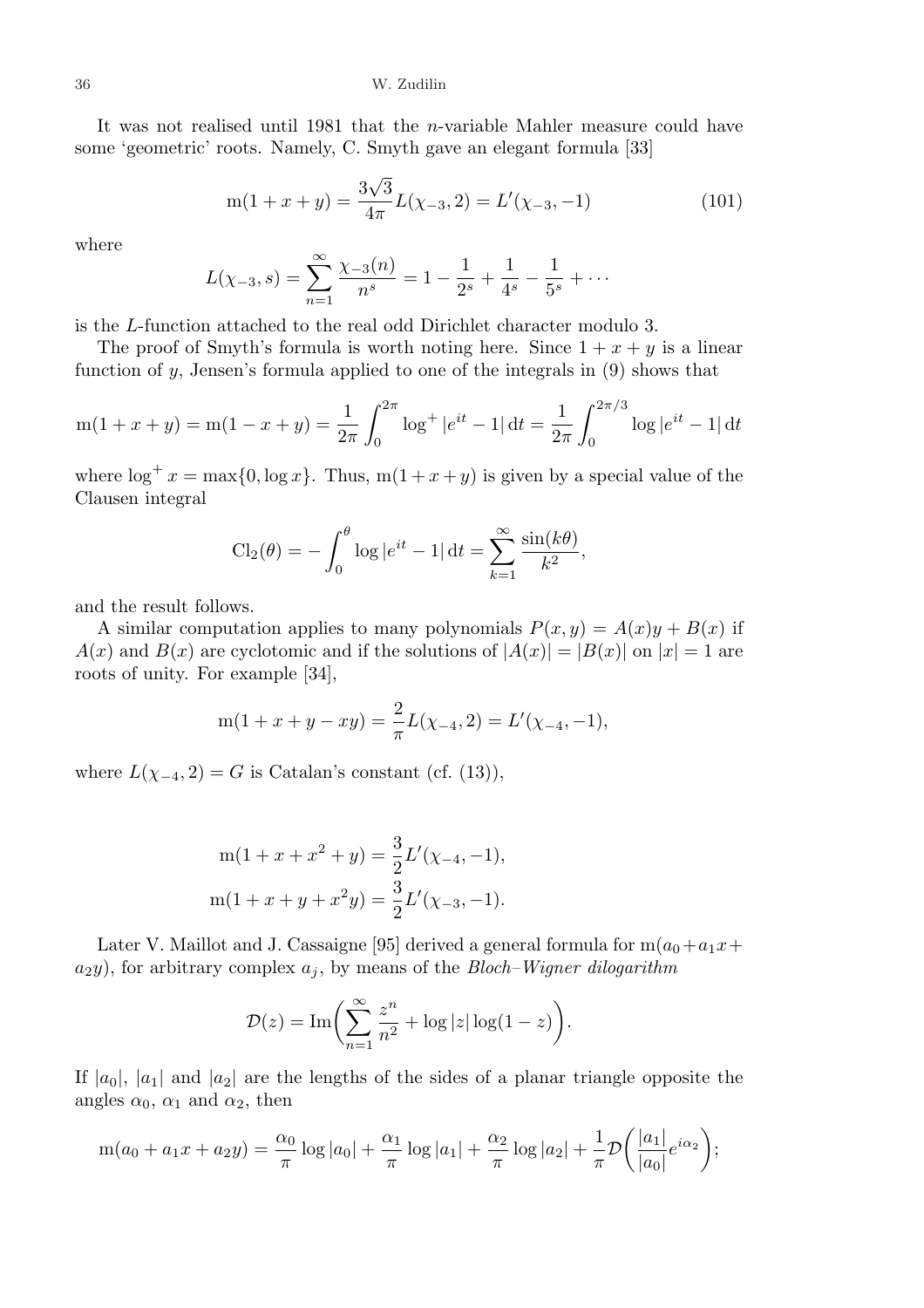in the alternative case,

$$
m(a_0 + a_1x + a_2y) = \log \max\{|a_0|, |a_1|, |a_2|\}.
$$

Already this result shows a strong connection of Mahler measure evaluation with K-theory. That is why it is not completely mysterious to expect that more sophisticated polynomials  $P(x, y)$  give rise to analogous Mahler measures expressed through special values of L-functions of elliptic curves. Here the counterpart to

$$
\frac{d^{3/2}L(\chi_{-d},2)}{4\pi}=L'(\chi_{-d},-1)
$$

is given by

$$
b_E = \frac{NL(E, 2)}{4\pi^2} = L'(E, 0)
$$

where  $N$  is the conductor of the elliptic curve  $E$  and where the latter equality is only valid if E is a modular curve (that is, a smooth cubic curve over  $\mathbb Q$  that has a rational point; the Shimura–Taniyama conjecture — the theorem now— says that all elliptic curves over  $\mathbb Q$  are modular). In other words, there exist polynomials  $P_E(x, y)$  for which  $m(P_E)/b_E$  is (presumably) rational. Without explaining deep K-theoretic reasons for such formulae to exist, we provide some hints on Deninger's example (12) mentioned in the introduction.

Consider

$$
P(x, y) = 1 + x + \frac{1}{x} + y + \frac{1}{y}.
$$

Let  $x = e^{it}$  and treat  $P(x, y)$  as a polynomial in y to see that

$$
|P(x,y)| = |1 + y(1 + 2\cos t) + y^2| = |(y - y_1(t))(y - y_2(t))|,
$$

where  $y_1(t) = -b$  – √  $\overline{b^2-1}$  with  $b=b(t)=\frac{1}{2}+\cos t$ . With the help of Jensen's formula,  $\int$ 

$$
m(P) = \frac{1}{\pi} \int_0^{\pi} \log^+ |y_1(t)| dt.
$$

Since the product of the roots  $y_1(t)$  and  $y_2(t)$  is 1, we will have  $|y_1(t)| > 1 > |y_2(t)|$ exactly when the roots are real and unequal, that is, when  $\cos t > \frac{1}{2}$ , so  $|t| < \frac{\pi}{3}$  $\frac{\pi}{3}$ . Thus

$$
m(P) = \int_0^{\pi/3} \log(b + \sqrt{b^2 - 1}) dt.
$$

This integral can be integrated numerically but, of course, there are various other ways to represent it, for example,

$$
m(P) = \frac{1}{(2\pi)^2} \int_0^{2\pi} \int_0^{2\pi} \log(1 + 2\cos t + 2\cos s) dt dt
$$
  
=  $\frac{1}{4} \cdot {}_3F_2 \left( \frac{\frac{1}{2}}{1}, \frac{\frac{1}{2}}{1}, \frac{\frac{1}{2}}{1} \right) = 4 \sum_{k=0}^{\infty} {2k \choose k}^2 \frac{(1/16)^{2k+1}}{2k+1},$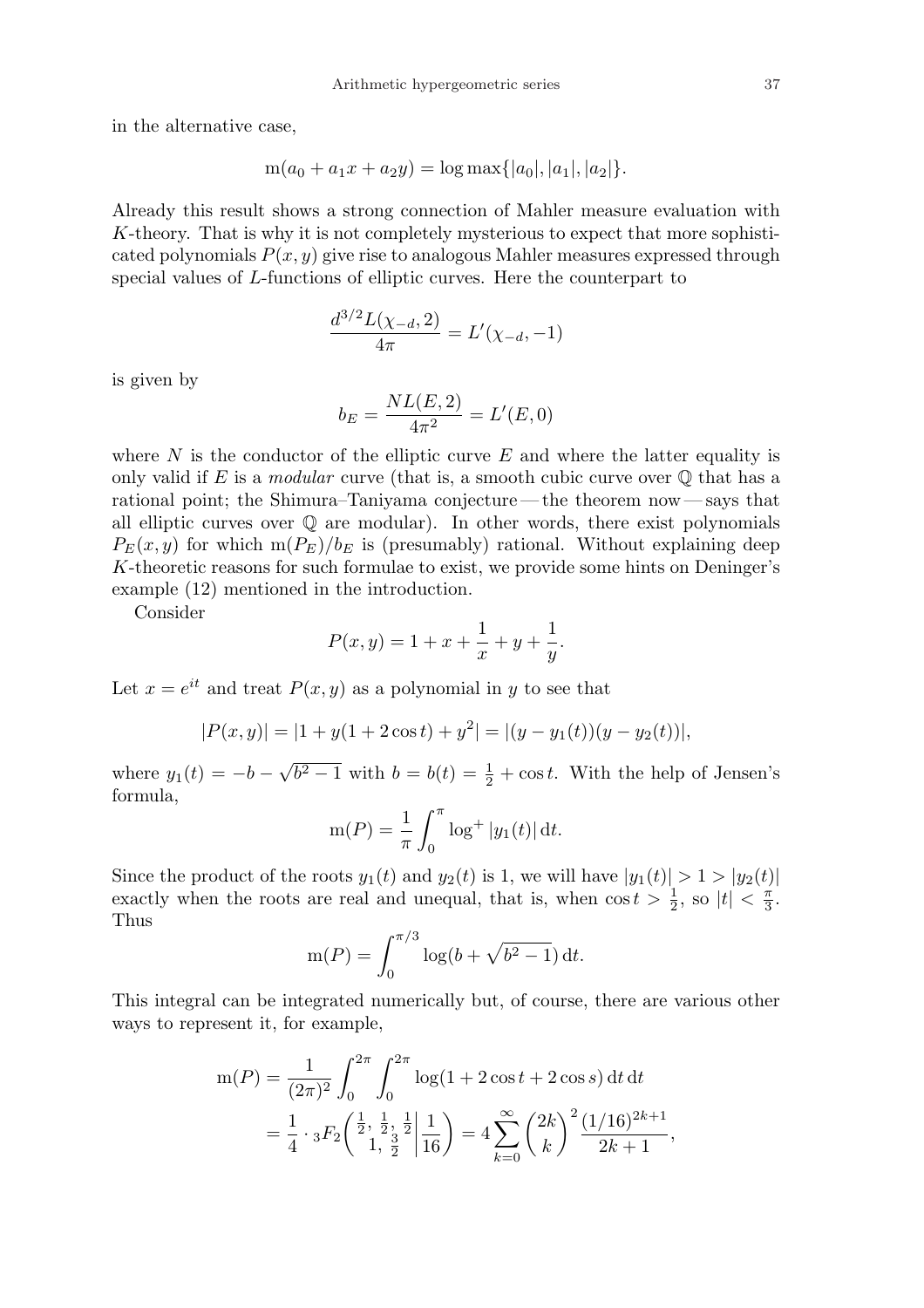the result we mentioned in (11). In a similar fashion, one can also derive a more general hypergeometric representation [120], [86], [123]

$$
m(\alpha + x + x^{-1} + y + y^{-1}) = \frac{\alpha}{4} \operatorname{Re} {}_3F_2\left(\begin{array}{c} \frac{1}{2}, \frac{1}{2}, \frac{1}{2} \\ 1, 1 \end{array} \middle| \begin{array}{c} \alpha^2 \\ \overline{16} \end{array}\right) \tag{102}
$$

when  $\alpha > 0$ .

On the other hand, using a cohomological interpretation of  $m(P(x, y))$ , Deninger [47] was able to evaluate this Mahler measure as an Eisenstein–Kronecker series of the elliptic curve  $E$  of conductor 15 given by

$$
1 + x + \frac{1}{x} + y + \frac{1}{y} = 0,
$$

and then assuming a conjecture of Beilinson, to derive that one should have

$$
m(P) = r \frac{15}{(2\pi)^2} L(E, 2) = rL'(E, 0),
$$

where  $r$  is a rational number (unspecified in Beilinson's conjecture). Finally, it was checked numerically that  $r = 1.00000000...$  (up to 200 decimal places), so that presumably (10) holds. The modularity theorem implies that, for the L-function presumably (10) holds. The modularity theorem implies that, for the *L*-function  $L(E, s) = \sum_{k=1}^{\infty} a_k k^{-s}$  attached to an elliptic curve *E* of conductor *N*, the function  $f(\tau) = \sum_{k=1}^{\infty} a_k q^k$ , where  $q = e^{2\pi i \tau}$ , i In Deninger's case  $N = 15$ , so that

$$
f(\tau) = \sum_{k=1}^{\infty} a_k q^k = q \prod_{m=1}^{\infty} (1 - q^m)(1 - q^{3m})(1 - q^{5m})(1 - q^{15m}).
$$

In view of Euler's pentagonal number formula

$$
\eta(\tau) = q^{1/24} \prod_{m=1}^{\infty} (1 - q^m) = \sum_{n \in \mathbb{Z}} (-1)^n q^{(6n+1)^2/24}
$$

and the hypergeometric evaluation above, the final formula can be stated as (12).

It is remarkable that, in spite of the origin of formula (12), it does not involve any Mahler measure: it is a (hypergeometric) single sum evaluation of a quadruple lattice sum.

### 3.2. Quadruple lattice sums. Define

$$
F(a, b, c, d) = (a + b + c + d)^2
$$
  
 
$$
\times \sum_{\substack{n_j = -\infty \ j = 1, 2, 3, 4}}^{\infty} \frac{(-1)^{n_1 + n_2 + n_3 + n_4}}{(a(6n_1 + 1)^2 + b(6n_2 + 1)^2 + c(6n_3 + 1)^2 + d(6n_4 + 1)^2)^2}
$$

where the method of summation is

$$
\sum_{\substack{n_j = -\infty \\ j=1,2,3,4}}^{\infty} = \lim_{M \to \infty} \sum_{n_1 = -M}^{M} \cdots \sum_{n_4 = -M}^{M},
$$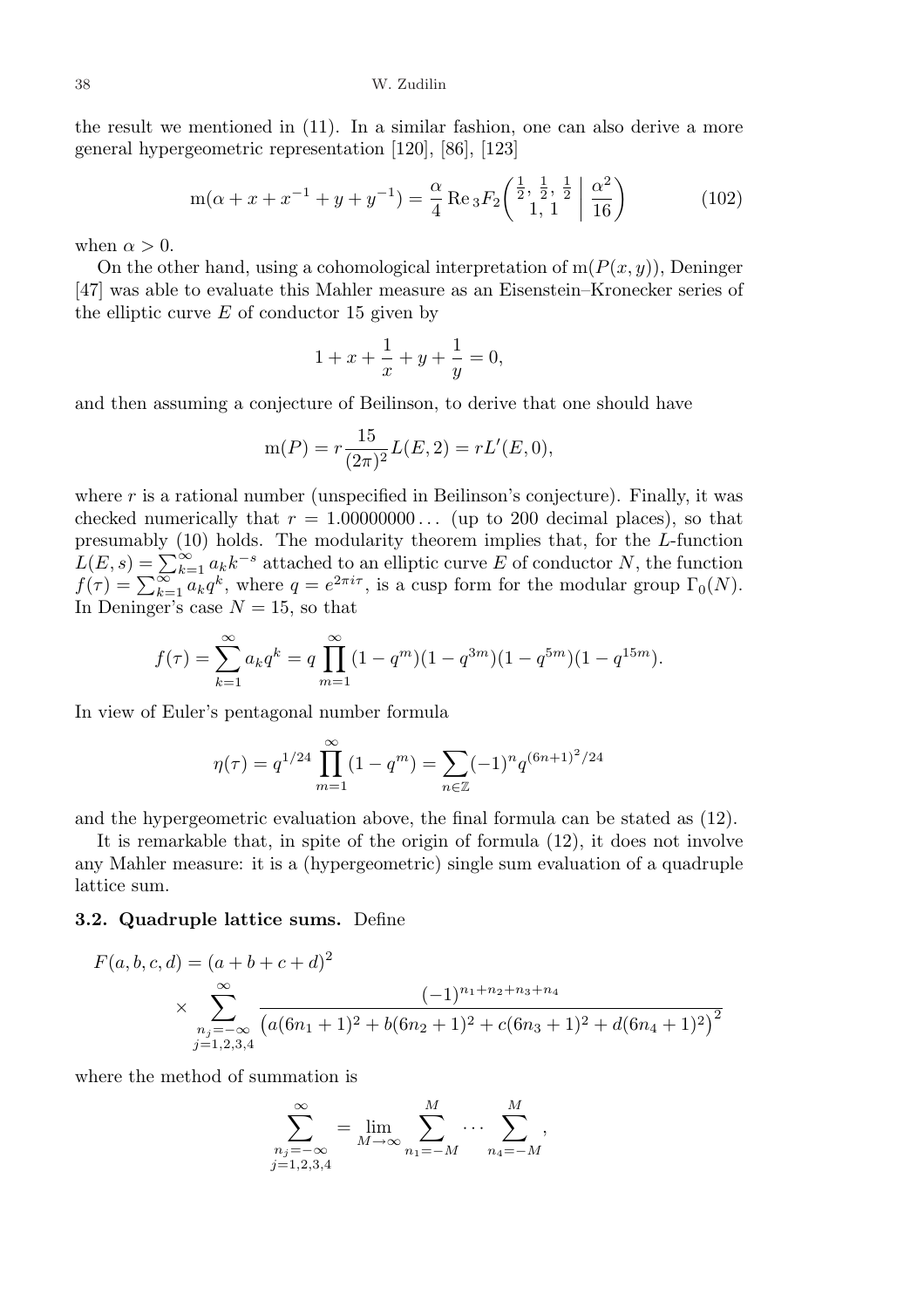and also set

$$
F(b,c) = F(1,b,c,bc).
$$

Many cases are known when  $F(a, b, c, d)$  can be (sometimes conjecturally) reduced to a single sum, like ¯

$$
F(3,5) = \frac{\pi^2}{15} \cdot {}_3F_2\left(\frac{\frac{1}{2}}{1}, \frac{\frac{1}{2}}{1}, \frac{\frac{1}{2}}{2} | \frac{1}{16}\right)
$$

in the case of (12). Another conjectured evaluation, due to Boyd, which is now settled in [124], is related to a conductor 20 elliptic curve and is equivalent to

$$
\frac{25}{6\pi^2}F(1,5) = \sqrt[3]{2}A \cdot {}_{3}F_2\left(\frac{\frac{1}{3}}{\frac{2}{3}},\frac{\frac{1}{3}}{\frac{3}{3}}\bigg|\frac{2}{27}\right) + \sqrt[3]{4}B \cdot {}_{3}F_2\left(\frac{\frac{2}{3}}{\frac{4}{3}},\frac{\frac{2}{3}}{\frac{5}{3}}\bigg|\frac{2}{27}\right),
$$

where

$$
A = \frac{\sqrt[3]{2}\Gamma(\frac{1}{6})\Gamma(\frac{1}{3})\Gamma(\frac{1}{2})}{8\sqrt{3}\pi^2} \text{ and } B = \frac{\Gamma^3(\frac{2}{3})}{16\pi^2}.
$$

When more general lattice sums are considered, hypergeometric functions with when more general lattice sums are considered, hypergeometric functions wit<br>irrational arguments frequently appear. For instance, if  $\phi = (1 + \sqrt{5})/2$ , we have

$$
\frac{225}{32\sqrt{5}\pi^2}F(1,5,5,5) = \frac{A}{\sqrt[3]{\phi}} \cdot {}_3F_2\left(\frac{\frac{1}{3}}{\frac{2}{3}},\frac{\frac{1}{3}}{\frac{4}{3}}\middle|\frac{1}{\phi}\right) + \frac{3B}{\sqrt[3]{\phi^2}} \cdot {}_3F_2\left(\frac{\frac{2}{3}}{\frac{4}{3}},\frac{\frac{2}{3}}{\frac{5}{3}}\middle|\frac{1}{\phi}\right).
$$

While it seems likely that equations for  $F(1, 5, 5, 5)$  and  $F(1, 5) = F(1, 1, 5, 5)$  both arise as special cases of formulae for  $F(a, b, c, d)$ , the exact nature of those formulae remains unclear.

A standard analytic strategy for proving hypergeometric evaluations is reduction of the quadruple lattice sum under consideration to a double sum and then interpreting the double sum as a special value of an elliptic function. For instance,

$$
F(1,5,5,5) = 162 \sum_{\substack{n=-\infty\\k=0}}^{\infty} \frac{(-1)^{n+k}(2k+1)}{((6n+1)^2 + 15(2k+1)^2)^2}.
$$

These sorts of transformations follow from well-known q-series results, and are quite rare. The double sum is a consequence of the following corollary to the Jacobi triple product:

$$
q^{2} \prod_{n=1}^{\infty} (1 - q^{3n})(1 - q^{15n})^{3} = \sum_{\substack{n=-\infty \\ k=0}}^{\infty} (-1)^{n+k} (2k+1) q^{(15(2k+1)^{2} + (6n+1)^{2})/8}.
$$

Notice that this equation gives an example of a lacunary modular form, and only in such cases the two-dimensional reduction can be achieved. The two-dimensional lattice sums are then evaluated using Ramanujan's theories of elliptic functions and modular equations [11], [19]. Several of these calculations are quite involved.

The finite amount of elliptic curves whose L-functions are related to four eta products is given by the following list [96]. Suppose that  $E<sub>N</sub>$  is an elliptic curve of conductor N, then  $L(E_N, 2) = F(b, c)$  for the values of N and  $(b, c)$  given in Table 3.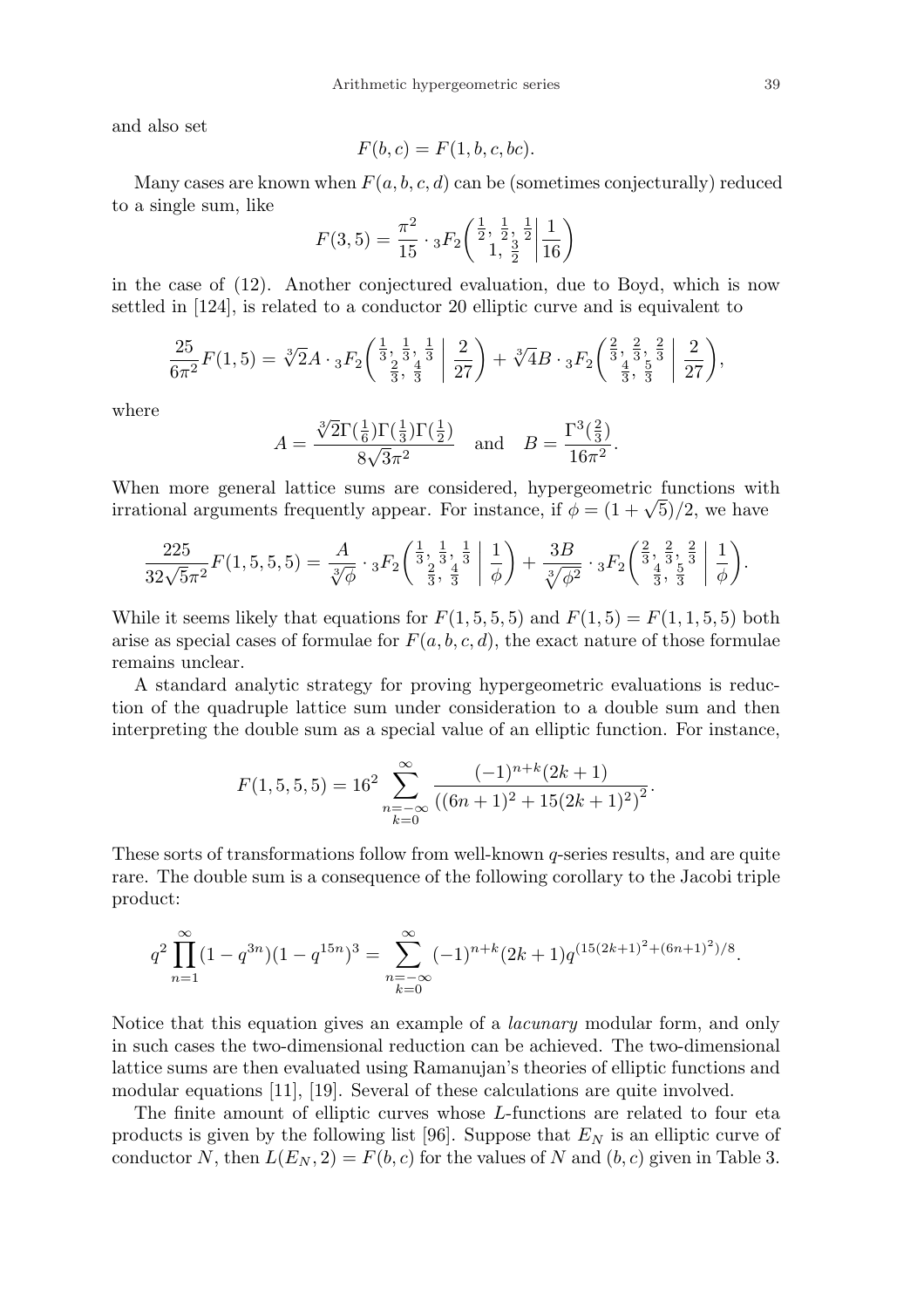40 W. Zudilin

| N  | (b,c)   |
|----|---------|
| 11 | (1, 11) |
| 14 | (2, 7)  |
| 15 | (3, 5)  |
| 20 | (1, 5)  |
| 24 | (2, 3)  |
| 27 | (1, 3)  |
| 32 | (1, 2)  |
| 36 | (1,1)   |

Table 3. Correspondence  $L(E_N, 2) = F(b, c)$  for elliptic curves  $E_N$  of conductor N

Note that case  $N = 11$  does not possess a known hypergeometric evaluation but is expressed through the Mahler measure,

$$
\frac{77}{4\pi^2}F(1,11) = m((1+x)(1+y)(1+x+y) + xy),
$$

a result originally conjectured by Boyd and recently shown by F. Brunault [36] using a K-theoretic argument.

Finally comes the list of hypergeometric evaluations for the corresponding lattice sums  $F(b, c) = L(E_N, 2)$ :

$$
\frac{9}{2\pi^2}F(1,1) = \frac{1}{9}\log 54 - \frac{1}{81} {}_{4}F_{3}\left(\frac{\frac{4}{3}}{2}, \frac{5}{3}, 1, 1\left|\frac{1}{2}\right.\right),
$$
\n
$$
\frac{16}{\pi^2}F(1,2) = 2\log 2 + \frac{1}{8} {}_{4}F_{3}\left(\frac{\frac{3}{2}}, \frac{\frac{3}{2}}{2}, 1, 1\left|\frac{1}{2}\right.\right),
$$
\n
$$
\frac{8}{\pi^2}F(1,2) = \frac{1}{\sqrt{2}} {}_{3}F_{2}\left(\frac{\frac{1}{2}}, \frac{\frac{1}{2}}{2}, \frac{\frac{1}{2}}{2}\left|\frac{1}{2}\right.\right),
$$
\n
$$
\frac{81}{4\pi^2}F(1,3) = \log 6 + \frac{1}{108} {}_{4}F_{3}\left(\frac{\frac{4}{3}}, \frac{5}{3}, 1, 1\left|\frac{1}{2}\right.\right),
$$
\n
$$
\frac{25}{6\pi^2}F(1,5) = \sqrt[3]{2}A \cdot {}_{3}F_{2}\left(\frac{\frac{1}{3}}, \frac{\frac{1}{3}}{2}, \frac{1}{3}\left|\frac{2}{27}\right.\right) + \sqrt[3]{4}B \cdot {}_{3}F_{2}\left(\frac{\frac{2}{3}}, \frac{\frac{2}{3}}{3}, \frac{\frac{2}{3}}{3}\left|\frac{2}{27}\right.\right),
$$
\n
$$
\frac{40}{6\pi^2}F(1,5) = \frac{5}{3}\log 2 - \frac{1}{16} {}_{4}F_{3}\left(\frac{\frac{4}{3}}, \frac{5}{3}, 1, 1\left|\frac{27}{3}\right.\right),
$$
\n
$$
\frac{6}{3\pi^2}F(2,3) = \frac{1}{2} {}_{3}F_{2}\left(\frac{\frac{1}{2}}, \frac{\frac{1}{2}}{2}, \frac{\frac{1}{2}}{4}\left|\frac{1}{2}\right.\right),
$$
\n
$$
\frac{24}{\pi^2}F(2,3) = 3\log 2 - \frac{1}{32} {}_{4}F_{3}\left(\frac{\frac{3}{2}}, \frac{3}{2}, 1, 1\left|\frac{1}{
$$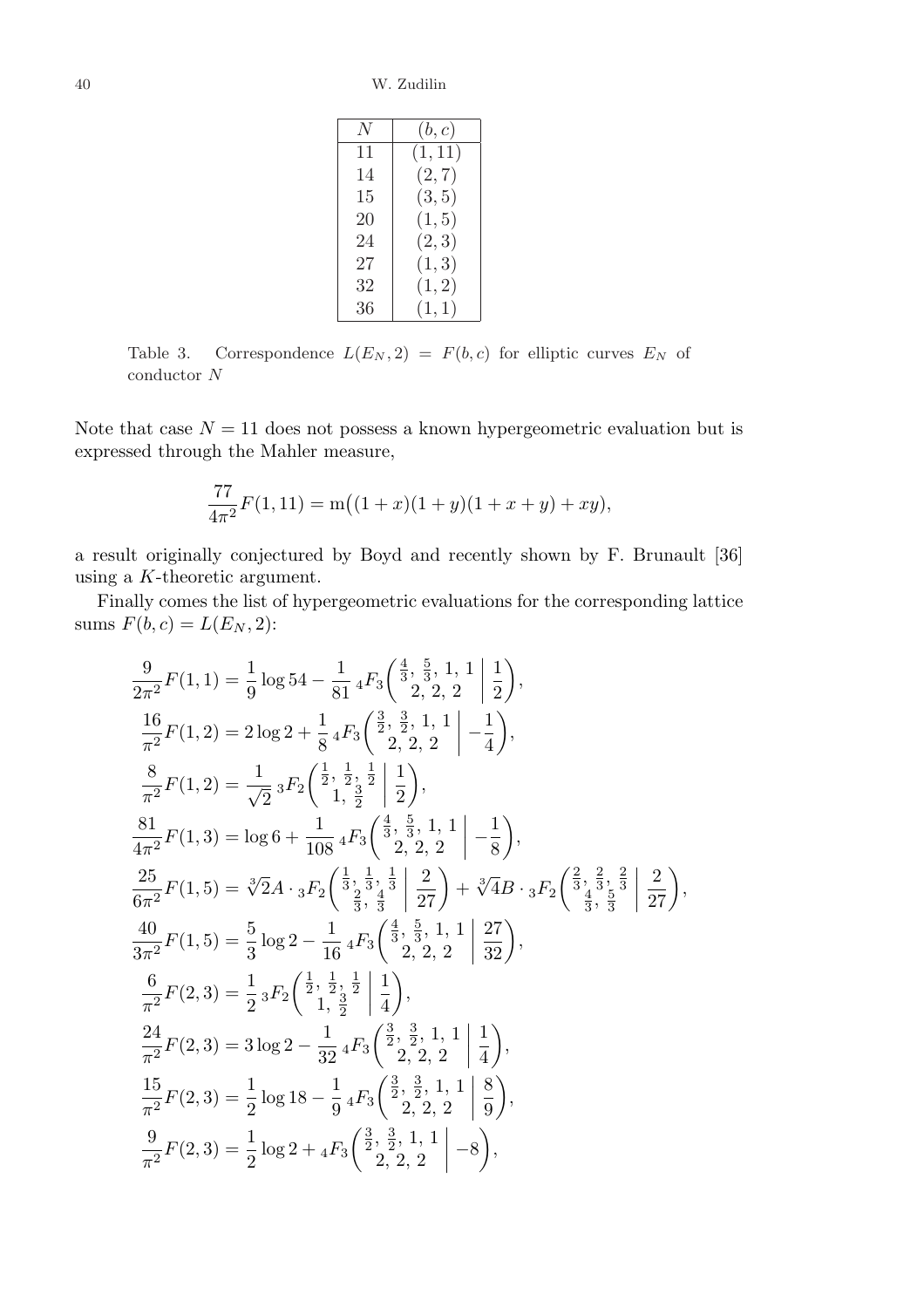$$
\frac{14}{\pi^2}F(2,7) = A \cdot {}_3F_2 \left( \frac{\frac{1}{3}}{\frac{2}{3}}, \frac{\frac{1}{3}}{\frac{3}{3}} \right) - \frac{1}{27} \right) - B \cdot {}_3F_2 \left( \frac{\frac{2}{3}}{\frac{4}{3}}, \frac{\frac{2}{3}}{\frac{5}{3}} \right) - \frac{1}{27} \right),
$$
  
\n
$$
\frac{49}{2\pi^2}F(2,7) = \log 5 - \frac{2}{125} {}_4F_3 \left( \frac{\frac{4}{3}}, \frac{5}{3}, 1, 1 \right) \left( \frac{27}{125} \right),
$$
  
\n
$$
\frac{15}{4\pi^2}F(3,5) = \frac{1}{4} {}_3F_2 \left( \frac{\frac{1}{2}}, \frac{\frac{1}{2}}{\frac{1}{2}}, \frac{\frac{1}{2}}{\frac{1}{2}} \right) \left( \frac{1}{16} \right),
$$
  
\n
$$
\frac{45}{2\pi^2}F(3,5) = \log 5 - \frac{2}{25} {}_4F_3 \left( \frac{\frac{3}{2}}, \frac{\frac{3}{2}}{2}, 1, 1 \right) \left( \frac{16}{25} \right),
$$
  
\n
$$
\frac{165}{4\pi^2}F(3,5) = 4 \log 2 - \frac{1}{128} {}_4F_3 \left( \frac{\frac{3}{2}}, \frac{\frac{3}{2}}{2}, 1, 1 \right) \left( \frac{1}{16} \right),
$$
  
\n
$$
\frac{75}{4\pi^2}F(3,5) = \log 3 + \frac{2}{9} {}_4F_3 \left( \frac{\frac{3}{2}}, \frac{\frac{3}{2}}{2}, 1, 1 \right) - \frac{16}{9}.
$$

All these Boyd's evaluations corresponding to the entries in Table 3 are now rigorously established but this is far from exhausting the conjectures in Boyd's complete list [34], [35]. The 'lacunary' sums  $F(1,1)$ ,  $F(1,2)$  and  $F(1,3)$  are settled by F. Rodríguez-Villegas in  $[120]$ ; A. Mellit has given a K-theoretic proof of the formulae for  $F(2, 7)$  in [98]; the relations for  $F(1, 5)$ ,  $F(2, 3)$  and  $F(3, 5)$  are proved in our joint papers [124], [125] with M. Rogers.

The methods of [124], [125] are quite elementary in nature. One writes

$$
F(a, b, c, d) = -\int_0^1 \eta(a\tau)\eta(b\tau)\eta(c\tau)\eta(d\tau)\frac{\log q}{q} dq, \qquad q = e^{2\pi i\tau},
$$

as

$$
F(a, b, c, d) = \int_0^1 x(q) \log y(q) \,\mathrm{d}z(q)
$$

where  $x(q)$ ,  $y(q)$  and  $z(q)$  are modular functions on a congruence subgroup of  $SL_2(\mathbb{Z})$  (and this step can be usually achieved in several ways), and next express x and y as algebraic functions of z, that is,  $x(q) = X(z(q))$  and  $y(q) = Y(z(q))$ . The substitution reduces  $F(a, b, c, d)$  to a complicated integral of elementary functions; for example,

$$
F(2,3) = -\frac{\pi}{48} \int_0^{1/2} \frac{\sqrt{(1-2p)(2-p)}\log\frac{p^3(2-p)}{1-2p}}{(1-p^2)\sqrt{p}} dp.
$$

The final step is to reduce the elementary integral to Mahler measures. In order to accomplish this reduction we use properties of hypergeometric functions and elliptic functions. The machinery from [124], [125] allowed us to obtain different hypergeometric expressions for  $F(1, 1)$  and  $F(1, 3)$  as well as to deduce a new functional equation for the Mahler measure

$$
m((1+x)(1+y)(x+y) - \alpha xy), \qquad \alpha \in \mathbb{R}.
$$

All this reflects highly non-trivial identities between hypergeometric functions which do not possess 'purely hypergeometric' proofs.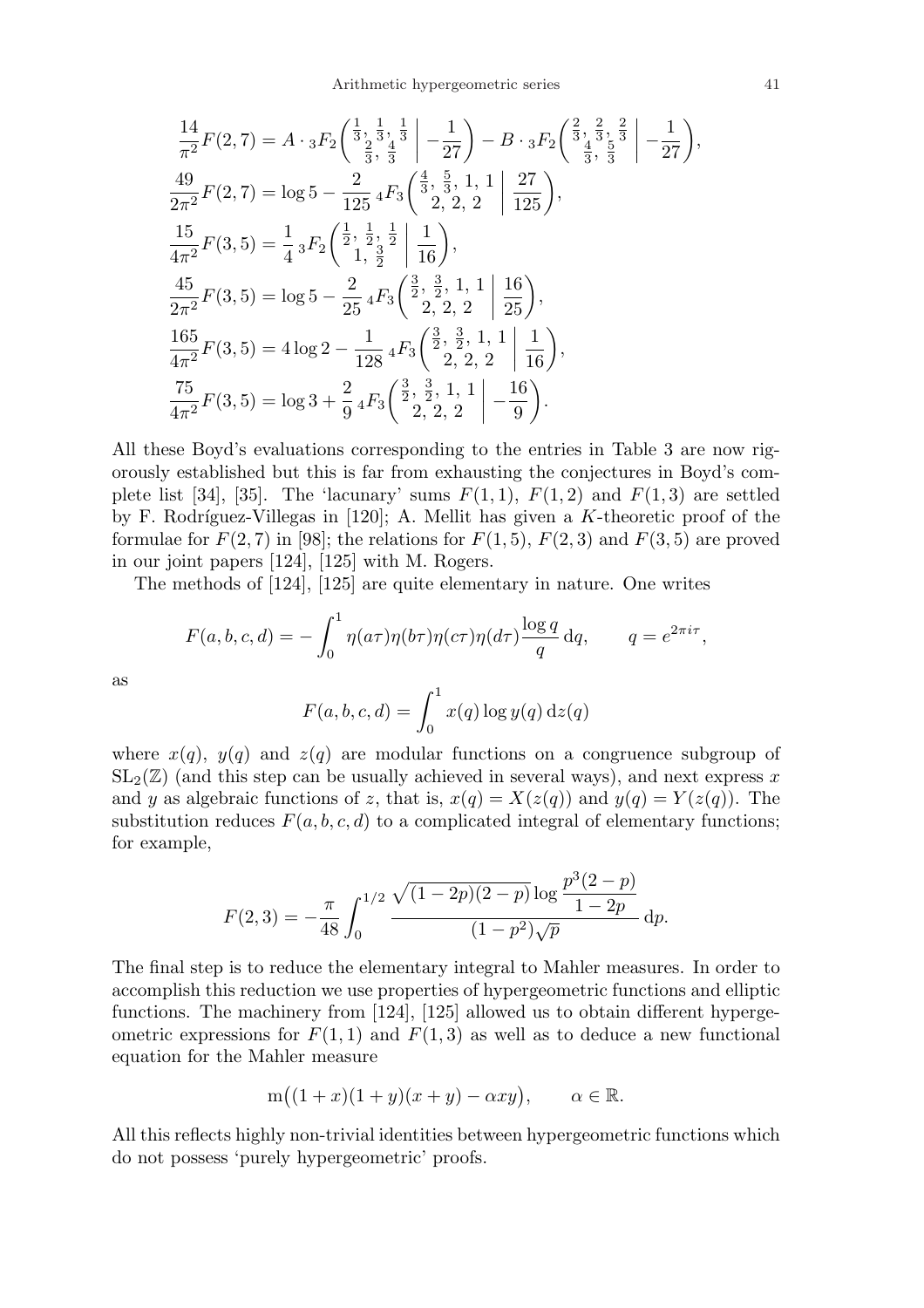There are plenty of results and conjectures for n-variable Mahler measures with  $n > 2$ , mostly motivated by K-theoretic considerations. Besides (101), Smyth established [33] that

$$
m(1 + x + y + z) = \frac{7\zeta(3)}{2\pi^2},
$$

and Rodriguez-Villegas further discovered numerically [56] that

$$
m(1+x+y+z+t) \stackrel{?}{=} -\left(\frac{\sqrt{15}}{2\pi}\right)^5 \int_0^1 (\eta^3(3\tau)\eta^3(5\tau) + \eta^3(\tau)\eta^3(15\tau)) \frac{\log^3 q}{q} dq,
$$
  

$$
m(1+x+y+z+t+w) \stackrel{?}{=} \left(\frac{3}{\pi^2}\right)^3 \int_0^1 \eta^2(\tau)\eta^2(2\tau)\eta^2(3\tau)\eta^2(6\tau) \frac{\log^4 q}{q} dq.
$$

These evaluations are addressed in [122] and also in [31] in relation with short random walks on the plane.

## Bibliography

- [1] M. Aganagic, V. Bouchard, and A. Klemm, "Topological strings and (almost) modular forms", Comm. Math. Phys. 277:3 (2008), 771–819.
- [2] G. Almkvist and J. Guillera, "Ramanujan-like series for  $1/\pi^2$  and string theory", Preprint at arXiv: 1009.5202 [math.NT], 2010.
- [3] G. Almkvist, C. van Enckevort, D. van Straten, and W. Zudilin, "Tables of Calabi–Yau equations", Preprint at arXiv: math.AG/0507430, 2005–2010.
- [4] G. Almkvist, D. van Straten, and W. Zudilin, "Apéry limits of differential equations of order 4 and 5", Modular Forms and String Duality, Fields Inst. Commun. Ser., vol. 54, Amer. Math. Soc. & Fields Inst., Providence, RI 2008, pp. 105–123.
- [5] G. Almkvist, D. van Straten, and W. Zudilin, "Generalizations of Clausen's formula and algebraic transformations of Calabi–Yau differential equations", Proc. Edinburgh Math. Soc. 54:2 (2011), 273–295.
- [6] G. Almkvist and W. Zudilin, "Differential equations, mirror maps and zeta values", Mirror Symmetry V, AMS/IP Studies in Adv. Math., vol. 38, Amer. Math. Soc. & International Press, Providence, RI 2006, pp. 481–515.
- [7] Y. André, G-functions and geometry, Aspects Math., vol. E13, Friedr. Vieweg  $\&$ Sohn, Braunschweig 1989.
- [8] G. E. Andrews, "Problems and prospects for basic hypergeometric functions", Theory and application of special functions, Proc. Advanced Sem., Math. Res. Center (Univ. Wisconsin, Madison, WI, 1975), Math. Res. Center, Univ. Wisconsin, vol. 35 (R. A. Askey, ed.), Academic Press, New York 1975, pp. 191–224.
- [9] G. E. Andrews, "The well-poised thread: An organized chronicle of some amazing summations and their implications", Ramanujan J. 1:1 (1997), 7-23.
- [10] G. E. Andrews, R. Askey, and R. Roy, Special functions, Encyclopedia Math. Appl., vol. 71, Cambridge Univ. Press, Cambridge 1999.
- [11] G. E. Andrews and B. C. Berndt, Ramanujan's Lost Notebook. Part I, Springer-Verlag, New York 2005; Part II, Springer-Verlag, New York 2009.
- [12] R. Apéry, "Irrationalité de  $\zeta(2)$  et  $\zeta(3)$ ", Journées arithmétiques de Luminy  $(Luminy, 1978)$ , Astérisque, vol. 61, 1979, pp. 11–13.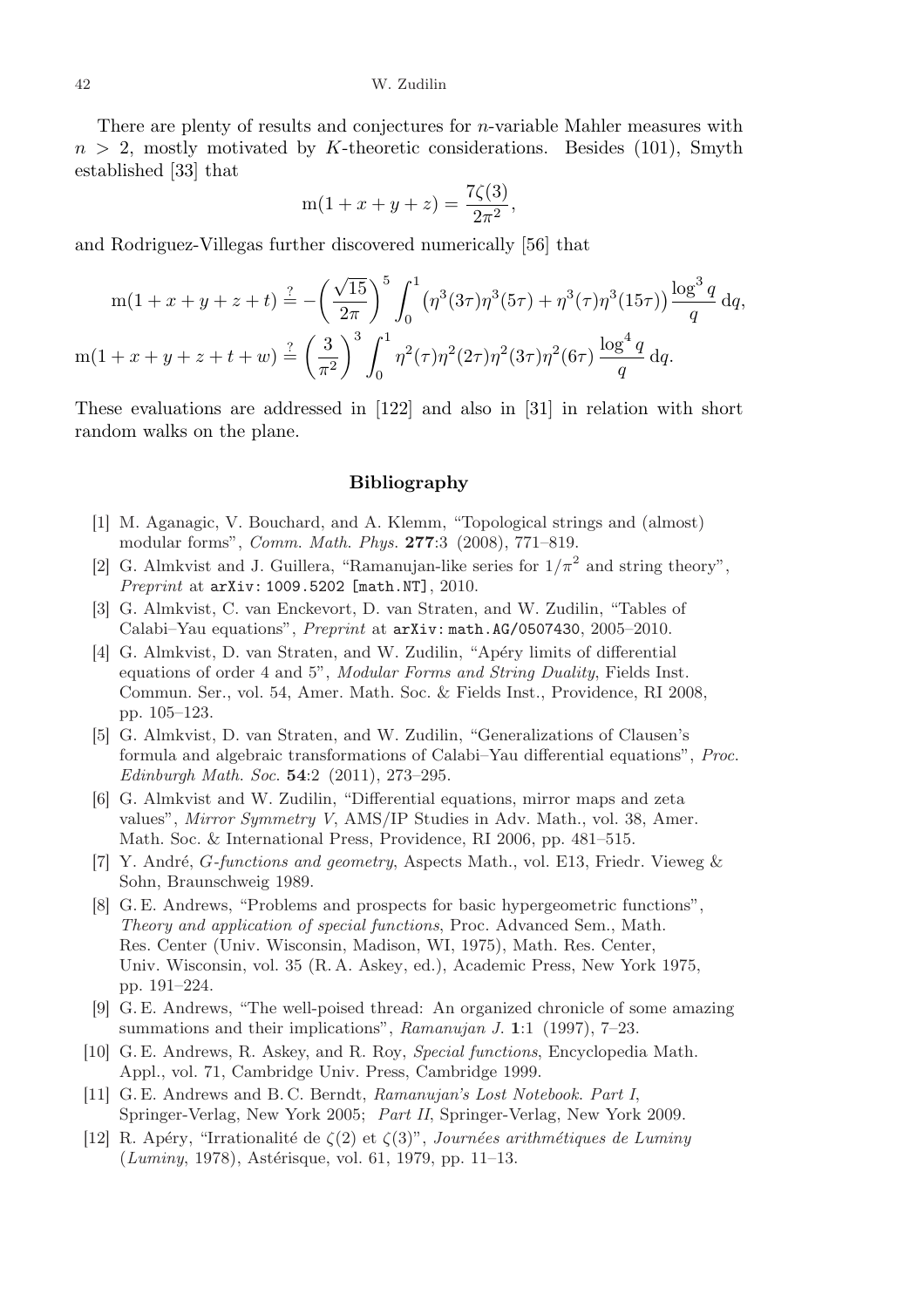- [13] W. N. Bailey, *Generalized hypergeometric series*, Cambridge Tracts in Math., vol. 32, Cambridge Univ. Press, Cambridge 1935; 2nd reprinted ed., Stechert-Hafner, New York–London 1964.
- [14] A. Baker and J. Coates, "Fractional parts of powers of rationals", Math. Proc. Cambridge Philos. Soc. 77:2 (1975), 269–279.
- [15] K. Ball et T. Rivoal, "Irrationalité d'une infinité de valeurs de la fonction zêta aux entiers impairs", *Invent. Math.* **146**:1 (2001), 193-207.
- [16] N.D. Baruah, B.C. Berndt, and H.H. Chan, "Ramanujan's series for  $1/\pi$ : a survey", Amer. Math. Monthly **116**:7 (2009), 567–587.
- [17] M. A. Bennett, "Fractional parts of powers of rational numbers", Math. Proc. Cambridge Philos. Soc. 114:2 (1993), 191–201.
- [18] M. A. Bennett, "An ideal Waring problem with restricted summands", Acta Arith. 66:2 (1994), 125–132.
- [19] B. C. Berndt, Ramanujan's notebooks. Part I, Springer-Verlag, New York 1985; Part II, Springer-Verlag, New York 1989; Part III, Springer-Verlag, New York 1991; Part IV, Springer-Verlag, New York 1994; Part V, Springer-Verlag, New York 1998.
- [20] M. J. Bertin, "Mesure de Mahler d'une famille de polynômes", J. Reine Angew. Math. **569** (2004), 175–188.
- [21] F. Beukers, "A note on the irrationality of  $\zeta(2)$  and  $\zeta(3)$ ", *Bull. London Math.* Soc. 11:3 (1979), 268-272.
- [22] F. Beukers, "Fractional parts of powers of rationals", Math. Proc. Cambridge Philos. Soc. 90:1 (1981), 13–20.
- [23] F. Beukers, "Irrationality of  $\pi^2$ , periods of an elliptic curve and  $\Gamma_1(5)$ ", Diophantine approximations and transcendental numbers (Luminy, 1982), Progr. Math., vol. 31, Birkhäuser, Boston, MA 1983, pp. 47–66.
- [24] F. Beukers, "Irrationality proofs using modular forms", Journées arithmétiques de Besançon" (Besançon, 1985), Astérisque, vol. 147-148, 1987, pp. 271–283.
- [25] F. Beukers, "On Dwork's accessory parameter problem", Math. Z. 241:2 (2002), 425–444.
- [26] F. Beukers and G. Heckman, "Monodromy for the hypergeometric function  $nF_{n-1}$ ", Invent. Math. 95:2 (1989), 325–354.
- [27] J.-P. Bézivin, "Indépendence linéaire des valeurs des solutions transcendantes de certaines équations fonctionnelles", Manuscripta Math. 61:1 (1988), 103-129.
- [28] J.W. Bober, "Factorial ratios, hypergeometric series, and a family of step functions", J. London Math. Soc. (2) 79 (2009), 422–444.
- [29] M. Bogner, Differentielle Galoisgruppen und Transformationstheorie für  $Calabi-Yau-Operator$  vierter Ordnung, Diploma-Thesis, Institut für Mathematik, Johannes Gutenberg-Universität, Mainz 2008.
- [30] J.M. Borwein and P.B. Borwein, Pi and the AGM; A study in analytic number theory and computational complexity, Wiley, New York 1987.
- [31] J. M. Borwein, A. Straub, J. Wan, and W. Zudilin, "Densities of short uniform random walks", Canad. J. Math. (to appear); Preprint at arXiv: 1103.2995 [math.CA], 2011.
- [math.ck], 2011.<br>[32] P. Borwein, "On the irrationality of  $\sum_{q^n+r} \frac{1}{q^n+r}$ ", *J. Number Theory* **37** (1991), 253–259.
- [33] D.W. Boyd, "Speculations concerning the range of Mahler's measure", Canad. Math. Bull. **24**:4 (1981), 453-469.
- [34] D.W. Boyd, "Mahler's measure and special values of L-functions", Experiment. *Math.* 7:1  $(1998)$ , 37-82.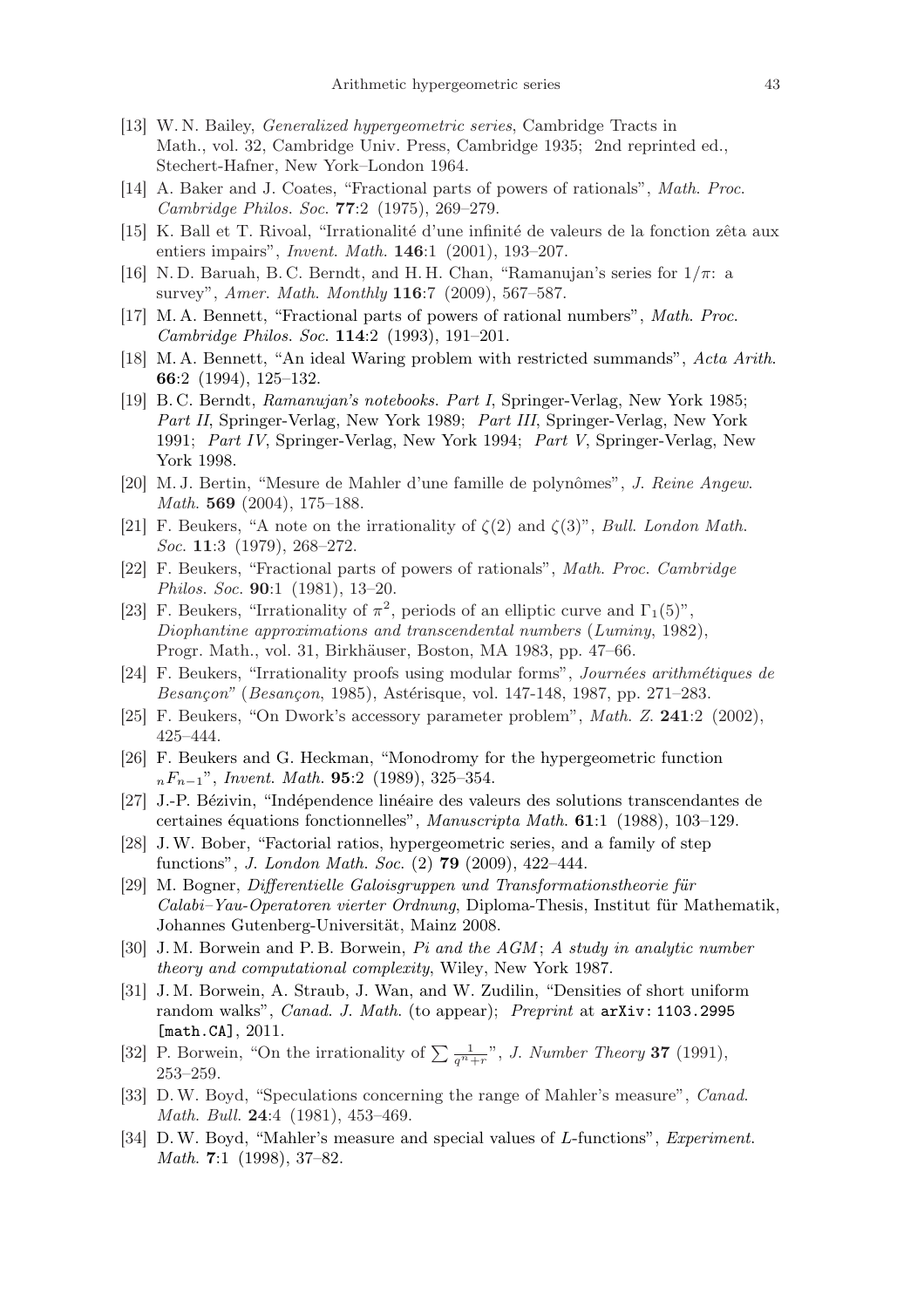- [35] D.W. Boyd, "Mahler's measure and invariants of hyperbolic manifolds", Number theory for the millennium, I, A K Peters, Natick, MA 2002, pp. 127–143.
- [36] F. Brunault, "Version explicite du théorème de Beilinson pour la courbe modulaire  $X_1(N)$ ", C. R. Math. Acad. Sci. Paris 343:8 (2006), 505-510.
- [37] P. Bundschuh and K. Väänänen, "Arithmetical investigations of a certain infinite product", Compositio Math. 91 (1994), 175–199.
- [38] P. Bundschuh and K. Väänänen, "Linear independance of  $q$ -analogues of certain classical constants", Result. Math.  $47$  (2005), 33-44.
- [39] P. Bundschuh and W. Zudilin, "Rational approximations to a q-analogue of  $\pi$ and some other q-series", Diophantine Approximation, Dev. Math., vol. 16, Springer-Verlag, Vienna 2008, pp. 123–139.
- [40] P. Candelas, X. C. de la Ossa, P. S. Green, and L. Parkes, "A pair of Calabi–Yau manifolds as an exactly soluble superconformal theory", Nuclear Phys. B 359:1 (1991), 21–74.
- [41] Y.-H. Chen, Y. Yang, and N. Yui, "Monodromy of Picard–Fuchs differential equations for Calabi–Yau threefolds", with an appendix by C. Erdenberger, J. Reine Angew. Math. 616 (2008), 167–203.
- [42] G. V. Chudnovsky, "On the method of Thue–Siegel", Ann. of Math. (2) 117:2 (1983), 325–382.
- [43] D. V. Chudnovsky and G. V. Chudnovsky, "Approximations and complex multiplication according to Ramanujan", Ramanujan revisited (Urbana-Champaign, IL, 1987), Academic Press, Boston, MA 1988, pp. 375–472.
- [44] J. Cullen, "Pi formula", Preprint (December 2010).
- [45] E. Delaygue, "Critère pour l'intégralité des coefficients de Taylor des applications miroir", J. Reine Angew. Math. (to appear); Preprint at arXiv: 0912.3776 [math.NT], 2009.
- [46] F. Delmer and J.-M. Deshouillers, "The computation of  $g(k)$  in Waring's problem", Math. Comp. 54 (1990), 885–893.
- [47] C. Deninger, "Deligne periods of mixed motives, K-theory and the entropy of certain  $\mathbb{Z}^n$ -actions", J. Amer. Math. Soc. 10:2 (1997), 259–281.
- [48] А.К. Дубицкас, "Оценка снизу величины  $\|(3/2)^k\|$ ", *УМН* 45:1 (1990), 153-154; English transl., A. K. Dubitskas [A. Dubickas], "A lower bound on the value of  $||(3/2)^k||$ ", Russian Math. Surveys 45:4 (1990), 163-164.
- [49] D. Duverney, "Irrationalité d'un q-analogue de  $\zeta(2)$ ", C. R. Acad. Sci. Paris Sér. I Math. 321:10 (1995), 1287–1289.
- [50] R. Dvornicich and C. Viola, "Some remarks on Beukers' integrals", Number theory, Vol. II (Budapest, 1987), Colloq. Math. Soc. János Bolyai, vol. 51, North-Holland, Amsterdam 1987, pp. 637–657.
- [51] S. B. Ekhad and D. Zeilberger, "A WZ proof of Ramanujan's formula for  $\pi$ ", Geometry, Analysis, and Mechanics (J. M. Rassias, ed.), World Sci. Publ., River Edge, NJ 1994, pp. 107–108.
- [52] P. Erdös, "On arithmetical properties of Lambert series", J. Indiana Math. Soc.  $(N, S.)$  **12** (1948), 63–66.
- [53] L. Euler, "Variae observationes circa series infinitas", Comm. Acad. Sci. Imp. Petropol. 9 (1737), 160–188; Reprint:, Opera Omnia Ser. I, vol. 14, Teubner, Berlin 1925, pp. 216–245.
- [54] L. Euler, "Meditationes circa singulare serierum genus", Novi Comm. Acad. Sci. Petropol. 20 (1775), 140–186; Reprint, Opera Omnia Ser. I, vol. 15, Teubner, Berlin 1927, pp. 217–267.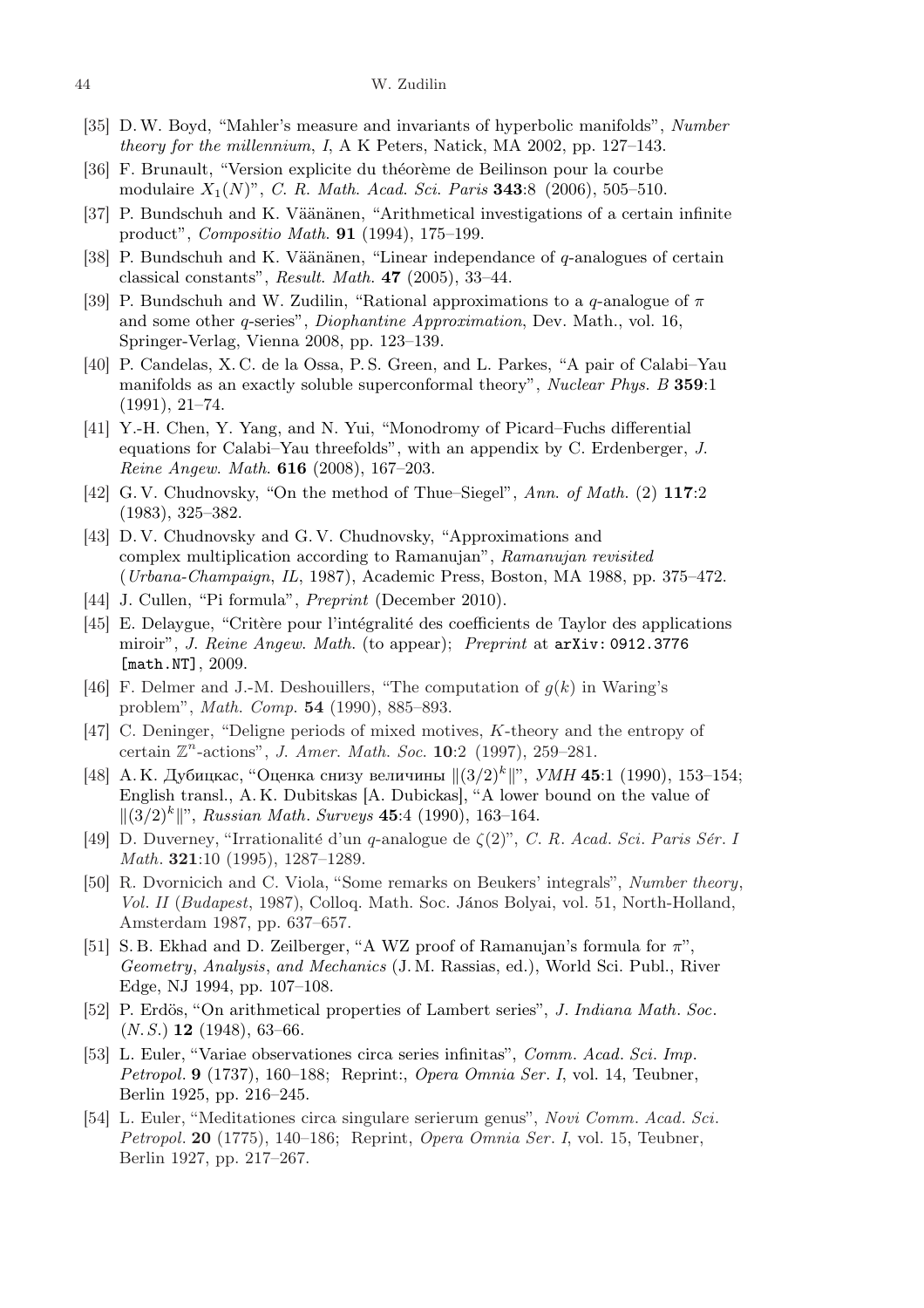- [55] S. R. Finch, Mathematical constants, Encyclopedia Math. Appl., vol. 94, Cambridge University Press, Cambridge 2003.
- [56] S. R. Finch, "Modular forms on  $SL_2(\mathbb{Z})$ ", *Preprint* at http://algo.inria.fr/ csolve/frs.pdf, 2005.
- [57] S. Fischler, "Irrationalité de valeurs de zêta [d'après Apéry, Rivoal, ...]", Astérisque 294 (2004), 27–62.
- [58] S. Fischler and W. Zudilin, "A refinement of Nesterenko's linear independence criterion with applications to zeta values", Math. Ann.  $347:4$  (2010), 739–763.
- [59] P. J. Forrester and M. L. Glasser, "Some new lattice sums including an exact result for the electrostatic potential within the Na Cl lattice", J. Phys. A Math. Gen. 15 (1982), 911–914.
- [60] J. Franel, "On a question of Laisant",  $L'intermediaire$  des mathématiciens, vol. 1, Gauthier-Villars, Paris 1894, pp. 45–47; "On a question of J. Franel", L'intermédiaire des mathématiciens, vol. 2, Gauthier-Villars, Paris 1895, pp. 33–35.
- [61] G. Gasper and M. Rahman, Basic hypergeometric series, 2nd ed., Encyclopedia Math. Appl., vol. 96, Cambridge Univ. Press, Cambridge 2004.
- [62] А. О. Гельфонд, Исчисление конечных разностей, 3-е изд., Наука, М. 1967; English transl., A. O. Gel'fond, Calculus of finite differences, Intern. Monographs Adv. Math. Phys., Hindustan Publishing Corp., Delhi 1971.
- [63] M. L. Glasser, "Evaluation of lattice sums. IV. A five-dimensional sum", J. Phys. A Math. Gen. 16 (1975), 1237–1238.
- [64] R. L. Graham, D. E. Knuth, and O. Patashnik, Concrete mathematics. A foundation for computer science, 2nd ed., Addison-Wesley, Reading, MA 1994.
- [65] J. Guillera, "Some binomial series obtained by the WZ-method", Adv. in Appl. Math. **29**:4 (2002), 599–603.
- [66] J. Guillera, "About a new kind of Ramanujan-type series", Experiment. Math. 12:4 (2003), 507–510.
- [67] J. Guillera, "Hypergeometric identities for 10 extended Ramanujan-type series", Ramanujan J. 15:2 (2008), 219–234.
- [68] J. Guillera, "A new Ramanujan-like series for  $1/\pi^{2}$ ", Preprint at arXiv: 1003.1915 [math.NT], 2010.
- [69] J. Guillera, "A matrix form of Ramanujan-type series fo  $1/\pi$ ", Gems in Experimental Mathematics, Contemp. Math., vol. 517 (T. Amdeberhan, L. A. Medina, and V. H. Moll, eds.), Amer. Math. Soc., Providence, RI 2010, pp. 189–206.
- [70] J. Guillera, "Mosaic supercongruences of Ramanujan type", Experiment. Math. (to appear); Preprint at  $\ar{x}$ iv: 1007.2290 [math.NT], 2010.
- [71] J. Guillera and W. Zudilin, "Divergent" Ramanujan-type supercongruences", Proc. Amer. Math. Soc. (to appear); Preprint at arXiv: 1004.4337 [math.NT], 2010.
- [72] Л. А. Гутник, "Об иррациональности некоторых величин, содержащих  $\zeta(3)$ ", УМН 34:3 (1979), 190; Acta Arith. 42:3 (1983), 255–264; English transl., L. A. Gutnik, "On the irrationality of some quantities containing  $\zeta(3)$ ", Eleven papers translated from the Russian, Amer. Math. Soc. Transl. Ser. 2, vol. 140, Amer. Math. Soc., Providence, RI 1988, pp. 45–55.
- [73] A. J. Guttmann, "Lattice Green functions and Calabi–Yau differential equations", J. Phys. A Math. Theor. 42:23 (2009), 232001, 6 pp.
- [74] L. Habsieger, "Explicit lower bounds for  $||(3/2)^k||$ ", Acta Arith. 106 (2003), 299–309.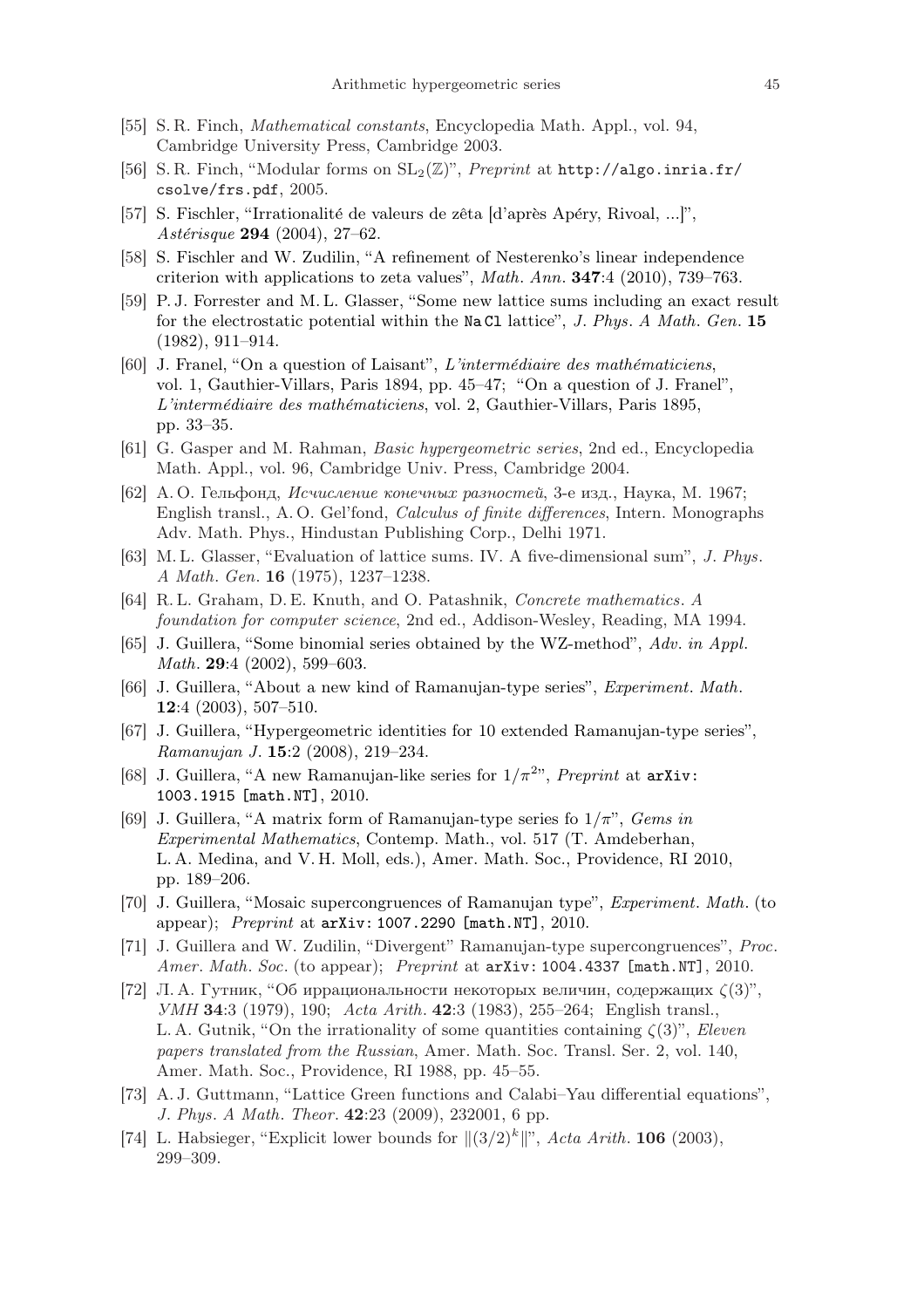- [75] M. Hata, "Legendre type polynomials and irrationality measures", J. Reine Angew. Math. 407:1 (1990), 99–125.
- [76] M. Hata, "A new irrationality measure for  $\zeta(3)$ ", Acta Arith. **92**:1 (2000), 47–57.
- [77] Т. Г. Хессами Пилеруд, "О линейной независимости векторов с полилогарифмическими координатами", Вестник МГУ. Сер. 1. Матем., мех., 1999, no. 6, 54–56; English transl., T. Hessami Pilehrood, "On the linear independence of vectors with polylogarithmic coordinates", Moscow Univ. Math. Bull. 54:6 (1999), 40–42.
- [78] F. Jouhet et E. Mosaki, "Irrationalité aux entiers impairs positifs d'un  $q$ -analogue de la fonction zêta de Riemann", *Intern. J. Number Theory* 6:5 (2010), 959–988.
- [79] C. Krattenthaler et T. Rivoal, *Hypergéométrie et fonction zêta de Riemann*, Mem. Amer. Math. Soc., vol. 186, Amer. Math. Soc., Providence, RI 2007, no. 875.
- [80] C. Krattenthaler and T. Rivoal, "An identity of Andrews, multiple integrals, and very-well-poised hypergeometric series", Ramanujan J. 13 (2007), 203–219.
- [81] C. Krattenthaler and T. Rivoal, "On a linear form for Catalan's constant", South East Asian J. Math. Sci. 6:2 (2008), 3–15.
- [82] C. Krattenthaler and T. Rivoal, "On the integrality of the Taylor coefficients of mirror maps", *Duke Math. J.* **151**:2 (2010), 175–218; "On the integrality of the Taylor coefficients of mirror maps. II", Commun. Number Theory Phys. 3:3 (2009), 555–591.
- [83] C. Krattenthaler and T. Rivoal, "Multivariate p-adic formal congruences and integrality of Taylor coefficients of mirror maps", Théories galoisiennes et arithmétiques des équations différentielles, Séminaires et Congrès (L. Di Vizio and T. Rivoal, eds.), Soc. Math. France, Paris (to appear); Preprint at arXiv: 0804.3049 [math.NT], 2008.
- [84] C. Krattenthaler, T. Rivoal et W. Zudilin, "Séries hypergéométriques basiques, q-analogues des valeurs de la fonction zêta et formes modulaires", *Inst. Jussieu* Math. J. 5:1 (2006), 53–79.
- [85] J. Kubina and M. Wunderlich, "Extending Waring's conjecture up to 471600000", Math. Comp. 55 (1990), 815–820.
- [86] N. Kurokawa and H. Ochiai, "Mahler measures via crystalization", Comment. Math. Univ. St. Pauli 54:2 (2005), 121–137.
- [87] M. N. Lalín and M. D. Rogers, "Functional equations for Mahler measures of genus-one curves", Algebra Number Theory 1:1 (2007), 87–117.
- [88] D. H. Lehmer, "Factorization of certain cyclotomic functions", Ann. of Math. (2) 34:3 (1933), 461–479.
- [89] B. H. Lian and S.-T. Yau, "Differential equations from mirror symmetry", Surveys in differential geometry: differential geometry inspired by string theory, Surv. Differ. Geom., vol. 5, Intern. Press, Boston, MA 1999, pp. 510–526.
- [90] F. Lindemann, "Über die Zahl  $\pi$ ", *Math. Ann.* **20**:2 (1882), 213–225.
- [91] H. Maass, Siegel's modular forms and Dirichlet series, Lecture Notes in Math., vol. 216, Springer-Verlag, Berlin–New York 1971.
- [92] K. Mahler, "On the fractional parts of powers of real numbers", Mathematika 4:2 (1957), 122–124.
- [93] K. Mahler, "An application of Jensen's formula to polynomials", Mathematika 7:2 (1960), 98–100.
- [94] K. Mahler, "On algebraic differential equations satisfied by automorphic functions", J. Austral. Math. Soc. 10 (1969), 445–450.
- $[95]$  V. Maillot, *Géométrie d'Arakelov des variétés toriques et fibrés en droites*  $intégrables, Mém. Soc. Math. France (N. S.), vol. 80, Soc. Math. France, Paris$ 2000.

<sup>46</sup> W. Zudilin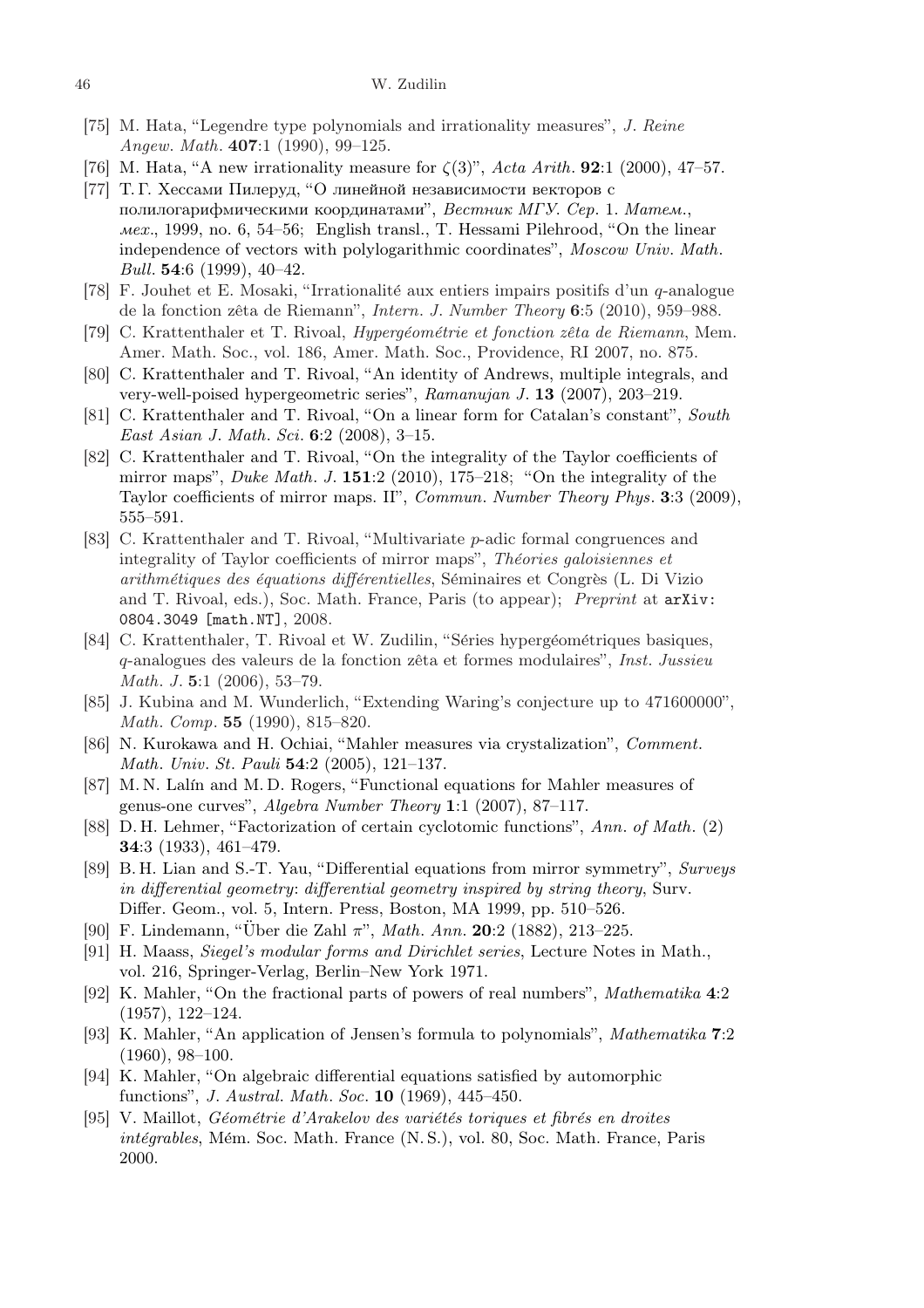- [96] Y. Martin and K. Ono, "Eta-quotients and elliptic curves", Proc. Amer. Math Soc. 125:11 (1997), 3169–3176.
- [97] T. Matalo-Aho, K. Väänänen, and W. Zudilin, "New irrationality measures for  $q$ -logarithms", *Math. Comp.* **75**:254 (2006), 879–889.
- [98] A. Mellit, "Elliptic dilogarithms and parallel lines", Preprint, 2009.
- [99] H. Movasati, "Eisenstein type series for Calabi–Yau varieties", Preprint at arXiv: 1007.4181 [math.AG], 2010.
- [100] Ю. В. Нестеренко, "О линейной независимости чисел", Вестник МГУ. Сер. 1. Матем., мех., 1985, no. 1, 46–54; English transl., Yu. V. Nesterenko, "Linear independence of numbers", Moscow Univ. Math. Bull. 40:1 (1985), 69–74.
- [101] Ю. В. Нестеренко, "Некоторые замечания о  $\zeta(3)$ ", Матем. заметки 59:6 (1996), 865–880; English transl., Yu. V. Nesterenko, "Some remarks on  $\zeta(3)$ ", Math. Notes 59:6 (1996), 625–636.
- [102] Ю. В. Нестеренко, "Модулярные функции и вопросы трансцендентности,", Матем. сб. 187:9 (1996), 65–96; English transl., Yu. V. Nesterenko, "Modular functions and transcendence questions", Sb. Math. 187:9 (1996), 1319–1348.
- [103] Е.М. Никишин, "Об иррациональности значений функций  $F(x, s)$ ", Матем.  $c6.$  109:3 (1979), 410–417; English transl., E.M. Nikishin, "Irrationality of values of functions  $F(x, s)$ ", *Math. USSR Sb.* **37**:3 (1979), 381–388.
- [104] K. Nishioka, "A conjecture of Mahler on automorphic functions", Arch. Math. 53:1 (1989), 46–51.
- [105] M. Petkovšek, H.S. Wilf, and D. Zeilberger,  $A = B$ , A K Peters, Wellesley 1996.
- [106] A. van der Poorten, "A proof that Euler missed... Apéry's proof of the irrationality of  $\zeta(3)$ ", Math. Intelligencer 1:4 (1978/79), 195-203.
- [107] K. Postelmans and W. Van Assche, "Irrationality of  $\zeta_q(1)$  and  $\zeta_q(2)$ ", J. Number Theory 126 (2007), 119–154.
- [108] M. Prévost, "A new proof of the irrationality of  $\zeta(3)$  using Padé approximants", J. Comput. Appl. Math. 67 (1996), 219–235.
- [109] Ю. А. Пупырев, "О линейной и алгебраической независимости q-дзетазначений", Матем. заметки 78:4 (2005), 608–613; English transl., Yu. A. Pupyrev, "Linear and algebraic independence of q-zeta values", Math. Notes 78:4 (2005), 563–568.
- [110] Ю. А. Пупырев, "Эффективизация нижней оценки для  $\|(4/3)^k\|$ ", Матем. заметки 85:6 (2009), 927–935; English transl., Yu. A. Pupyrev, "Effectivization of a lower bound for  $||(4/3)^k||^n$ , *Math. Notes* 85:6 (2009), 877–885.
- [111] S. Ramanujan, "Modular equations and approximations to π", Quart. J. Math. Oxford Ser. (2) 45 (1914), 350–372; Reprinted:, G. H. Hardy, P. V. Sechu Aiyar, and B. M. Wilson (eds.), Collected papers of Srinivasa Ramanujan, Cambridge University Press & Chelsea Publ., New York 1962, pp. 23–39.
- [112] G. Rhin and C. Viola, "On a permutation group related to  $\zeta(2)$ ", Acta Arith. 77:1 (1996), 23–56.
- [113] G. Rhin and C. Viola, "The group structure for  $\zeta(3)$ ", Acta Arith. **97**:3 (2001), 269–293.
- [114] O. Richter, "On transformation laws for theta functions", Rocky Mountain J. Math. 34:4 (2004), 1473–1481.
- [115] B. Riemann, "Ueber die Anzahl der Primzahlen unter einer gegebenen Grösse", Monatsberichte der Berliner Akademie, 1859; Reprint, Gesammelte Werke, Teubner, Leipzig 1892.
- [116] T. Rivoal, "La fonction zêta de Riemann prend une infinité de valeurs irrationnelles aux entiers impairs", C. R. Acad. Sci. Paris Sér. I Math. 331:4 (2000), 267–270.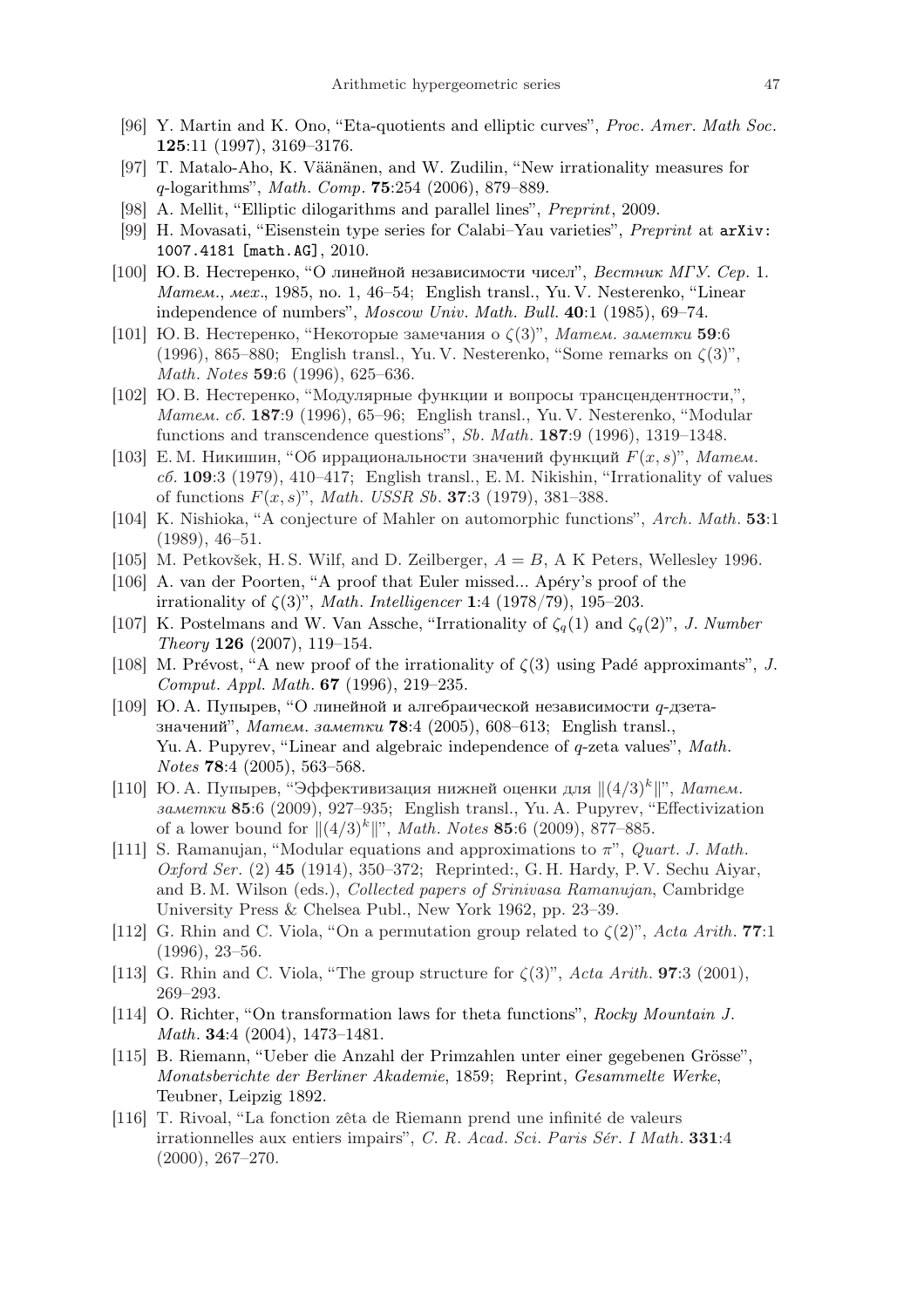- [117] T. Rivoal, *Propriétés diophantiennes des valeurs de la fonction zêta de Riemann* aux entiers impairs, Thèse de Doctorat, Univ. de Caen, Caen 2001.
- [118] T. Rivoal, "Irrationalité d'au moins un des neuf nombres  $\zeta(5), \zeta(7), \ldots, \zeta(21)$ ", Acta Arith. **103** (2002), 157–167.
- [119] T. Rivoal and W. Zudilin, "Diophantine properties of numbers related to Catalan's constant", Math. Ann. 326:4 (2003), 705–721.
- [120] F. Rodríguez-Villegas, "Modular Mahler measures I", Topics in number theory (University Park, PA, 1997), Math. Appl., vol. 467, Kluwer Acad. Publ., Dordrecht 1999, pp. 17–48.
- [121] F. Rodríguez-Villegas, "Identities between Mahler measures", Number theory for the millennium, III, A K Peters, Natick, MA 2002, pp. 223–229.
- [122] F. Rodríguez-Villegas, R. Toledano, and J.D. Vaaler, "Estimates for Mahler's measure of a linear form", Proc. Edinburgh Math. Soc. 47:2 (2004), 473–494.
- [123] M. D. Rogers, "Hypergeometric formulas for lattice sums and Mahler measures", Intern. Math. Res. Not. (to appear).
- [124] M. D. Rogers and W. Zudilin, "From L-series of elliptic curves to Mahler measures", Preprint at arXiv: 1012.3036 [math.NT], 2010.
- [125] M.D. Rogers and W. Zudilin, "On the Mahler measure of  $1 + X + 1/X + Y + 1/Y$ ", Preprint at arXiv: 1102.1153 [math.NT], 2011.
- [126] Е. А. Рухадзе, "Оценка снизу приближения ln 2 рациональными числами", Вестник МГУ. Сер. 1. Матем., мех., 1987, no. 6, 25–29; English transl., E. A. Rukhadze, "Lower estimate for rational approximations of ln 2", Moscow Univ. Math. Bull. 42:6 (1987), 30–35.
- [127] A. L. Schmidt, "Generalized q-Legendre polynomials", J. Comput. Appl. Math. 49:1-3 (1993), 243–249.
- [128] A. L. Schmidt, "Legendre transforms and Apéry's sequences", J. Austral. Math. Soc. Ser. A 58:3 (1995), 358–375.
- [129] А. Б. Шидловский, Трансцендентные числа, Наука, М. 1987; English transl., A. B. Shidlovskii, Transcendental numbers, de Gruyter Stud. Math., vol. 12, Walter de Gruyter & Co., Berlin 1989.
- [130] L. J. Slater, Generalized hypergeometric functions, Cambridge Univ. Press, Cambridge 1966.
- [131] C. Smet and W. Van Assche, "Irrationality proof of a q-extension of  $\zeta(2)$  using little q-Jacobi polynomials", Acta Arith. 138:2 (2009), 165–178.
- [132] В. Н. Сорокин, "Аппроксимации Эрмита–Паде для систем Никишина и иррациональность  $\zeta(3)$ ", УМН 49:2 (1994), 167-168; English transl., V. N. Sorokin, "Hermite–Pad´e approximations for Nikishin systems and the irrationality of  $\zeta(3)$ ", Russian Math. Surveys 49:2 (1994), 176-177.
- [133] В. Н. Сорокин, "О мере трансцендентности числа  $\pi^{2}$ ", Матем. сб. 187:12 (1996), 87–120; English transl., V.N. Sorokin, "A transcendence measure for  $\pi^{2}$ ", Sb. Math. 187:12 (1996), 1819–1852.
- [134] В. Н. Сорокин, "Теорема Апери", Вестник МГУ. Сер. 1. Матем., мех., 1998, no. 3, 48–53; English transl., V. N. Sorokin, "On Apéry's theorem", Moscow Univ. Math. Bull. 53:3 (1998), 48–52.
- [135] В. Н. Сорокин, "Циклические графы и теорема Апери", УМН 57:3 (2002), 99–134; English transl., V. N. Sorokin, "Cyclic graphs and Apéry's theorem", Russian Math. Surveys 57:3 (2002), 535–571.
- [136] V. Strehl, "Binomial identities combinatorial and algorithmic aspects,", Discrete Math. 136:1-3 (1994), 309–346.

<sup>48</sup> W. Zudilin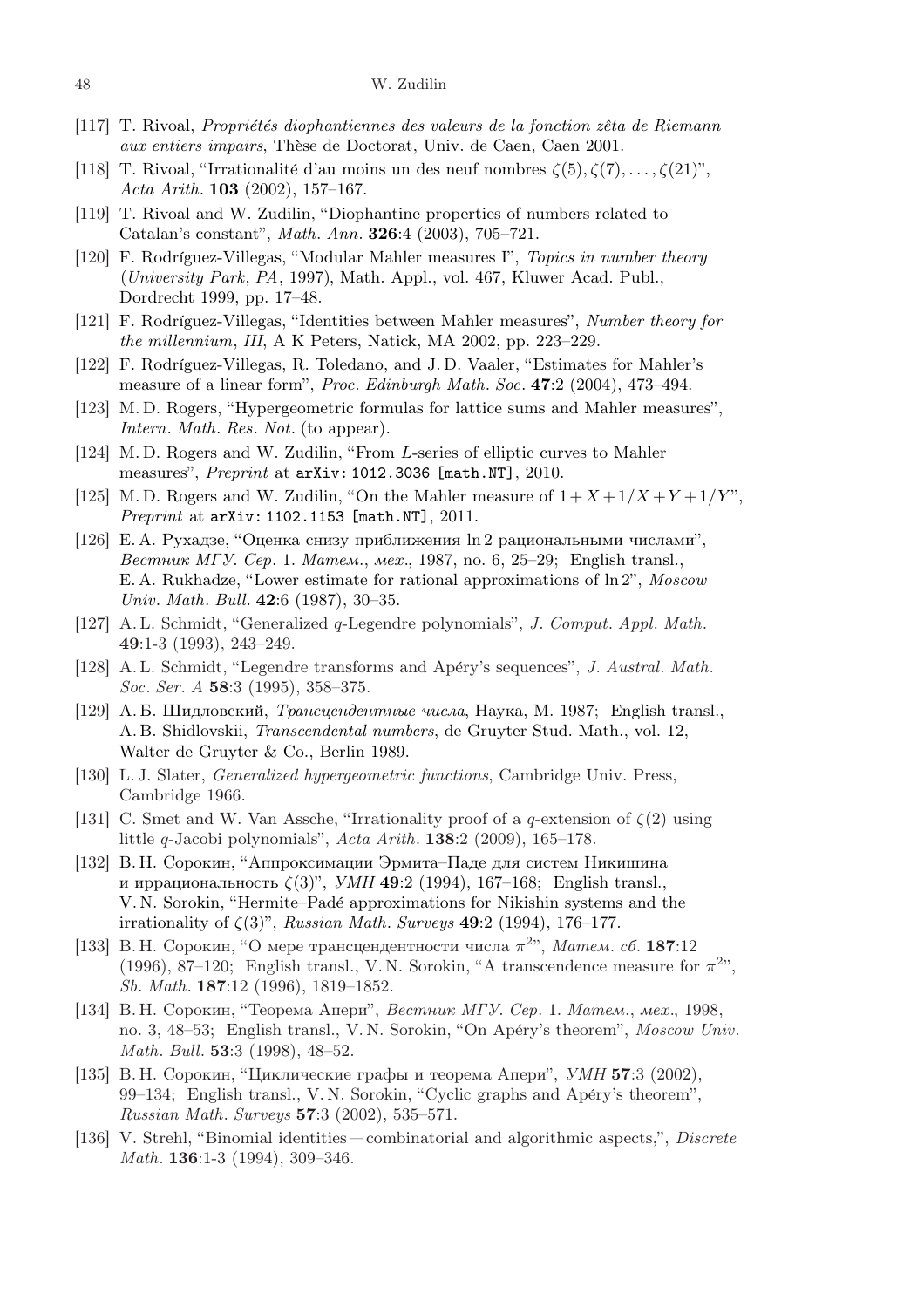- [137] Z.-W. Sun, "Supercongruences and Euler sums", Preprint at arXiv: 1001.4453 [math.NT], 2010.
- [138] Y. Tachiya, "Irrationality of certain Lambert series", Tokyo J. Math. 27:1 (2004), 75–85.
- [139] W. Van Assche, "Little q-Legendre polynomials and irrationality of certain Lambert series", Ramanujan J. 5 (2001), 295–310.
- [140] О. Н. Василенко, "Некоторые формулы для значения дзета-функции Римана в целых точках", Теория чисел и ее приложения (Ташкент, 26–28 сентября 1990 г.), Тезисы докладов Республиканской научно-теоретической конференции, Ташкентский гос. пед. институт, Ташкент 1990, с. 27; English transl., O. N. Vasilenko, "Certain formulae for values of the Riemann zeta-function at integral points", Number theory and its applications (Tashkent, 26–28 September 1990), Proceedings of the science-theoretical conference, Tashkent State Pedagogical Inst., Tashkent 1990, pp. 27.
- [141] Д. В. Васильев, "Некоторые формулы для дзета-функции в целых точках", Вестник МГУ. Сер. 1. Матем., мех., 1996, no. 1, 81–84; English transl., D. V. Vasil'ev, "Some formulas for the Riemann zeta function at integer points", Moscow Univ. Math. Bull. 51:1 (1996), 41–43.
- [142] D. V. Vasilyev, On small linear forms for the values of the Riemann zeta-function at odd points, Preprint № 1 (558), Nat. Acad. Sci. Belarus, Institute Math., Minsk 2001.
- [143] R. C. Vaughan, The Hardy–Littlewood method, 2nd ed., Cambridge Tracts in Math., vol. 125, Cambridge Univ. Press, Cambridge 1997.
- [144] C. Viola, "Birational transformations and values of the Riemann zeta-function", J. Théor. Nombres Bordeaux 15:2 (2003), 561-592.
- [145] С. М. Воронин, А. А. Карацуба, Дзета-функция Римана, Физматлит, М. 1994; English transl., A. A. Karatsuba and S. M. Voronin, The Riemann zeta-function, de Gruyter Exp. Math., vol. 5, Walter de Gruyter & Co., Berlin 1992.
- [146] S.O. Warnaar and W. Zudilin, "A q-rious positivity", Aequat. Math. 81:1-2 (2011), 177–183.
- [147] F. J.W. Whipple, "A group of generalized hypergeometric series: relations between 120 allied series of the type  $F[a, b, c; d, e]^{\nu}$ , Proc. London Math. Soc. (2) 23 (1925), 104–114.
- [148] F. J.W. Whipple, "On well-poised series, generalized hypergeometric series having parameters in pairs, each pair with the same sum", Proc. London Math. Soc. (2) 24 (1926), 247–263.
- [149] H. S. Wilf and D. Zeilberger, "An algorithmic proof theory for hypergeometric (ordinary and "q") multisum/integral identities", Invent. Math.  $108:3$  (1992), 575–633.
- [150] Y. Yang, "Apéry limits and special values of L-functions", J. Math. Anal. Appl. 343:1 (2008), 492–513.
- [151] Y. Yang and W. Zudilin, "An Sp<sub>4</sub> modularity of Picard–Fuchs differential equations for Calabi–Yau threefolds", with an appendix by V. Pasol, Gems in Experimental Mathematics, Contemp. Math., vol. 517 (T. Amdeberhan, L. A. Medina, and V. H. Moll, eds.), Amer. Math. Soc., Providence, RI 2010, pp. 381–413.
- [152] M. Yoshida, Fuchsian differential equations. With special emphasis on the Gauss–Schwarz theory, Aspects Math., vol. E11, Friedr. Vieweg & Sohn, Braunschweig 1987.
- [153] D. Zagier, "The non-holomorphic embedding of  $\mathfrak{H}$  into  $\mathfrak{H}_2$ ", Unpublished note, 2008.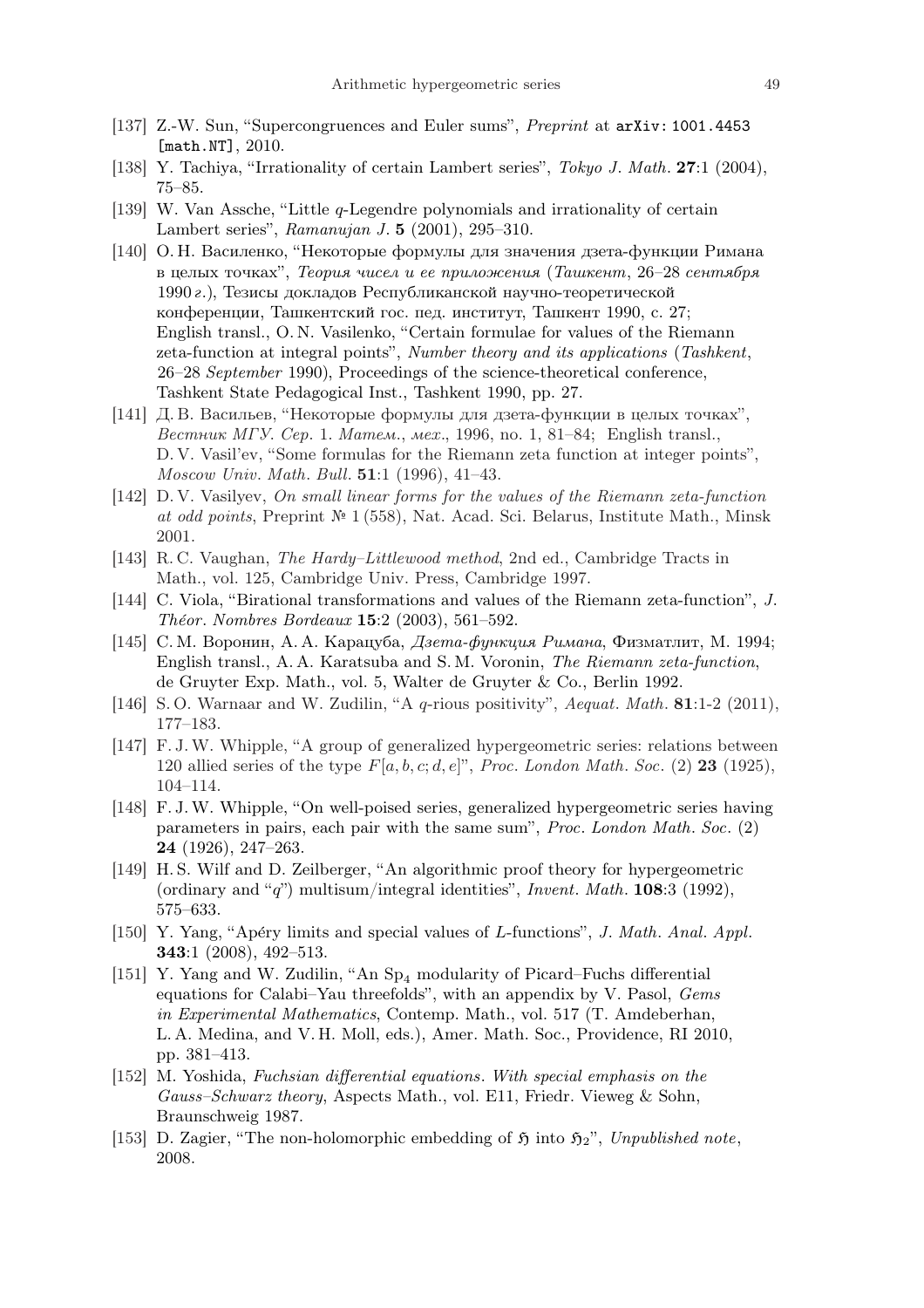- [154] D. Zagier, "Integral solutions of Apéry-like recurrence equations", Groups and Symmetries: From Neolithic Scots to John McKay, CRM Proc. Lecture Notes, vol. 47, Amer. Math. Soc., Providence, RI 2009, pp. 349–366.
- [155] D. Zeilberger, "Computerized deconstruction", Adv. Appl. Math. **31** (2003), 532–543.
- [156] С. А. Злобин, "Интегралы, представляемые в виде линейных форм от обобщенных полилогарифмов", Матем. заметки 71:5 (2002), 782–787; English transl., S. A. Zlobin, "Integrals expressible as linear forms in generalized polylogarithms", Math. Notes 71:5 (2002), 711–716.
- [157] С. А. Злобин, "О некоторых интегральных тождествах", УМН 57:3 (2002), 153–154; English transl., S. A. Zlobin, "On some integral identities", Russian Math. Surveys 57:3 (2002), 617–618.
- [158] С. А. Злобин, "Интегралы Рина", Матем. заметки 81:2 (2007), 226–239; English transl., S. A. Zlobin, "Rhin integrals", Math. Notes 81:2 (2007), 201–212.
- [159] I. J. Zucker, "Madelung constants and lattice sums for hexagonal crystals", J. Phys. A Math. Gen. 24:4 (1991), 873–879.
- [160] В. В. Зудилин, "Разностные уравнения и мера иррациональности чисел", Аналитическая теория чисел и приложения, Труды МИАН, 218, 1997, с. 165–178; English transl., W. Zudilin, "Difference equations and the irrationality measure of numbers", Proc. Steklov Inst. Math. 218 (1997), 160–174.
- [161] W. Zudilin, "Number theory casting a look at the mirror", Preprint at arXiv: math.NT/0008237, 2000.
- [162] В. В. Зудилин, "Одно из чисел  $\zeta(5)$ ,  $\zeta(7)$ ,  $\zeta(9)$ ,  $\zeta(11)$  иррационально", УМН 56:4 (2001), 149–150; English transl., W. Zudilin, "One of the numbers  $\zeta(5)$ ,  $\zeta(7)$ ,  $\zeta(9)$ ,  $\zeta(11)$  is irrational", *Russian Math. Surveys* **56**:4 (2001), 774–776.
- [163] В. В. Зудилин, "Об иррациональности значений дзета-функции Римана", Изв. РАН. Серия матем. 66:3 (2002), 49–102; English transl., W. Zudilin, "Irrationality of values of the Riemann zeta function",  $Izv$ . Math. 66:3 (2002), 489–542.
- [164] W. Zudilin, "Remarks on irrationality of q-harmonic series", Manuscripta Math. 107:4 (2002), 463–477.
- [165] В. В. Зудилин, "О мере иррациональности *q*-аналога  $\zeta(2)$ ", Матем. сб. 193:8 (2002), 49–70; English transl., W. Zudilin, "On the irrationality measure for a q-analogue of  $\zeta(2)$ ", Sb. Math. **193**:8 (2002), 1151–1172.
- [166] В. В. Зудилин, "Совершенно уравновешенные гипергеометрические ряды и кратные интегралы",  $VMH$  57:4 (2002), 177–178; English transl., W. Zudilin, "Very well-poised hypergeometric series and multiple integrals", Russian Math. Surveys 57:4 (2002), 824–826.
- [167] В. В. Зудилин, "О рекурсии третьего порядка типа Апери для  $\zeta(5)$ ", Матем. заметки 72:5 (2002), 796–800; English transl., W. Zudilin, "A third-order Apéry-like recursion for  $\zeta(5)$ ", Math. Notes 72:5 (2002), 733-737.
- [168] В. В. Зудилин, "О диофантовых задачах для q-дзета-значений", Матем. заметки 72:6 (2002), 936–940; English transl., W. Zudilin, "Diophantine problems for q-zeta values", Math. Notes 72:6 (2002), 858–862.
- [169] W. Zudilin, "The hypergeometric equation and Ramanujan functions", Ramanujan J. 7:4 (2003), 435–447.
- [170] В. В. Зудилин, "О функциональной трансцендентности q-дзета-значений", Матем. заметки 73:4 (2003), 629–630; English transl., W. Zudilin, "On the functional transcendence of q-zeta values", Math. Notes 73:4 (2003), 588–589.
- [171] W. Zudilin, "Well-poised hypergeometric service for diophantine problems of zeta values", J. Théor. Nombres Bordeaux  $15:2$  (2003), 593–626.